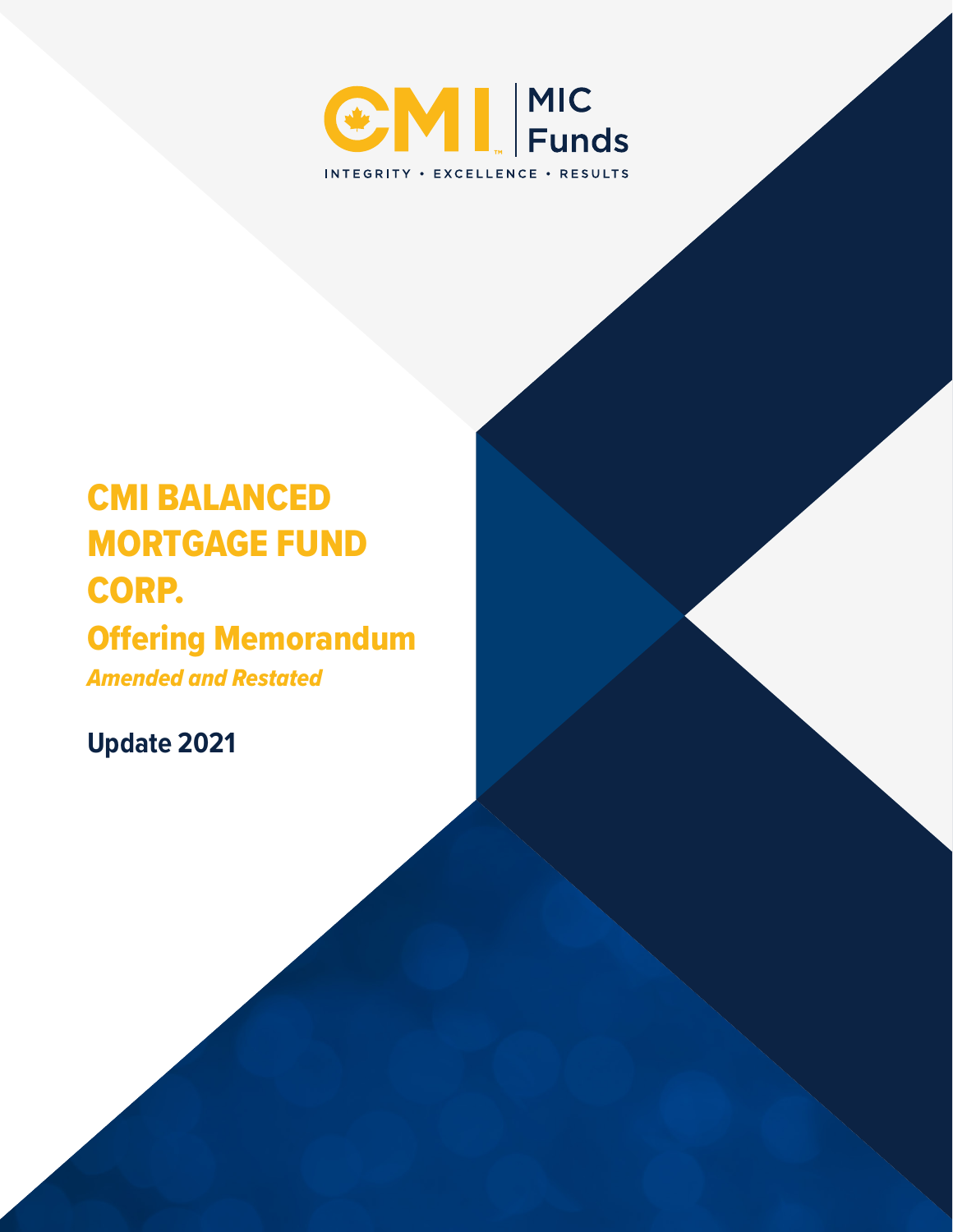

# TABLE OF CONTENTS

| ITEM <sub>1</sub>                             | <b>USE OF AVAILABLE FUNDS</b>                                                                                                                                                                                           | 8                                                   |
|-----------------------------------------------|-------------------------------------------------------------------------------------------------------------------------------------------------------------------------------------------------------------------------|-----------------------------------------------------|
| 1.1<br>1.2<br>1.3                             | <b>Available Funds</b><br>Use of Available Funds<br>Reallocation                                                                                                                                                        | 8<br>$\mathsf 9$<br>9                               |
| ITEM <sub>2</sub>                             | <b>BUSINESS OF THE CORPORATION</b>                                                                                                                                                                                      | 10 <sup>°</sup>                                     |
| 2.1<br>2.2<br>2.3<br>2.4<br>2.5<br>2.6<br>2.7 | <b>Structure</b><br><b>Our Business</b><br><b>Development of Business</b><br>Long Term Objectives<br>Short Term Objectives and How We Intend to Achieve Them<br><b>Insufficient Funds</b><br><b>Material Agreements</b> | 10 <sup>°</sup><br>13<br>18<br>20<br>21<br>21<br>21 |
| <b>ITEM 3</b>                                 | <b>INTERESTS OF DIRECTORS, MANAGEMENT, PROMOTERS AND PRINCIPAL HOLDERS</b>                                                                                                                                              | 22                                                  |
| 3.1<br>3.2<br>3.3                             | <b>Compensation and Securities Held</b><br>Penalties, Sanctions and Bankruptcy<br>Loans                                                                                                                                 | 22<br>23<br>23                                      |
| ITEM 4                                        | <b>CAPITAL STRUCTURE</b>                                                                                                                                                                                                | 24                                                  |
| 4.1<br>4.2<br>4.3                             | <b>Share Capital</b><br>Long Term Debt Securities<br><b>Prior Sales</b>                                                                                                                                                 | 24<br>24<br>25                                      |
| <b>ITEM 5</b>                                 | <b>DESCRIPTION OF OFFERED SECURITIES</b>                                                                                                                                                                                | 27                                                  |
| 5.1                                           | <b>Subscription Procedure</b>                                                                                                                                                                                           | 33                                                  |
| <b>ITEM 6</b>                                 | <b>INCOME TAX CONSEQUENCES AND RRSP ELIGIBILITY</b>                                                                                                                                                                     | 36                                                  |
| ITEM <sub>7</sub>                             | <b>COMPENSATION PAID TO SELLERS AND FINDERS</b>                                                                                                                                                                         | 40                                                  |
| <b>ITEM 8</b>                                 | <b>RISK FACTORS</b>                                                                                                                                                                                                     | 41                                                  |
| 8.1<br>8.2                                    | General<br><b>Investment Risk</b>                                                                                                                                                                                       | 41<br>41                                            |
| 8.3<br>8.4                                    | <b>Issuer Risk</b><br><b>Industry Risk</b>                                                                                                                                                                              | 42<br>44                                            |
| ITEM <sub>9</sub>                             | <b>REPORTING OBLIGATIONS</b>                                                                                                                                                                                            | 49                                                  |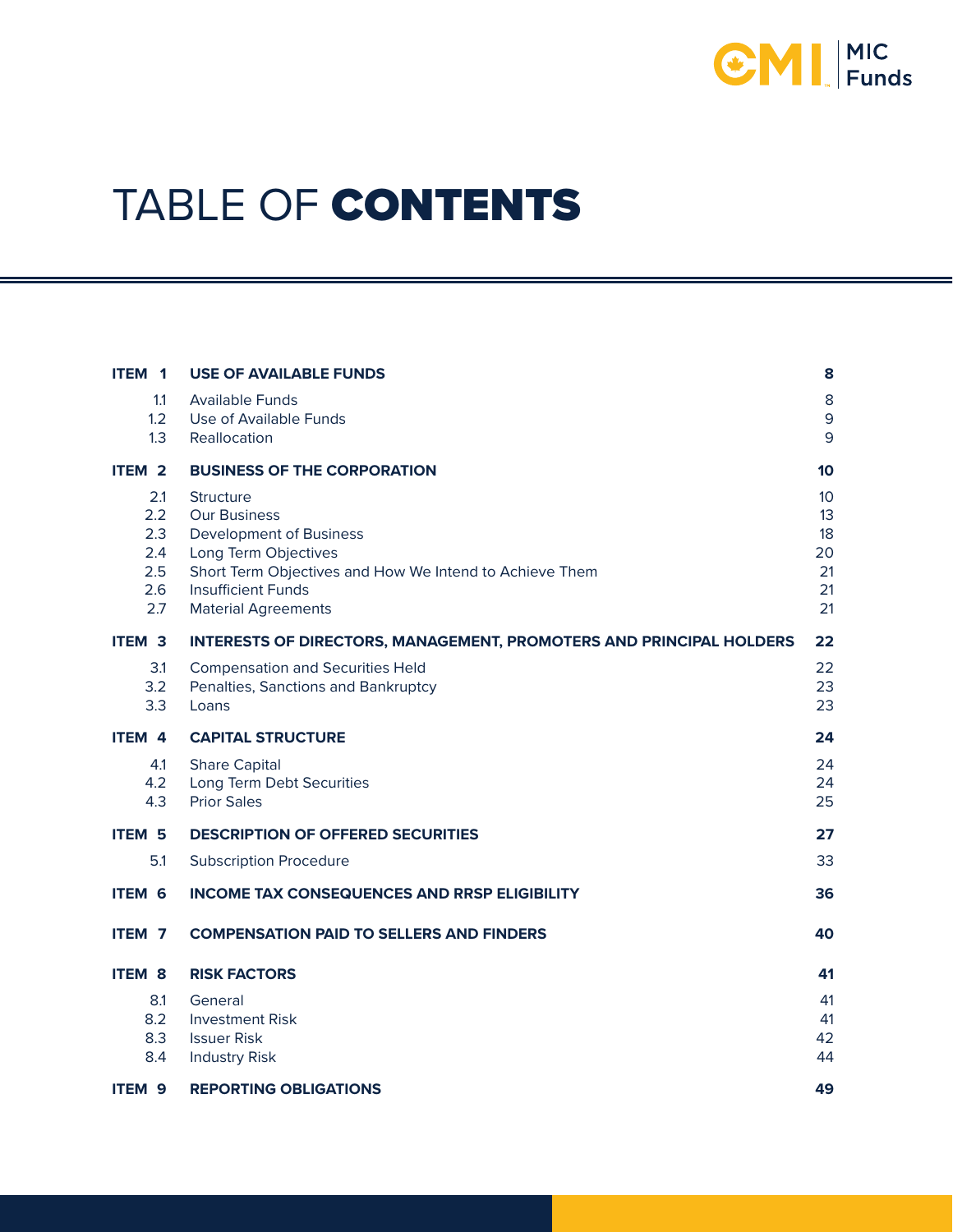

| <b>ITEM 10</b>            | <b>RESALE RESTRICTIONS</b>                                    | 50       |
|---------------------------|---------------------------------------------------------------|----------|
| 10.1                      | <b>General Statement</b>                                      | 50       |
| 10.2 <sup>2</sup><br>10.3 | <b>Restricted Period</b><br>Manitoba Resale Restrictions      | 50<br>50 |
| <b>ITEM 11</b>            | <b>PURCHASERS' RIGHTS OF ACTION FOR DAMAGES OR RESCISSION</b> | 51       |
|                           | <b>CERTIFICATE OF THE CORPORATION</b>                         | 57       |
| <b>ITEM 12</b>            | <b>FINANCIAL STATEMENTS</b>                                   | 58       |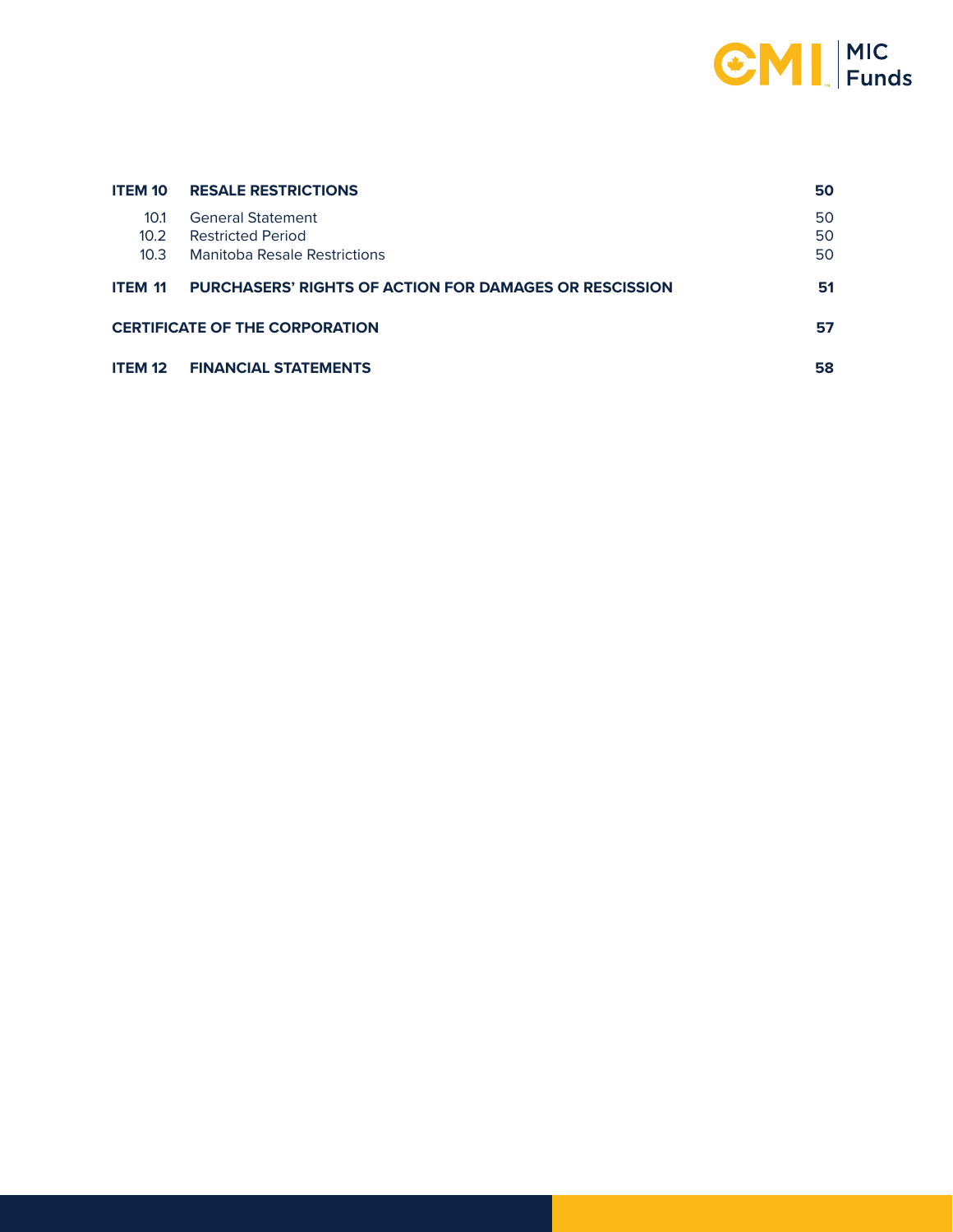**This Offering Memorandum is for the personal use only of those persons to whom we deliver a copy in connection with this Offering for the purpose of evaluating the securities we are offering hereby. By accepting a copy of this Offering Memorandum, you agree that you will not transmit, reproduce or make available to anyone, other than your professional advisors or as required by law, this Offering Memorandum or any information contained herein. No person has been authorized to give any other information or to make any other representation concerning this Offering that is not contained in this Offering Memorandum. You should not rely on any such other information or representation. The delivery of this Offering Memorandum is not intended to constitute an offering of securities where it is unlawful to make an offering memorandum distribution under National Instrument 45-106.**

Continuous Offering **Continuous Offering** Continuous Offering **Continuous** October 31st, 2021

#### AMENDED AND RESTATED OFFERING MEMORANDUM CMI BALANCED MORTGAGE FUND CORP. Class A Preferred Shares Class F Preferred Shares

#### **SUBSCRIPTION PRICE: \$1.00 PER SHARE MINIMUM INITIAL INVESTMENT: \$5,000**

This Amended and Restated Confidential Offering Memorandum (the "**Offering Memorandum**") constitutes a continuous offering of securities of CMI Balanced Mortgage Fund Corp. (the "**Corporation**") as described herein, on a private placement basis only in those jurisdictions where they may be lawfully offered for sale and therein only by persons permitted to sell such securities and to those persons to whom they may be lawfully offered for sale. No securities commission or similar regulatory authority in Canada or any other jurisdiction has reviewed the Offering Memorandum or has in any way passed upon the merits of the securities offered hereunder and any representation to the contrary is an offence. No prospectus has been filed or will be filed with any such authority in connection with the securities offered hereunder. The Offering Memorandum is provided to specific prospective investors for the purpose of assisting them and their professional advisers in evaluating the securities offered hereby and is not, and under no circumstances, is to be construed as a prospectus or advertisement or a public offering of these securities. No person is authorized to give any information or make any representation not contained in the Offering Memorandum in connection with the offering of these securities and if given or made, any such information or representation may not be relied upon. The securities described herein are not "deposits" within the meaning of the Canada Deposit Insurance Corporation Act, are not insured under the provisions of that Act or any other legislation, and are not guaranteed. **Under applicable laws, resale of the securities offered hereunder may be subject to indefinite restrictions, other than through redemption of the securities or another available exemption.**

Potential investors should pay particular attention to the information under "*Risk Factors*" in the Offering Memorandum. An investment in the securities described herein requires the financial ability and willingness to accept certain risks. No assurance can begiven that the objective of the Corporation will be achieved or that investors will receive a return of their investment.

The Corporation is offering, on a private placement basis, an unlimited number of Class A Preferred Shares (the "**Class A Shares**") and an unlimited number of Class F Preferred Shares (the "Class F Shares" and together with the Class A Shares, the "**Offered Shares**") in the capital of the Corporation at a price of \$1.00 per Share (the "**Offering**").

The Offered Shares will be offered to eligible investors under certain prospectus exemptions under *National Instrument 45-106 - Prospectus Exemptions* ("**NI 45-106**") in accordance with the conditions specified in the Offering Memorandum. The Offered Shares may be offered in each of the provinces and territories of Canada (the "**Selling Jurisdictions**") pursuant to available prospectus exemptions and subject to the registration requirements of applicable securities legislation in the Selling Jurisdictions.

The minimum initial investment amount for Offered Shares purchased by investors that are accredited investors ("**Accredited Investor Exemption**") and the offering memorandum exemption (the "**Offering Memorandum**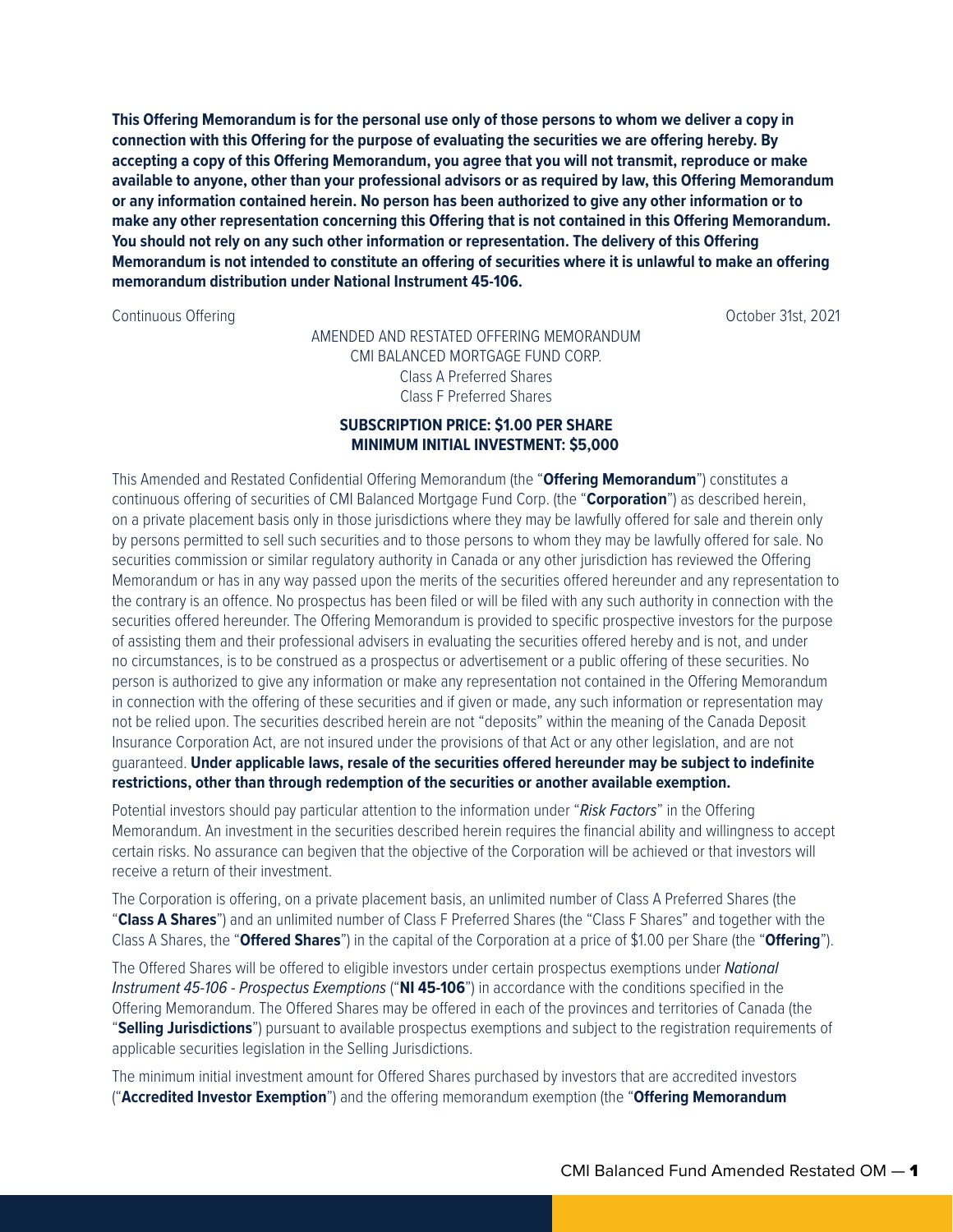**Exemption**") is \$5,000. For investors who are not relying the preceding exemptions and who are non-individuals, Offered Shares may be purchased by relying on the minimum amount exemption in NI 45-106 (the "**Minimum Amount Exemption**"), which requires a minimum initial investment of \$150,000. The requirements of each prospectus exemption are set out in the accompanying Subscription Agreement.

The Corporation has the right to waive or vary the minimum subscription amount in its sole discretion, subject to applicable securities laws. There is no market through which the Offered Shares may be sold and no such market is expected to develop as a consequence of the subscription.

**The Offered Shares being distributed pursuant to the Offering Memorandum are subject to restrictions on resale until such time as:**

- i. **appropriate hold periods under applicable securities laws have been satisfied;**
- ii. **the trade is made in reliance on an available statutory exemption; or**
- iii. **an appropriate discretionary order is obtained pursuant to applicable securities laws. Since the Corporation is not a reporting issuer pursuant to applicable securities laws, the applicable hold periods may never expire, and if no further statutory exemption may be relied upon or if no discretionary order is obtained, this could result in a purchaser having to hold Offered Shares for an indefinite period of time. The Corporation does not currently intend to file a prospectus or otherwise become a reporting issuer pursuant to applicable securities laws and accordingly it is not intended that the Offered Shares will become freely tradable. See "Resale Restrictions".**

Purchasers of Offered Shares pursuant to the Offering Memorandum are granted certain rights of action for damages or rescission described herein under the heading "*Purchaser's Rights of Action for Damages or Rescission*".

**EACH PURCHASER OF OFFERED SHARES IS ADVISED TO CONSULT WITH THEIR OWN LEGAL ADVISOR AS TO THE COMPLETE DETAILS OF THE EXEMPTIONS FROM THE PROSPECTUS REQUIREMENTS OF APPLICABLE SECURITIES LAWS BEING RELIED UPON AND THE CONSEQUENCES OF PURCHASING OFFERED SHARES PURSUANT TO SUCH EXEMPTIONS.**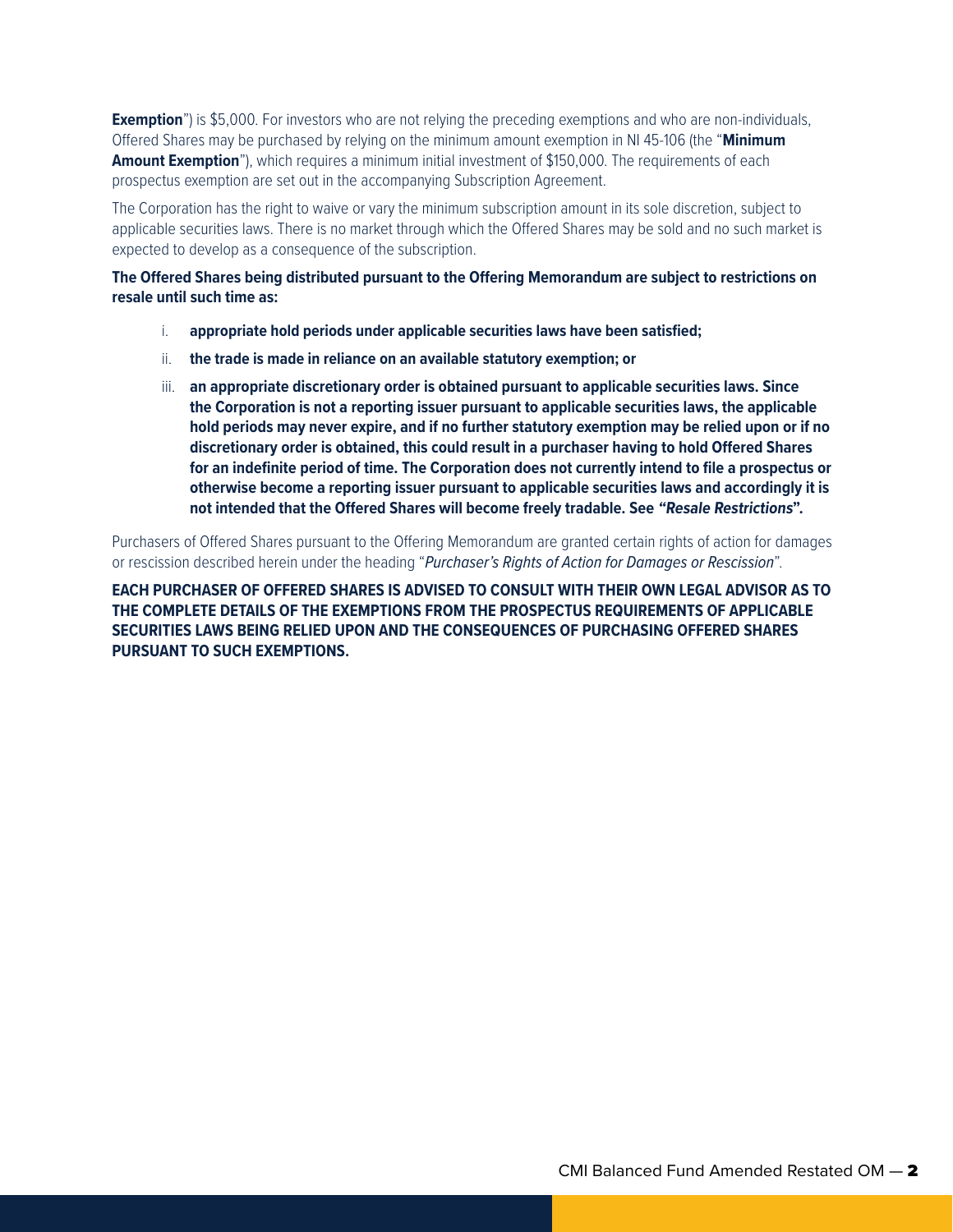### **SUMMARY**

The following is a summary of the principal features of an investment in the Corporation and is qualified in its entirety by the more detailed information contained later in the Offering Memorandum.

| The Issuer:                          | CMI Balanced Mortgage Fund Corp. (the "Corporation")                                                                                                                                                                                                                                                                                                                                                  |                |                                                                                                                                                                                                                                                                                                                                                                                   |
|--------------------------------------|-------------------------------------------------------------------------------------------------------------------------------------------------------------------------------------------------------------------------------------------------------------------------------------------------------------------------------------------------------------------------------------------------------|----------------|-----------------------------------------------------------------------------------------------------------------------------------------------------------------------------------------------------------------------------------------------------------------------------------------------------------------------------------------------------------------------------------|
| <b>Head Office:</b>                  |                                                                                                                                                                                                                                                                                                                                                                                                       | Address:       | 2425 Matheson Blvd E, Mississauga, Ontario, L4W 5K4                                                                                                                                                                                                                                                                                                                               |
|                                      | Tel:                                                                                                                                                                                                                                                                                                                                                                                                  |                | 1-888-465-1432 ext. 707                                                                                                                                                                                                                                                                                                                                                           |
|                                      | E-mail:                                                                                                                                                                                                                                                                                                                                                                                               |                | investor@cmiloans.ca                                                                                                                                                                                                                                                                                                                                                              |
| <b>Currently Listed or Quoted:</b>   |                                                                                                                                                                                                                                                                                                                                                                                                       |                | The securities do not trade on any exchange or market.                                                                                                                                                                                                                                                                                                                            |
| <b>Securities Offered:</b>           |                                                                                                                                                                                                                                                                                                                                                                                                       |                | The Offering consists of an unlimited number of Offered Shares. See<br>"Description of the Offered Shares."                                                                                                                                                                                                                                                                       |
|                                      |                                                                                                                                                                                                                                                                                                                                                                                                       |                | The Offering is limited to investors relying on the                                                                                                                                                                                                                                                                                                                               |
|                                      | a.                                                                                                                                                                                                                                                                                                                                                                                                    |                | Accredited Investor Exemption;                                                                                                                                                                                                                                                                                                                                                    |
|                                      | b.                                                                                                                                                                                                                                                                                                                                                                                                    |                | Offering Memorandum Exemption;                                                                                                                                                                                                                                                                                                                                                    |
|                                      | C.                                                                                                                                                                                                                                                                                                                                                                                                    |                | who are non-individuals who invest pursuant to the Minimum Amount<br>Exemption; or                                                                                                                                                                                                                                                                                                |
|                                      | d.                                                                                                                                                                                                                                                                                                                                                                                                    | Jurisdictions. | to whom Offered Shares may otherwise be sold in accordance with a<br>prospectus exemption under NI 45-106. The Offered Shares may be<br>offered in each of the provinces and territories of Canada (the "Selling<br><b>Jurisdictions</b> ") pursuant to prospectus exemptions and subject to the<br>registration requirements of applicable securities legislation of the Selling |
| <b>Price per Security:</b>           | \$1.00 per Offered Share.                                                                                                                                                                                                                                                                                                                                                                             |                |                                                                                                                                                                                                                                                                                                                                                                                   |
| <b>Maximum Offering:</b>             | The Maximum Offering is \$100,000,000. There is no minimum Offering. You<br>may be the only investor. Funds available under the Offering may not be<br>sufficient to accomplish our proposed objectives.                                                                                                                                                                                              |                |                                                                                                                                                                                                                                                                                                                                                                                   |
| <b>Minimum Subscription Amount:</b>  | Subscribers must subscribe for a minimum of 5,000 Offered Shares (\$5,000).<br>In the case of Subscribers relying on the Minimum Amount Exemption, the<br>minimum subscription amount is \$150,000.                                                                                                                                                                                                   |                |                                                                                                                                                                                                                                                                                                                                                                                   |
| <b>Objective of the Corporation:</b> | The Corporation intends to qualify at all relevant times as a Mortgage<br>Investment Corporation ("MIC") under the Income Tax Act (the "Tax Act").<br>The Corporation's objective is to generate a regular stream of income from its<br>holdings of mortgage loans within the MIC criteria prescribed by the Tax Act,<br>while preserving capital. See "Income Tax Consequences and RRSP Eligibility" |                |                                                                                                                                                                                                                                                                                                                                                                                   |
| <b>Payment Terms:</b>                | Bank draft, wire, electronic funds, transfer or certified cheque payable to "CMI<br>Balanced Mortgage Fund Corp." for the full subscription amount.                                                                                                                                                                                                                                                   |                |                                                                                                                                                                                                                                                                                                                                                                                   |
| <b>Proposed Closing Date(s):</b>     | The Offered Shares will be offered for sale on a continuous basis. Closings<br>will occur on the dates established by the Managers in its discretion. All<br>subscriptions received are subject to rejection, or allotment and the Corporation<br>reserves the right to terminate this Offering without notice.                                                                                       |                |                                                                                                                                                                                                                                                                                                                                                                                   |
| <b>Income Tax Consequences:</b>      |                                                                                                                                                                                                                                                                                                                                                                                                       | this Offering. | There are important tax consequences to these securities. See the section<br>entitled "Income Tax Consequences and RRSP Eligibility". Subscribers should<br>consult their independent professional advisors before making an investment in                                                                                                                                        |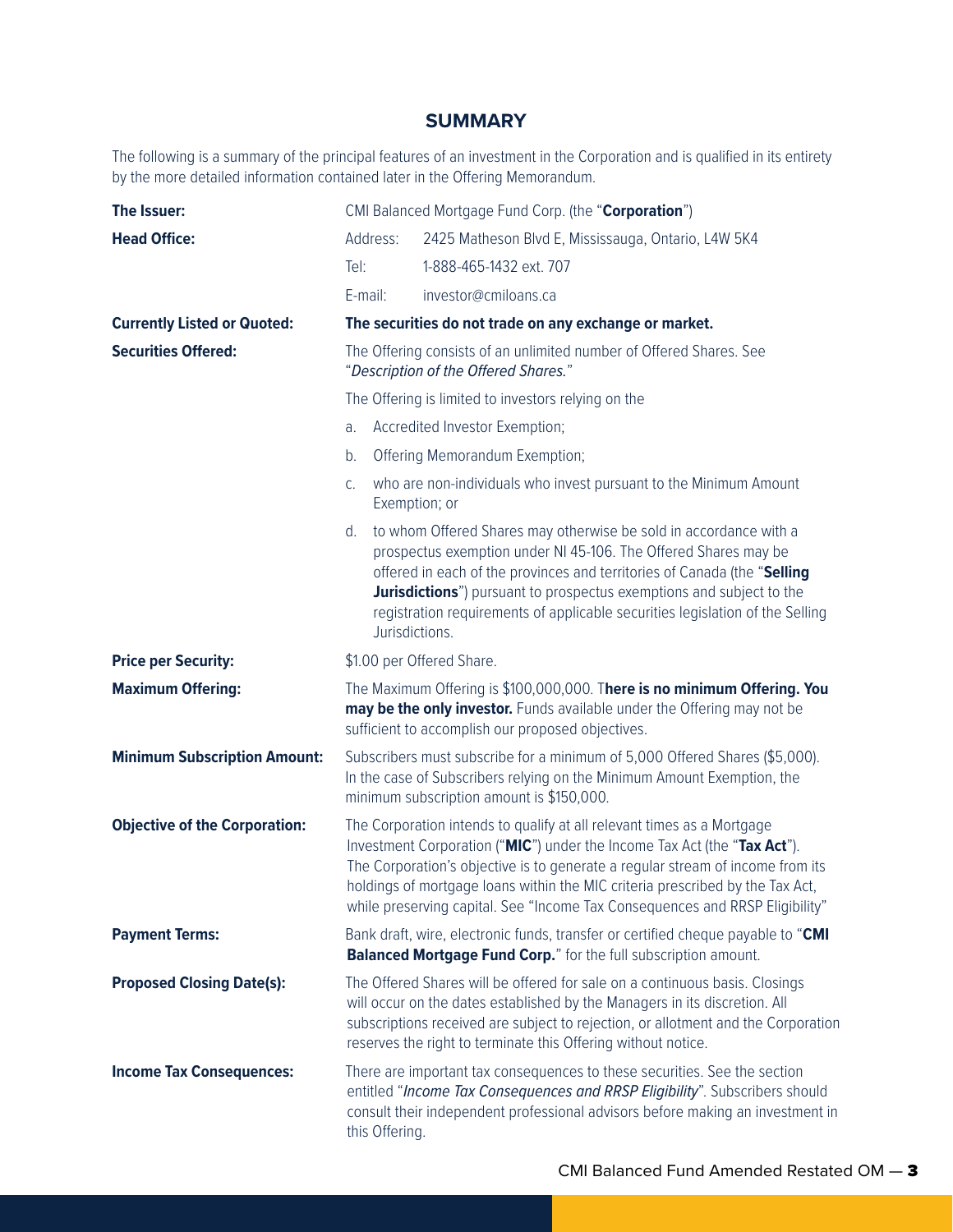| <b>Selling Agent:</b>       | <b>Class A Shares</b>                                                                                                                                                                                                                                                                                                                                                                                                                                                                                                                                                                                                                                                                                                                                                                                                                                                                                                                                                                                                                                                                                                                      |
|-----------------------------|--------------------------------------------------------------------------------------------------------------------------------------------------------------------------------------------------------------------------------------------------------------------------------------------------------------------------------------------------------------------------------------------------------------------------------------------------------------------------------------------------------------------------------------------------------------------------------------------------------------------------------------------------------------------------------------------------------------------------------------------------------------------------------------------------------------------------------------------------------------------------------------------------------------------------------------------------------------------------------------------------------------------------------------------------------------------------------------------------------------------------------------------|
|                             | The Corporation may pay selling commissions or fees of up to 3% of the funds<br>raised. In addition, registered dealers purchasing Class A Shares on behalf of<br>their clients may be paid trailing commissions for ongoing services they provide<br>to investors, including investment advice, account statements and newsletters.<br>A trailing commission is generally calculated and payable quarterly in arrears<br>to dealers whose clients hold Class A Shares at a rate equal to 1% of the net<br>value of the shares, less any shares purchased through the DRIP, attributable<br>to the Class A Shares sold by such dealers as at the last business day of the<br>applicable quarter. The trailing commissions are paid by the Manager out of the<br>fees it receives from the Corporation. The Manager may change or cancel the<br>trailing commission at any time in its sole discretion.                                                                                                                                                                                                                                     |
|                             | <b>Class F Shares</b>                                                                                                                                                                                                                                                                                                                                                                                                                                                                                                                                                                                                                                                                                                                                                                                                                                                                                                                                                                                                                                                                                                                      |
|                             | No sales commission or trailing commission is paid to a dealer in respect of<br>Class F Shares. See "Compensation Paid to Sellers and Finders".                                                                                                                                                                                                                                                                                                                                                                                                                                                                                                                                                                                                                                                                                                                                                                                                                                                                                                                                                                                            |
| <b>Resale Restrictions:</b> | You will be restricted from selling your securities for an indefinite period. See<br>"Resale Restrictions".                                                                                                                                                                                                                                                                                                                                                                                                                                                                                                                                                                                                                                                                                                                                                                                                                                                                                                                                                                                                                                |
| <b>Risk Factors:</b>        | An investment in the Offered Shares is subject to various risk factors, including<br>but not limited to the following: no market for Offered Shares and transfers<br>on transfer; retraction liquidity; no quarantees on the Corporation's ability<br>to pay dividends; no review on the Offering Memorandum by the securities<br>regulatory authorities; absence of management rights; the Corporation's ability<br>to borrow; risks associated with the Corporation's MIC tax designation; absence<br>of voting rights; dilution; conflicts of interest; reliance on management and<br>third parties; future operations and possible need for additional funds; litigation<br>risks; competition and availability of investments; environmental liability of a<br>mortgage; investments not insured; changes in regulatory regime; renewal<br>of mortgages; liquidity risk; priority over security; investment concentration;<br>sensitivity to interest rates; mortgage prepayments; prepayments on mortgages<br>higher risk mortgages; defaults changes in property values; use of leverage;<br>changes in economy and credit markets. |
|                             | There is no guarantee that an investment I the Corporation will earn a positive return<br>in the short or long-term. See "Risk Factors" for a discussion of the investment<br>considerations that should be taken into account by prospective subscribers.                                                                                                                                                                                                                                                                                                                                                                                                                                                                                                                                                                                                                                                                                                                                                                                                                                                                                 |
| <b>Purchaser's Rights:</b>  | You have two (2) business days to cancel your agreement to purchase these<br>securities. If there is a misrepresentation in this Offering Memorandum, you<br>have the right to sue either for damages or to cancel the agreement. See<br>"Purchasers' Rights of Action for Damages or Rescission".                                                                                                                                                                                                                                                                                                                                                                                                                                                                                                                                                                                                                                                                                                                                                                                                                                         |
| <b>Currency:</b>            | In the Offering Memorandum all reference to dollar amounts are to Canadian<br>dollars, except where otherwise indicated.                                                                                                                                                                                                                                                                                                                                                                                                                                                                                                                                                                                                                                                                                                                                                                                                                                                                                                                                                                                                                   |

### **NO SECURITIES REGULATORY AUTHORITY OR REGULATOR HAS ASSESSED THE MERITS OF THESE SECURITIES OR REVIEWED THIS OFFERING MEMORANDUM. ANY REPRESENTATION TO THE CONTRARY IS AN OFFENCE. THIS IS A RISKY INVESTMENT. SEE "RISK FACTORS".**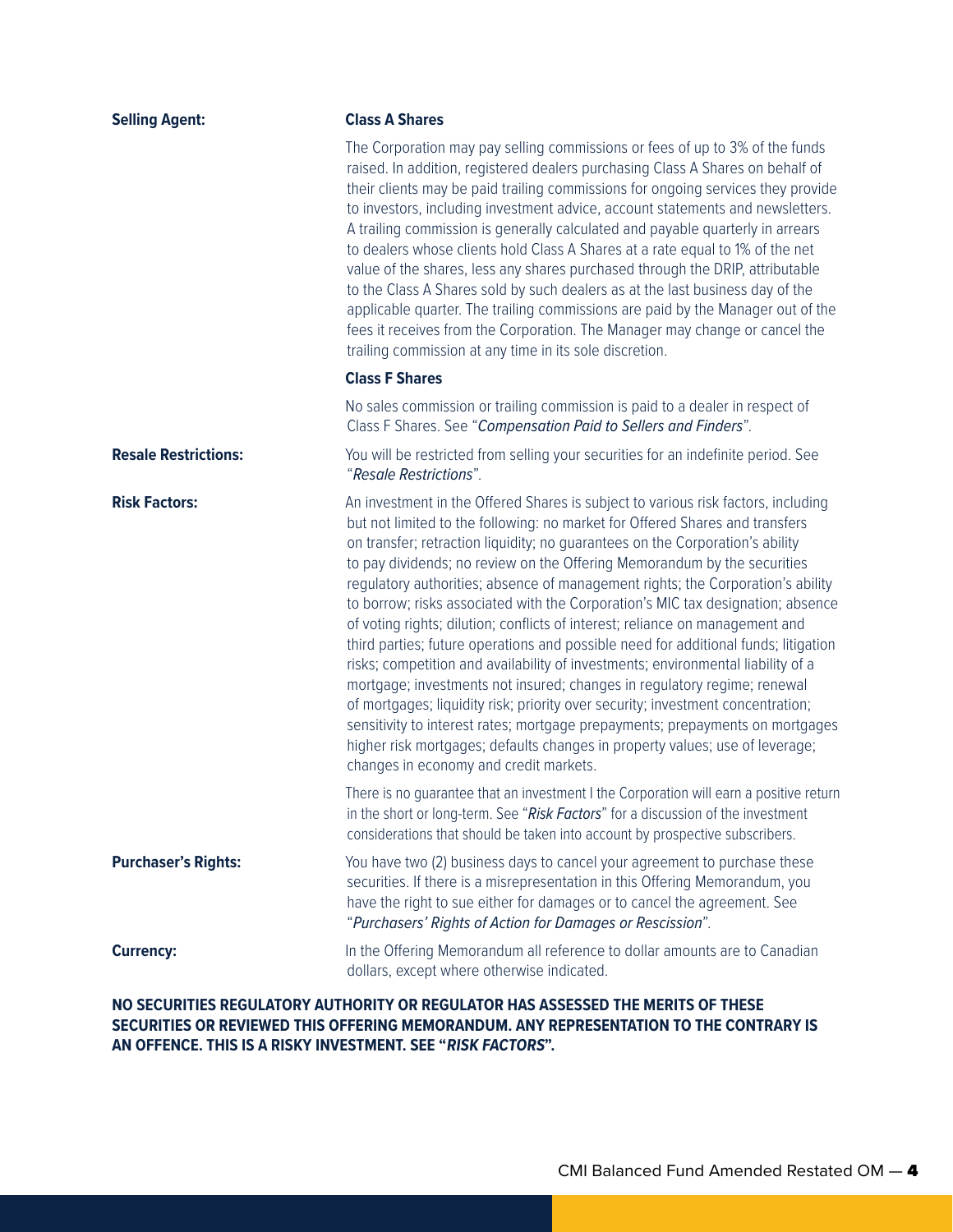### **FORWARD-LOOKING STATEMENTS**

This Offering Memorandum contains certain statements or disclosures that may constitute forward-looking information under the applicable securities legislation and the respective regulations, rules and policies and orders thereunder and all applicable published orders and rulings ("**securities legislation**") of the applicable securities commissions or similar regulatory authority ("**securities regulatory authority**").

Forward-looking statements may be identified by the use of words like "believes", "intends", "expects", "may", "will", "should", "estimates" or "anticipates", or the negative equivalents of those words or comparable terminology, and by discussions of strategies that involve risks and uncertainties. All forward-looking statements are based on the Corporation's current beliefs as well as assumptions made by and information currently available to the Corporation and relate to, among other things, anticipated financial performance; prospects; strategies; the nature of the Corporation's operations; sources of income; forecasts of capital expenditures and the sources of the financing thereof; expectations regarding the ability of the Corporation to raise capital; the Corporation's outlook; plans and objectives for future operations; forecast results; and anticipated financial performance.

The risks and uncertainties of the Corporation's activities, including those discussed under the section entitled "Risk Factors", could cause the Corporation's actual results and experience to differ materially from the anticipated results or other expectations expressed. In addition, the Corporation bases forward-looking statements on assumptions about future events, which may not prove to be accurate. In light of these risks, uncertainties and assumptions, prospective purchasers should not place undue reliance on forward-looking statements and should be aware that events described in the forward-looking statements set out in this Offering Memorandum may not occur.

The Corporation cannot assure prospective purchasers that its future results, levels of activity and achievements will occur as the Corporation expects, and neither the Corporation nor any other person assumes responsibility for the accuracy and completeness of the forward-looking statements. Except as required by law, the Corporation assumes no obligation to update or revise any forward-looking statements, whether as a result of new information, future events or otherwise. Subscribers are urged to read "*Risk Factors*" for a discussion of other factors that will impact the operations and success of the Corporation.

## **DOCUMENTS INCORPORATED BY REFERENCE**

In addition to and apart from this Offering Memorandum, the Corporation may utilize certain marketing materials in connection with the Offering, including an executive summary of certain of the material set forth in this Offering Memorandum. This material may include fact sheets and Subscriber sales promotion brochures, question and answer booklets, and presentations. All such marketing materials are specifically incorporated by reference into and form an integral part of this Offering Memorandum. All such marketing materials will be delivered or made reasonably available to a prospective purchaser prior to the purchase by such prospective purchaser of Offered Shares. Any statement contained in a document incorporated or deemed to be incorporated by reference herein shall be deemed to be modified or superseded for the purposes of this Offering Memorandum to the extent that a statement contained herein or in any other subsequently delivered Offering Memorandum which also is, or is deemed to be, incorporated by reference herein modifies or supersedes such statement. The modifying or superseding statement need not state that it has modified or superseded a prior statement or include any other information set forth in the document that it modifies or supersedes. The making of a modifying or superseding statement shall not be deemed an admission for any purposes that the modified or superseded statement, when made, constituted a misrepresentation, an untrue statement of a material fact or an omission to state a material fact that is required to be stated or that is necessary to make a statement not misleading in light of the circumstances in which it was made. Any statement so modified or superseded shall not be deemed, except as so modified or superseded, to constitute a part of this Offering Memorandum.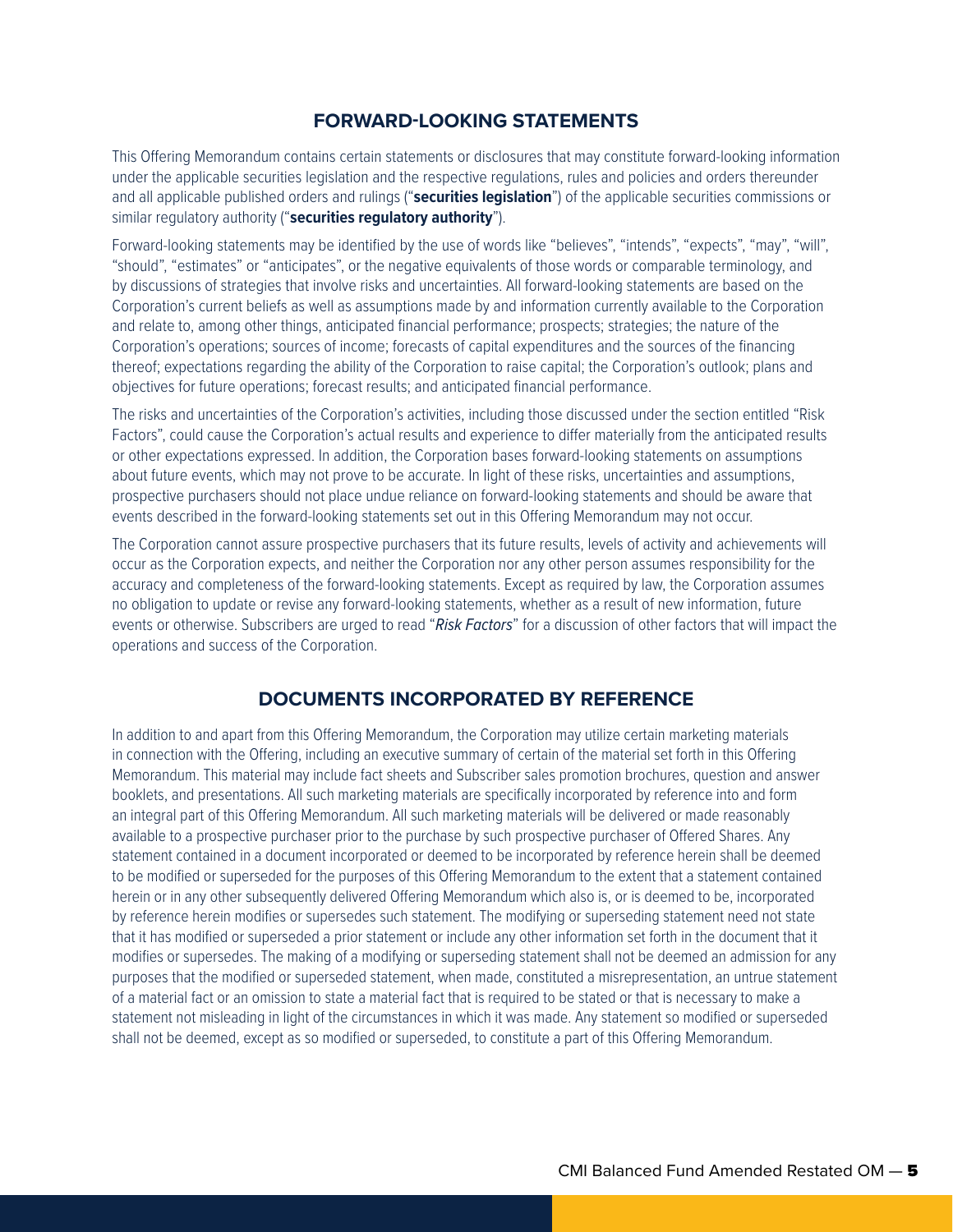## **CURRENCY**

All dollar amounts stated in this Offering Memorandum are expressed in Canadian currency, except where otherwise indicated.

### **INTERPRETATION**

In this Offering Memorandum, unless the context otherwise requires, when we use terms such as the "Corporation", "we", "us" and "our", we are referring to CMI Balanced Mortgage Fund Corp. and when we use the terms such as "Subscriber", or "you" or "Subscriber" we are referring to a person who purchases Offered Shares under the Offering, thereupon becoming an investor in the Corporation. Words importing the singular number only, include the plural and vice versa, and words importing the masculine, feminine or neuter gender include the other genders.

Where used in this Offering Memorandum, the following capitalized words and phrases shall, unless there is something in the context otherwise inconsistent therewith, have the following meanings, respectively: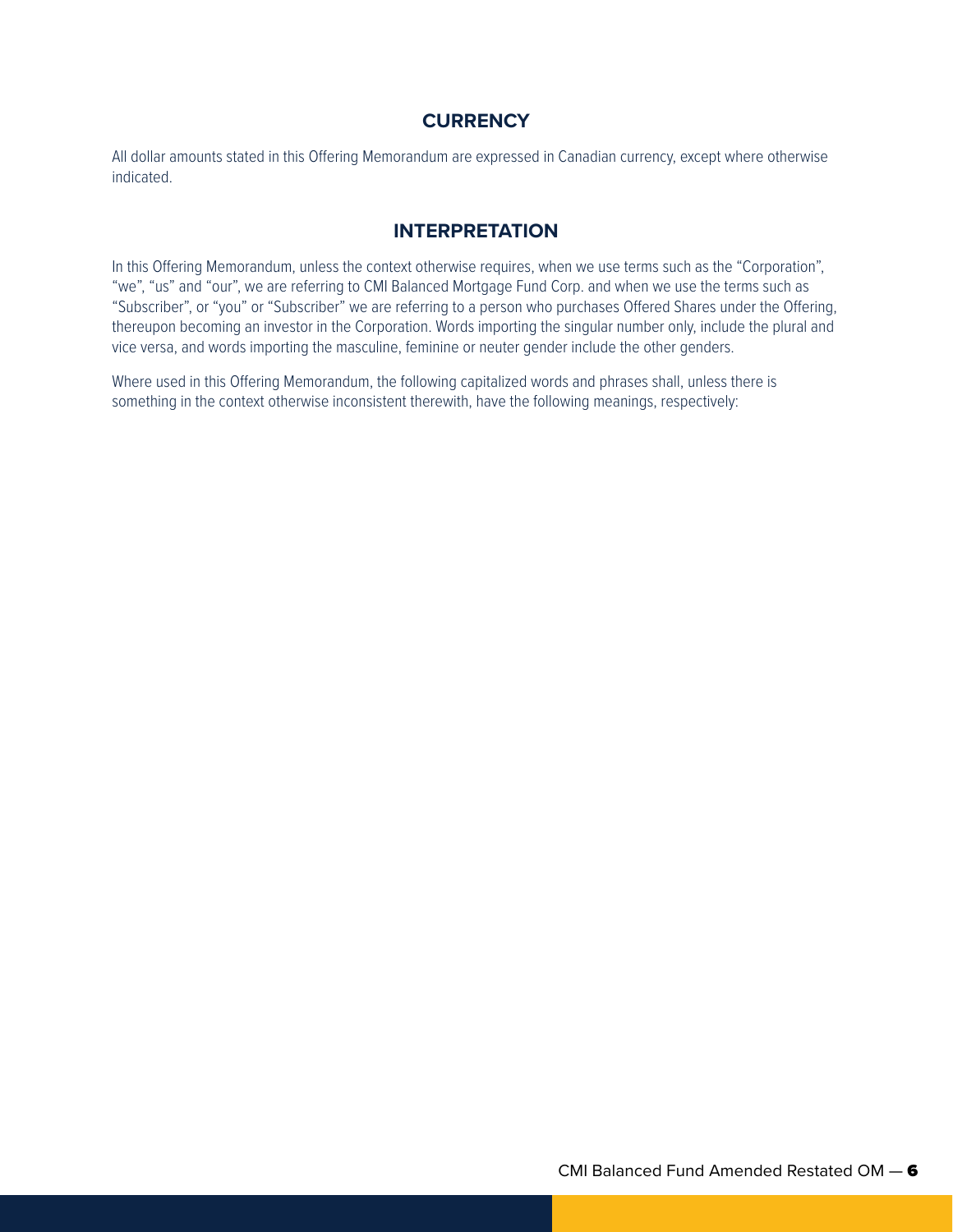"**Act**" or the "**OBCA**" means the Business Corporation Act, Ontario, as now enacted or as the same may from time to time be amended, reenacted or replaced (and, herein the case of such amendment, reenactment or replacement, any references herein shall be read as referring to such amended, reenacted or replaced provisions).

"**Articles**" means articles of incorporation of the Corporation, as they may be amended, modified or restated, from time to time.

"**Business Day**" means a day other than a Saturday, Sunday or any other day treated as a holiday in the municipality in Canada in which the Corporation's registered office is then situated.

"**Class A Shares**" means the Class A Preferred Shares in the capital of the Corporation, as constituted from time to time.

"**Class B Shares**" means the Class B Preferred Shares in the capital of the Corporation, as constituted from time to time.

"**Class F Shares**" means the Class F Preferred Share in the capital of the Corporation, as constituted from time to time.

"**Common Shareholder**" means a person recorded in the securities register of the Corporation for the Common Shares as being the registered holder of one or more Common Shares.

"**Common Shares**" means the common shares of the Corporation, as constituted from time to time.

"**Corporate Objective**" means the qualification of the Corporation and maintenance of its status at all times as a "mortgage investment corporation" within the meaning of the Tax Act, as reasonably interpreted and applied by the directors of the Corporation.

"**Directors**"or "**Board of Directors**" means the board of directors of the Corporation.

"**Dividend Payment Date**" means, where with respect to a month, dividends have been declared by the Board of Directors in accordance with the provisions hereof, the 15th day of the following month.

"**Liquidation Distribution**" means a distribution of assets of the Corporation among its shareholders arising on the liquidation, dissolution or winding up of the Corporation, whether voluntary or involuntary, or any other distribution of assets of the Corporation among its shareholders for the purpose of winding up its affairs.

"**NI 45-106**" means National Instrument 45-106 – *Prospectus Exemptions.*

"**Preferred Shares**" means collectively, the Class A Shares , the Class B Shares and the Class F Shares.

"**Preferred Shareholder**" means a person recorded in the securities register of the Corporation for the Preferred Shares as being the registered holder of one or more Preferred Shares.

"**Redemption Date**" means, with respect to the Preferred Shares, the last day of a calendar quarter.

"**Redemption Price**" means, with respect to the Preferred Share, a written notice in prescribed form, duly completed by the Preferred Shareholder, requesting the corporation to redeem Preferred Shares specified therein.

"**Redemption Request**" means, with respect to the Preferred Share, a written notice in prescribed form, duly completed by the Preferred Shareholder, requesting the corporation to redeem Preferred Shares specified therein.

"**Shares**" means collectively, the Common Shares and the Preferred Shares, or any combination thereof as the context may require.

"**Tax Act**"means the *Income Tax Act* (Canada), as amended from time to time.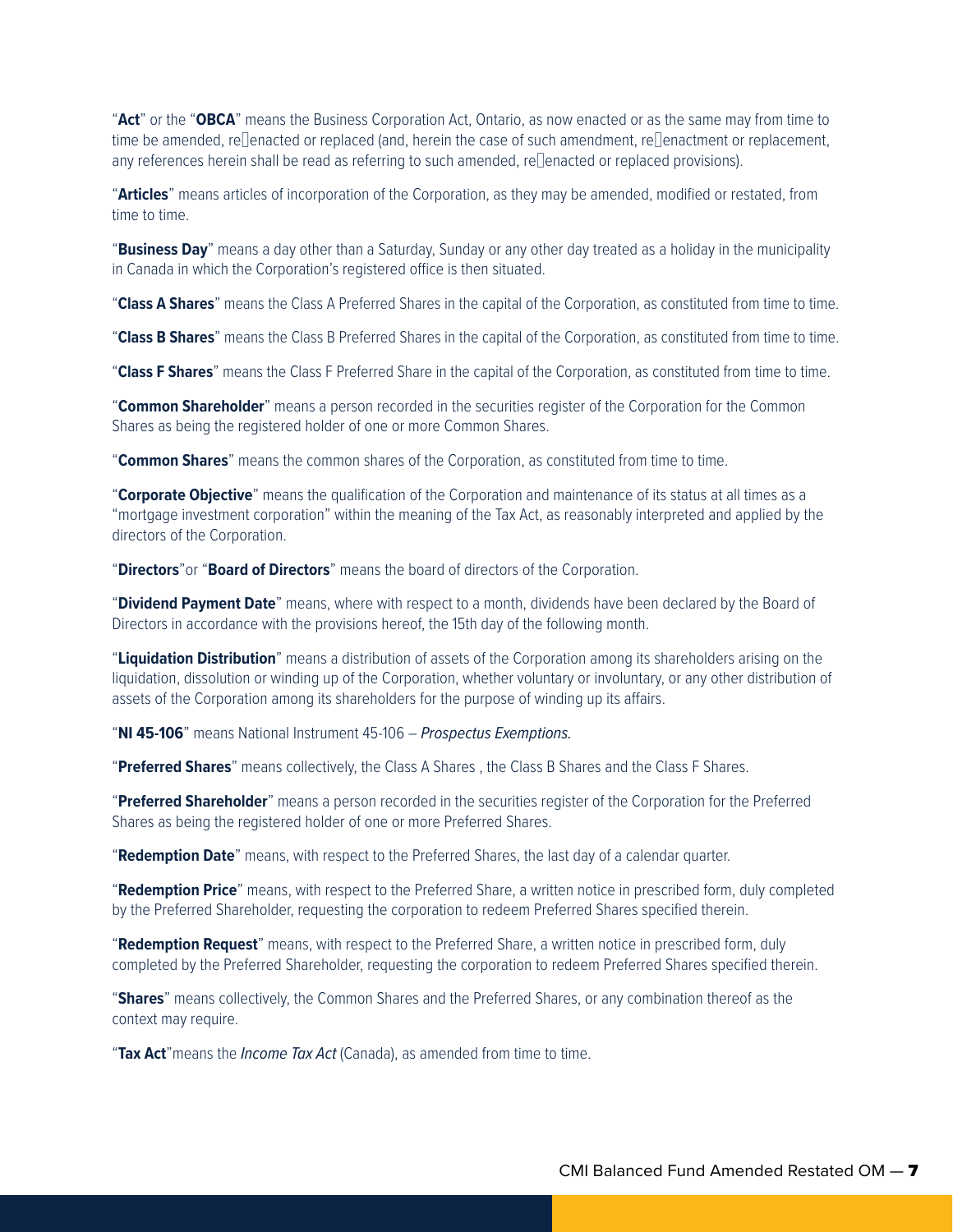## ITEM 1 **USE OF AVAILABLE FUNDS**

## **1.1 Available Funds**

The following table provides a breakdown of the expected available funds following the completion of the Offering:

|    |                                                                  | Assuming Minimum Offering <sup>(1)</sup> | <b>Assuming Maximum Offering</b> |
|----|------------------------------------------------------------------|------------------------------------------|----------------------------------|
| А. | Amount to be raised by this Offering                             | \$0                                      | \$100,000,000                    |
| Β. | Selling commissions and fees (estimated) <sup>(2)</sup>          | \$0                                      | \$3,000,000                      |
|    | Estimated Offering costs (e.g., legal,<br>accounting, audit.)(3) | \$0                                      | \$100,000                        |
| D. | Available funds: $D = A - (B+C)$                                 | \$0                                      | \$96,900,000                     |
| Ε. | Additional sources of funding required                           | \$0                                      | \$0                              |
| F. | Working capital deficiency <sup>(4)</sup>                        | \$0                                      | \$0                              |
| G. | Total: $G = D + E + F$                                           | S <sub>0</sub>                           | \$96,900,000                     |

#### **Notes:**

- 1. There is no minimum Offering. The Corporation will offer an unlimited number of Offered Shares on a continuous basis at the Managers' discretion until the Maximum Offering is completed or terminated.
- 2. The Corporation sells Offered Shares through dealers authorized to do so. The Corporation may pay selling commissions or fees of up to 3% of the funds raised on the Class A Shares. In addition, registered dealers purchasing Class A Shares on behalf of their clients may be paid trailing commissions for ongoing services they provide to investors, including investment advice, account statements and newsletters. A trailing commission is generally calculated and payable quarterly in arrears to dealers whose clients hold Class A Shares at a rate equal to 1% of the net value of the shares, less any shares purchased through the DRIP, attributable to the Class A Shares sold by such dealers as at the last business day of the applicable quarter. The trailing commissions are paid by the Manager out of the fees it receives from the Corporation. The Manager may change or cancel the trailing commission at any time in its sole discretion. The Corporation pays no commissions or trailing commissions on the Class F Shares. See "C*ompensation Paid to Sellers and Finders.*"
- 3. From the date that it commenced operations on July 3, 2015 the Corporation has generated net proceeds of \$50,673,207 through the sale of Offered Shares and re-investment of dividends, net of share retractions. See "*Capital Structure*" and "*Prior Sales*".
- 4. As at the date of this Offering Memorandum, the Corporation does not have a working capital deficiency.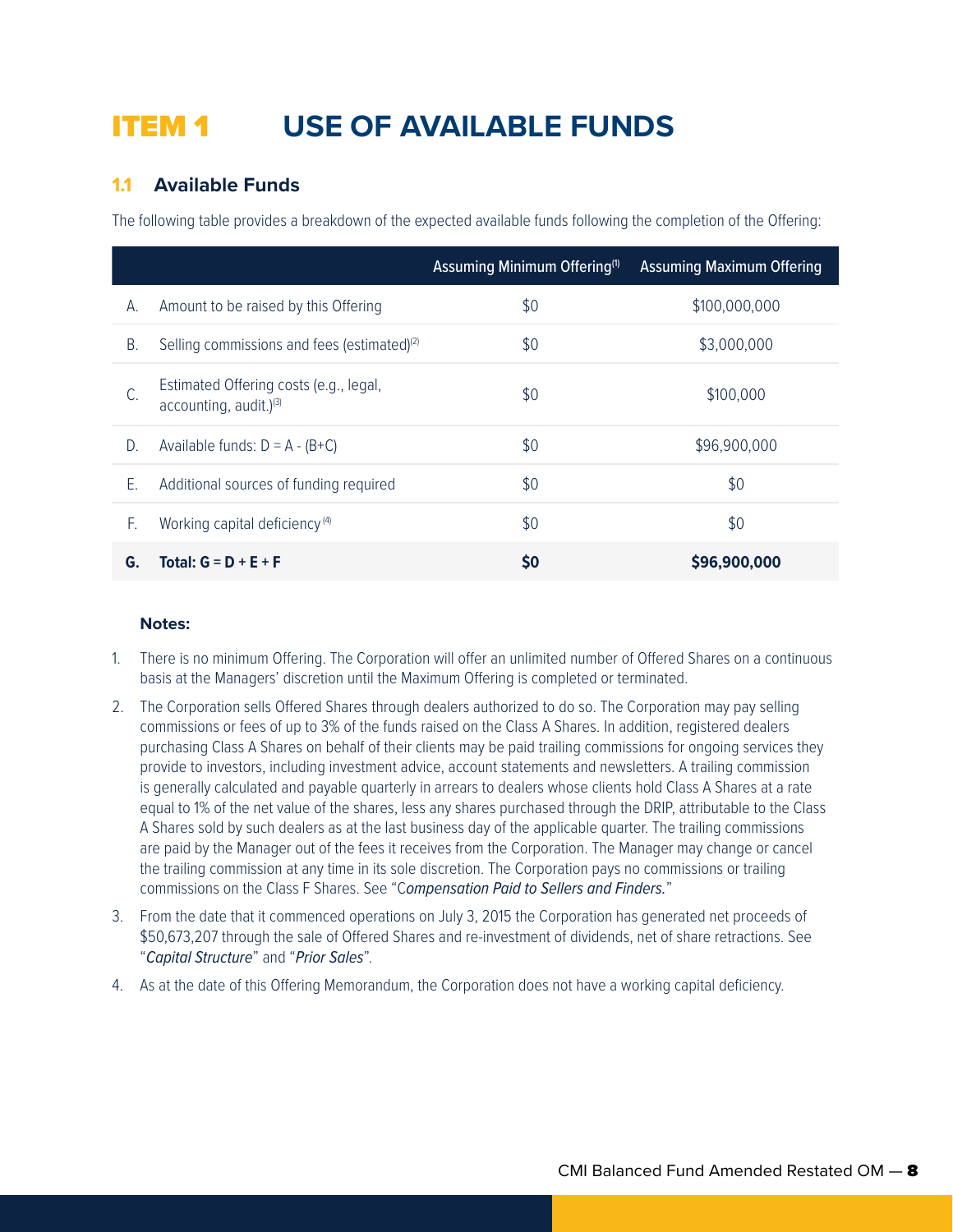## **1.2 Use of Available Funds**

The following table provides a detailed breakdown of how the Corporation will use the available funds:

| Description of intended use of net proceeds<br>listed in order of priority                                   | Assuming Minimum Offering <sup>(1)</sup> | Assuming Maximum Offering |
|--------------------------------------------------------------------------------------------------------------|------------------------------------------|---------------------------|
| To the payment of monthly management,<br>advisory fees and mortgage services fees <sup>(2)</sup>             | \$0                                      | \$1,000,000               |
| Working Capital <sup>(3)</sup>                                                                               | \$0                                      | \$975,000                 |
| To lend out funds and make investments<br>permitted by a MIC under the Tax Act (as defined<br>$below)^{(4)}$ | \$0                                      | \$94,925,000              |
| <b>Total: Equal to G in the Funds table above</b>                                                            | S0                                       | \$96,900,000              |

#### **Notes:**

- 1. There is no minimum Offering. The Corporation will offer an unlimited number of Offered Shares on a continuous basis at the Managers' discretion until the Maximum Offering is completed or terminated.
- 2. This amount reflects a yearly estimate of the following fees payable to the Managers (as defined below) under the Management Agreement (as defined below) in fiscal year 2021 were \$382,335. See "*Business of the Corporation – Structure.*" The Managers are paid 1% of AUM calculated monthly as per the Management Agreement. AUM is defined as the total of the principal amount of the outstanding mortgage balances (less any credit losses).
- 3. Not more than 10% of the available funds will be used by the Corporation to pay debt incurred within the two preceding financial years.
- 4. It is anticipated that the funds raised from this Offering after expenses will be used for permitted lending and funding new mortgage investments. The amount that we have available for these purposes will depend upon whether we achieve the Maximum Offering.

## **1.3 Reallocation**

The Corporation intends to spend the available funds as stated. We will reallocate funds only for sound business reasons.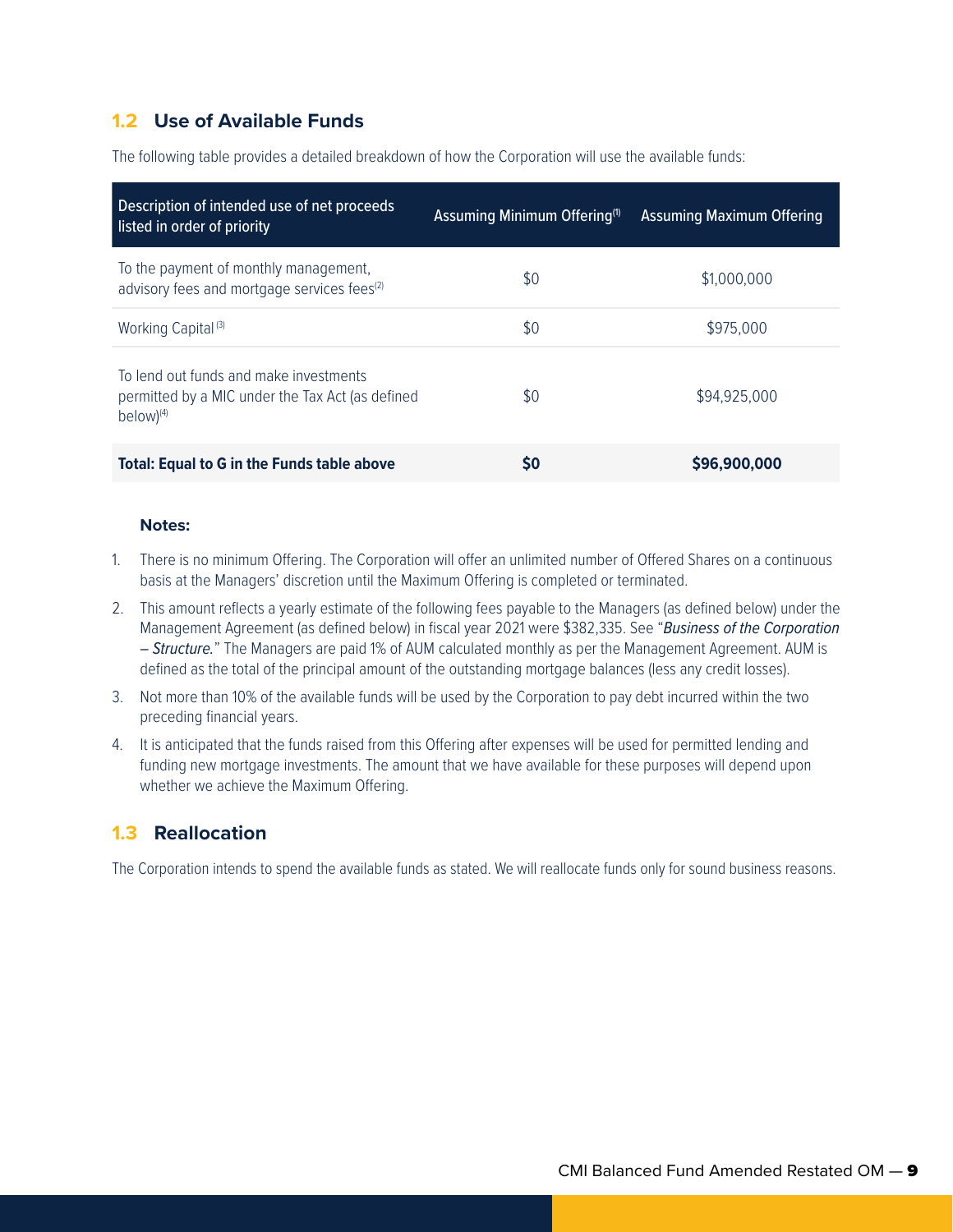## ITEM 2 **BUSINESS OF THE CORPORATION**

### **2.1 Structure**

The Corporation was incorporated under the Business Corporations Act (Ontario) on July 3, 2015 under the name "CMI Mortgage Investment Corporation." The Corporation's head and registered office is located at 2425 Matheson Blvd E, Mississauga, Ontario, L4W 5K4. The articles of incorporation dated July 3, 2015 were amended on June 1, 2018, October 18, 2018, January 31, 2019 and May 31, 2019 relating to cleanup of the articles. On October 22, 2019, the articles were amended to create the Class B Shares and the Class F Shares. The articles were amended on June 24, 2020 to rename the corporation "CMI Balanced Mortgage Fund Corp." The Common Shares of the Corporation are owned by in equal proportions by Bryan Jaskolka, Michael Jaskolka, Alan Jaskolka and Jeffrey Jaskolka. Alan is the father of Michael, Bryan and Jeffrey.

The Corporation is required under its articles of incorporation to qualify and remain qualified as a "mortgage investment corporation" or a "**MIC**" as mortgage investment corporations are commonly referred to, under the *Income Tax Act* (Canada) ("**Tax Act**"). This effectively enables the MIC to operate as a tax-free "flow through" conduit of net income to its shareholders.

The Corporation's business objective is to generate income by optimizing its investment portfolio within the MIC criteria mandate by the Tax Act. The Tax Act's MIC criteria are discussed in further detail below. See ITEM 6: INCOME TAX CONSEQUENCES AND RRSP ELIGIBILITY.

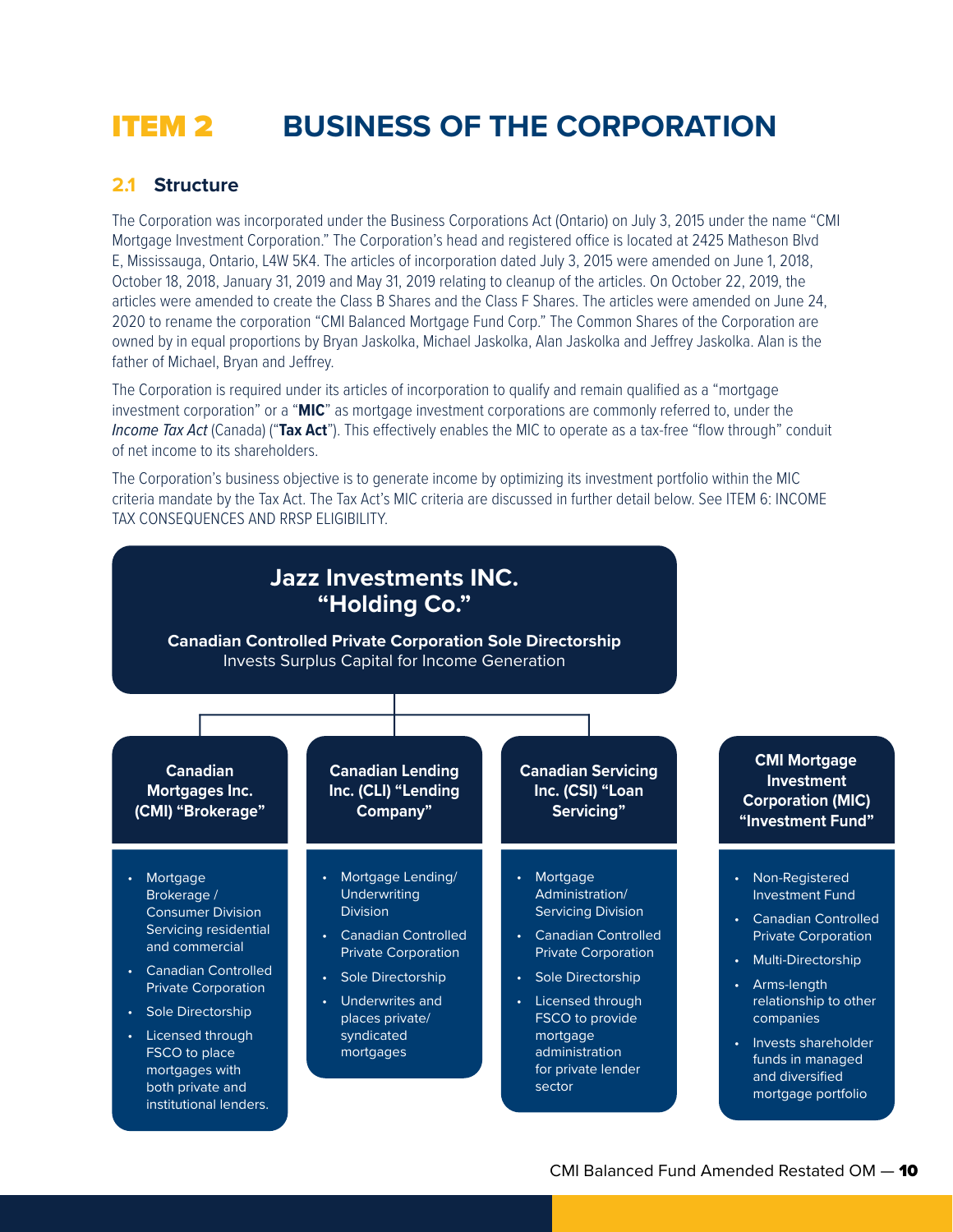Canadian Mortgages Inc. ("**CMI**") is a Canadian controlled private corporation and is licensed through FSRAO (as defined below) as a mortgage brokerage.

CMI Mortgage Investments Inc.. ("**CLI**") is a Canadian controlled private corporation. CLI provides mortgage lending and underwriting services to CMI's group of companies.

CMI Mortgage Services Inc. ("**CSI**") is a Canadian controlled private corporation. CSI is licensed through FSRAO and provides mortgage administration services for the CMI group of companies.

CMI Real Estate Inc.. ("**CRI**") is a Canadian controlled private corporation. CRI is licensed through RECO (as defined below) and provides real estate sales services.

#### *Management of the Corporation*

The Board of Directors oversees the overall business and undertaking of the Corporation. The day-to-day operations of the Corporation are managed by CSI and CMI (together the "**Managers**") under an amended Mortgage Services Agreement dated July 1, 2020 with the Corporation which provides for management, advisory, underwriting and administration services for the investments by the Managers ("**Management Agreement**").

CSI is licensed as a mortgage administrator with Financial Services Regulatory Authority of Ontario ("**FSRAO**") and CMI is licensed as a mortgage broker with FSRAO.

The Managers have been engaged by the Corporation to provide it with management, mortgage origination and mortgage administration services. Mortgage investments are sourced primarily through Managers. The Managers may employ from time to time the services of related persons, including real estate brokers and lending companies. Any fees paid by the Corporation to such related persons will be at rates consistent with those charged by arms-length third parties.

The Board of the Corporation is composed of two directors – Alan Jaskolka and Bryan Jaskolka who are father and son. Bryan Jaskolka is the Chief Executive Officer. Alan Jaskolka is the Chief Financial Officer of the Corporation.

#### *Relationship between the Corporation and the Managers*

The Corporation, the Managers are related companies insofar as one of the holders of the common shares of the Corporation and the sole shareholder of the holding group who is the sole shareholder of the Managers is the same person. The directors of the Corporation and the directors of the Managers are also the same individuals. The Corporation and the Managers also share key employees and decision-makers. As a result, the Corporation and the Managers are under common direction and control.

Two of the directors and officers of the Corporation and Managers are licensed with FSRAO as mortgage agents with CMI. Alan Jaskolka is licensed as the "principal broker" with CMI and Bryan Jaskolka is licensed as a "broker" with CMI. These two individuals, Alan Jaskolka and Bryan Jaskolka will be entitled to receive a portion of the compensation paid to the Managers by borrowers who obtain mortgaging financing from the Corporation.

Alan Jaskolka is also the principal shareholder and the sole director and officer of CRI which is registered with Real Estate Council of Ontario ("**RECO**") as a real estate brokerage firm. Alan Jaskolka is registered with RECO as a licensed real estate broker with CRI. CRI is a member of the Toronto Real Estate Board. The Corporation may invest in mortgages in respect of which Messieur Jaskolka or CRI has provided real estate asset acquisition services to the Corporation.

Bryan Jaskolka is the sole shareholder of CMI Financial Group Inc., who is the sole shareholder of CMI, CLI and CSI. Bryan Jaskolka is the CEO of CLI, which is private lending company that matches high-quality mortgages with investors based on their personal preferences and target ROI goals. While CLI is not paid directly by the Corporation for underwriting certain mortgages that the Corporation invests in, CLI generates its revenues from the rate spread. The Managers do not exclusively provide services to the Corporation. It also structures mortgages outside of the Corporation. The principals of the Managers may receive fees from the mortgages created by the Managers.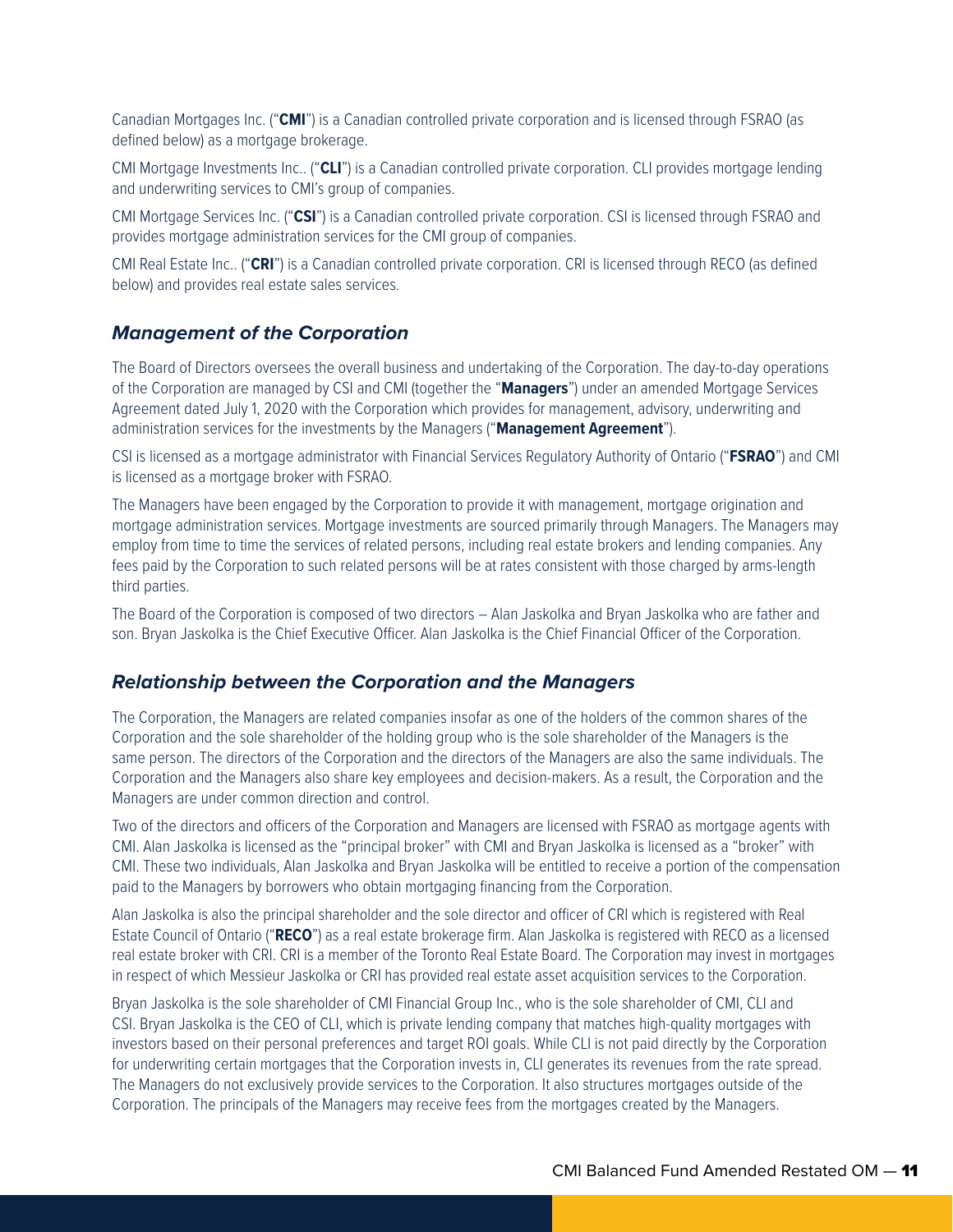The Managers, or any of its officers, shareholders, employees, or affiliates, may purchase for their own account and own as a co-lender, a percentage interest in any investment held by the Corporation. The Managers or any related company or individual may hold a subordinate portion in any mortgage which is presented to the Corporation for investment, and the rate of return on such a subordinate portion may vary from the Corporation's rate of return due to the differing loan-to-value risk assumed by the Corporation. See Conflicts of Interest in Section 2.2 below.

## *Management Fees and Expenses*

The Corporation will pay the following amounts to the Managers under the terms of the Management Agreement:

- a. A management fee up to and equal to 1.00% per annum of the outstanding aggregate principal balance of all mortgages, or the outstanding aggregate principal balance of the Corporation's percentage interest therein, and the book value of the Corporation's investments other than mortgages, calculated monthly on the first day of the month at the rate of 0.08333%, aggregated and payable in monthly installments on the last day of each month and prorated for any partial month.
- b. An annual performance fee equal to an amount not to exceed 20.00% of the net yield over and above 7.50% per annum generated from all investments to be calculated at the end of the fiscal year. For example, if the net yield throughout the year calculated on the fiscal year end is 12.50%, then the performance fee shall be 20.00% of 5.00% (12.50% - 7.50%) which equals1.00%. If for example the net yield throughout the year calculated on the fiscal year end is 7.00% then there shall be no performance fee.
- c. The Managers are entitled to deduct any amounts deductible under the Management Agreement, including its interest allocations, before distributing amounts to the Corporation under the Management Agreement. In addition, the Managers are entitled to retain any overnight float interest on all accounts maintained by it and all lender, broker, origination, commitment, renewal, extension, advance, discharge, late payment, participation, NSF, administration and similar or other fees generated on the investments acquired by the Corporation, which fees are and remain the sole property of the Managers, and to the extent that they are recovered from the borrowers or investment.
- d. All rights granted to the Managers and other amounts payable to the Managers pursuant to the terms hereof shall include the applicable amount of harmonized sales tax ("HST") payable in respect thereof. Accordingly, the Managers shall be responsible for remitting all HST payable on the fees stated above at such times and in such amounts as required by law.
- e. The Managers are responsible for all its internal costs including, without limitation, all its internal costs incurred in originating, sourcing, arranging and offering investments for sale to the Corporation.

All the other costs with respect to the Corporations' business shall be paid for by the Corporation including, without limitation, taxes, legal, accounting, audit, operating, offering, management and administration fees and expenses, and fees and expenses associated with the acquisition, registration, disposition, holding, collection and enforcement of the Corporation's investments.

## *Management Agreement*

The Corporation has entered a Management Agreement with the Managers pursuant to which the Managers will provide exclusive ongoing management, mortgage administration and advice and consulting services to the Corporation. The Management Agreement is for an indefinite term, subject to certain provisions for termination.

- a. The Corporation may terminate the Management Agreement for any reason on 30 days written notice.
- b. The Management Agreement may be terminated at any time, by mutual consent in writing.
- c. The Managers may resign and the Agreement terminated on 60 days' notice to the Corporation.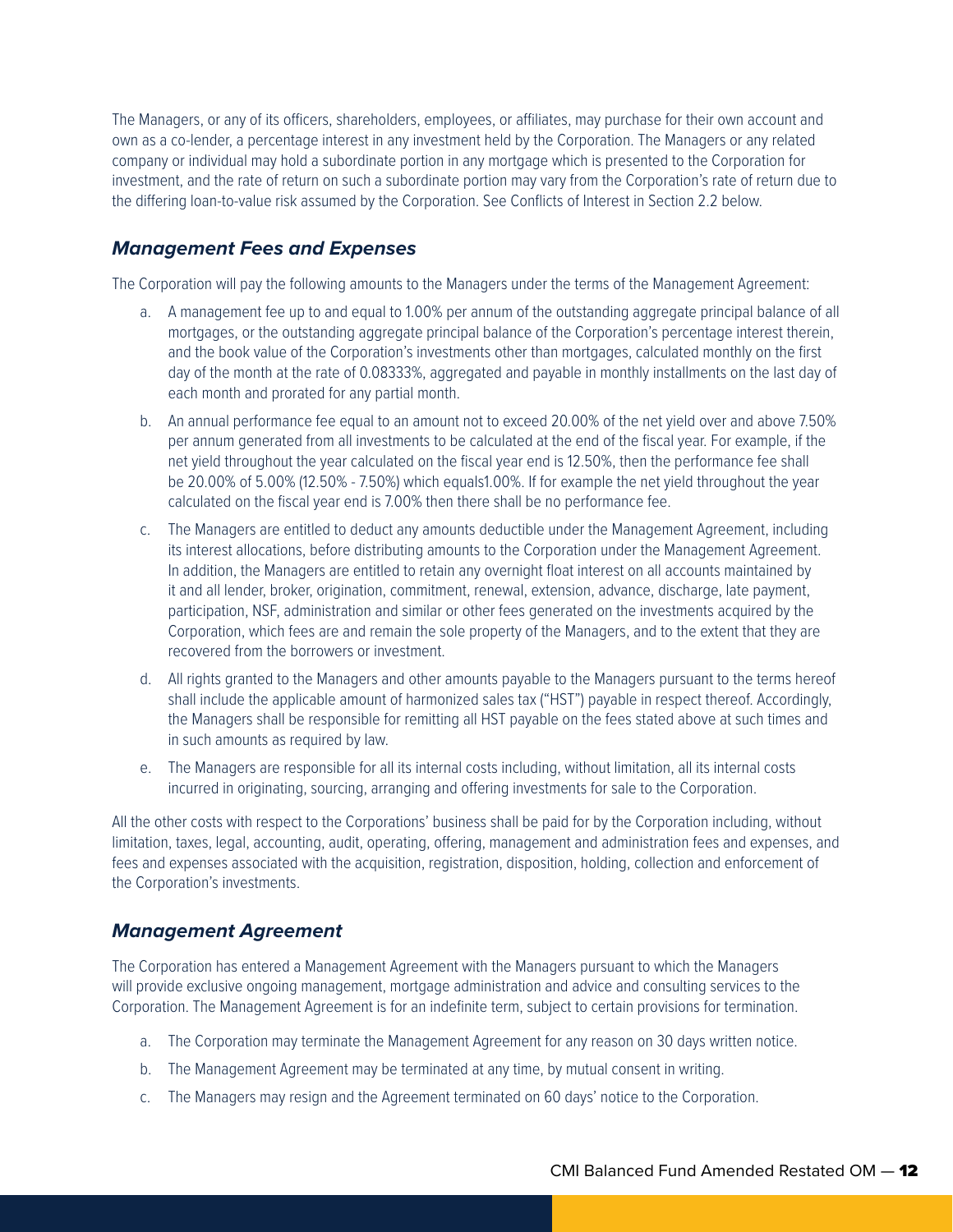- d. Either party may terminate the Management Agreement in the event of:
	- i. the commission by either party of any fraudulent act;
	- ii. either party becomes bankrupt, insolvent or makes a general assignment for the benefit of its creditors;
	- iii. conviction of either party for a criminal offence;
	- iv. conduct by either party that is materially damaging to the other party and contrary to the terms of the Management Agreement;
	- v. material breach of the Management Agreement by a party;
	- vi. material misrepresentation by a party; or
	- vii. material failure by a party to perform its duties as described in the Management Agreement within ten days of written notice by the other party.

Pursuant to the terms of the Management Agreement, the Corporation has agreed to indemnify and reimburse the Managers, as well as its directors, officers, shareholders, employees and agents, from and against any losses, claims, costs, damages and liabilities suffered or sustained by it in the course of carrying out its duties under the Agreement, or suffered as a result of any third party claims other than those suits claims or demands occasioned by the Managers gross negligence or willful misconduct.

## *Third Party Marketing Agreements, Finder's Fees and Commissions*

The Managers on behalf of the Corporation may enter into marketing agreements with third parties such as financial advisors, stockbrokers and dealers, and financial intermediaries to market the Offered Shares on behalf of the Corporation. None of the Managers nor any their respective directors, officers or shareholders, will receive compensation for placing Offered Shares. In addition to up front commissions paid at the time of the investment, the Managers may also pay ongoing servicing fees or trailing commission to third parties who distribute Offered Shares of the Corporation. Fees payable to third party dealers and intermediaries (registered dealers only) will be negotiated but in any event, will not exceed 3% of the gross subscription proceeds and annual trailing commissions of 1% of the net value of the shares, less any shares purchased through the DRIP, paid quarterly.

## *Credit Committee*

The Managers will establish a Credit Committee comprised of professionals knowledgeable and experienced in mortgages and real estate finance. At all times, at least one member of the Credit Committee will be a senior executive of the Managers. The Credit Committee will review all mortgages and loans to be made by the Corporation. The members of the Credit Committee are Bryan Jaskolka, Kevin Fettig and Elizabeth Wood.

## **2.2 Our Business**

## *The Mortgage Portfolio*

The Corporation's primary business is earning income through investing in a portfolio of residential and commercial mortgages. Commercial mortgages are mortgages that are principally secured by land developments or incomeproducing properties that have retail, commercial, service, office and/or industrial uses. Residential mortgages those mortgages principally secured by single family houses. The corporation does not actively employ resources to originate mortgages, the corporation relies exclusively on CSI, a related corporation, to underwrite and provide mortgages for investment.- 10

The Credit Committee is responsible for managing the Corporation's mortgage investments. The agreement between the Corporation and the Mortgage Services Agreement between CSI (a related company) provides all mortgages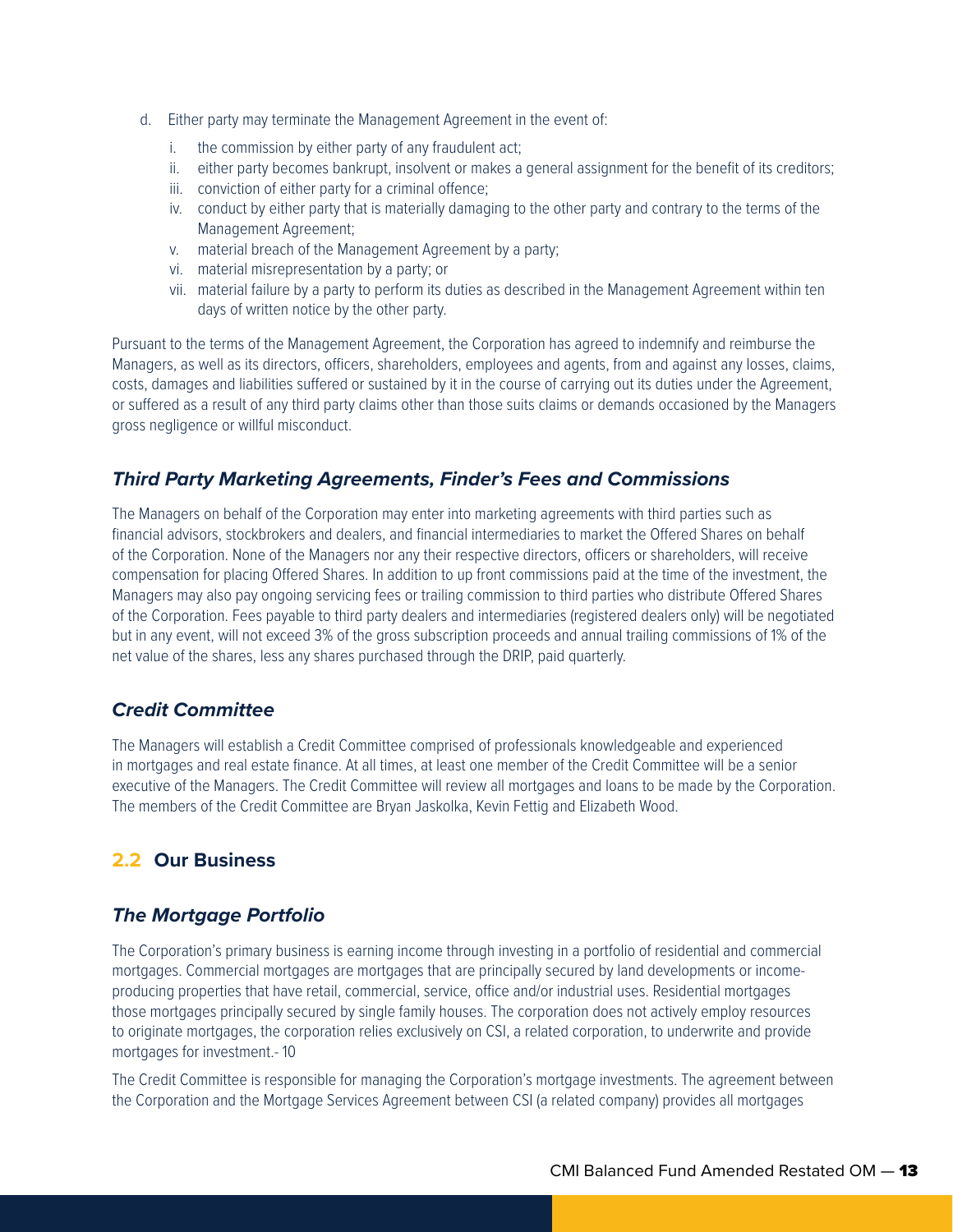underwritten by CSI. CSI will perform certain administrative duties in the management and administration of all mortgages held within the corporation.

The Corporation is building a portfolio of residential and commercial mortgages as follows:

- a. **Residential Mortgages** at least 50% of the Corporation's assets, at cost, consists of mortgages on new, existing, proposed or in construction residential properties in Canada, including but not limited to, single family dwellings, duplexes, townhouses, condominium units and apartment buildings, land, income producing property, or cash on hand or deposit pending investment in mortgages.
- b. **Commercial Mortgages** up to 35% of the Corporation's assets may consist of conventional mortgages on existing, proposed or in construction retail, commercial or industrial properties in Canada.
- c. **Other Investments** investments may also be made from time to time in money market instruments, pending investment in mortgages.
- d. **Real Property** up to 25% of the Corporation's assets may be invested directly in real estate properties held for income purposes.
- e. The Corporation may acquire real estate properties by foreclosure or otherwise as default occurs on a mortgage.
- f. The Corporation is allowed to borrow funds under the provisions of the Tax Act, however, the Corporation has capped leverage at 80% of the value of property owned by the Corporation.

The Corporation has initially established and conducted its business in the Province of Ontario. As the opportunities rise, the Corporation expects to expand its business to other Provinces.

As at June 30, 2021, the Corporation's investment in mortgages was \$62,033,563.50 net of an allowance for loan loss in the amount of

\$101,644. As at June 30, 2021, 230 individual mortgages were held by the Corporation with an average loan size of \$264,351 and a weighted average loan to value ratio of 68.11%. See ITEM 2: BUSINESS OF THE CORPORATION, 2.3 Development of Business for more detailed information with respect to the composition of the Corporation's mortgage portfolio as of June 30, 2021.

The annualized dividend yield (net of all fees and expenses) to holders of Class A Shares for the last five fiscal years ended June 30 are summarized in the table below.

| <b>Fiscal Year Ending June 30</b> | <b>Class Shares</b> |
|-----------------------------------|---------------------|
| 2021                              | 8.44%               |
| 2020                              | 8.78%               |
| 2019                              | 8.95%               |
| 2018                              | 9.15%               |
| 2017                              | 8.82%               |
|                                   |                     |

The Class F Shares were created in October 2019 and had an annualized dividend yield is fiscal year 2021 of 8.93%. The directors have approved a dividend rate for the Class F Shares of +1% above the dividend rate of the Class A Shares. The Corporation reserves the right to change the dividend policy on the Offered Shares without notice to the holders of the Offered Shares.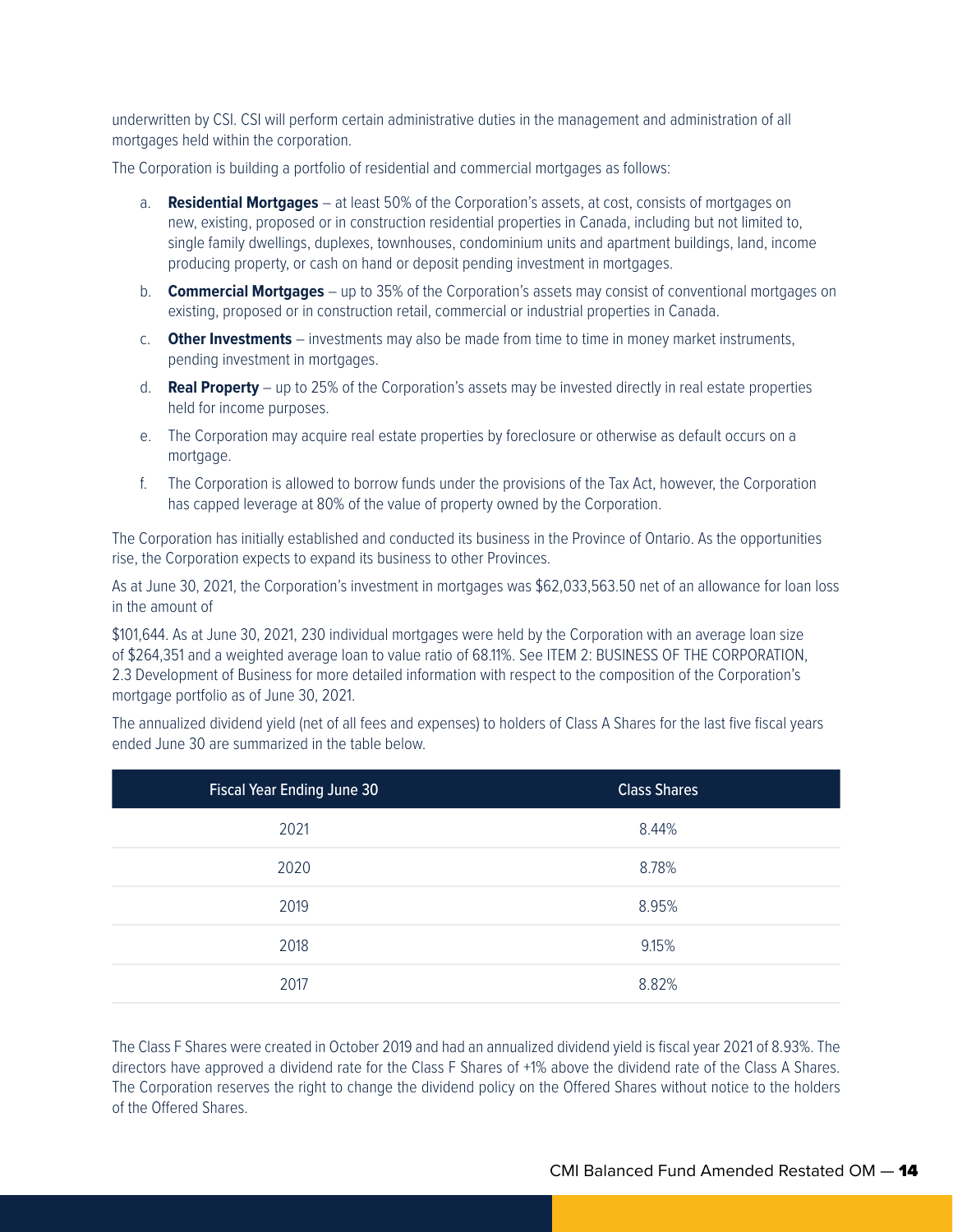#### See "*Description of Offered Shares – Dividend Policy*".

If deemed prudent by the Corporation, the Corporation may, from time to time, secure additional or replacement long term debt from financial institutions, other third parties or holders of Preferred Shares. Such loans may be secured by granting encumbrances, security interests or other charges on the assets of the Corporation.

#### *Investment Policies, Restrictions and Guidelines*

All investments will comply with the investment policies of the Corporation. The Corporation's investment policies, practices and restrictions include but are not limited to the following:

#### *Investment Policies*

The Company's business consists of lending money, principally residential mortgages to individual consumers, which comprise a target minimum of 90% of its mortgage portfolio by dollar value. The Company classifies residential mortgages into the following categories based on the underlying property type or the use of the mortgage proceeds:

- i. properties with existing single or multi- family residential dwellings,
- ii. lending to vacant land for the purpose of construction or development of residential dwellings, and
- iii. construction loans for the development or construction of single or multi-family residential dwellings.

The Company, through a related entity, works closely with retail mortgage brokers throughout Canada to market itself as a lender of choice in the "non-prime" mortgage market segment. In this manner, it expects to be well positioned to receive referrals on mortgage lending opportunities that do not meet the criteria of the major lending institutions or that involve borrowers in rural areas typically not well serviced by major lenders.

The maximum Loan to Value (LTV) of the Company's mortgage portfolio cannot exceed a weighted average of 75%. The maximum allowable LTV of any one residential mortgage in the portfolio will vary depending on the following criteria:

- For residential mortgages registered as security against properties with existing single or multi-family dwellings, the Company generally expects to lend up to an LTV of 85%, although this is dependent on location and mortgage priority
- For residential mortgages on vacant land (which excludes vacant land for the purposes of construction or development), the Company generally expects to lend up to a 50% LTV, although the amount is dependent upon the location and mortgage priority. The Company will only lend on vacant land on a case-by-case basis at the discretion of the Credit Committee and the Manager, and typically not for land speculation purposes. The Company does not intend to lend to large real estate developments as part of its regular business operations. Except in special circumstances that are at the discretion of the Credit Committee and the Manager, the Company will not make loans secured only by mortgages on vacant lands, and will generally require additional security from the borrower and/or guarantors.
- The Company's construction program provides for lending up to a 65% LTV but can exceed 65% on a case by case basis if the construction mortgage is within a major urban setting. Construction mortgages can be offered to property owners or builders/ developers for single family or multi-family homes with up to a maximum of four units. The LTV for construction mortgages is based on the value of the underlying land plus the construction or development value achieved to the time of the mortgage advance. The corporation targets a maximum allowable limit of 15% of the total assets for the Company's construction program.
- The Company's mortgage portfolio will principally be comprised of first and second mortgages, targeting a net dividend yield of 8-9%. The Company targets an overall allocation of 50% to first mortgages and 50% to second mortgages. From time to time, the Company may also lend on third mortgages. The third mortgage portfolio typically will not exceed 5% of the Company's overall portfolio.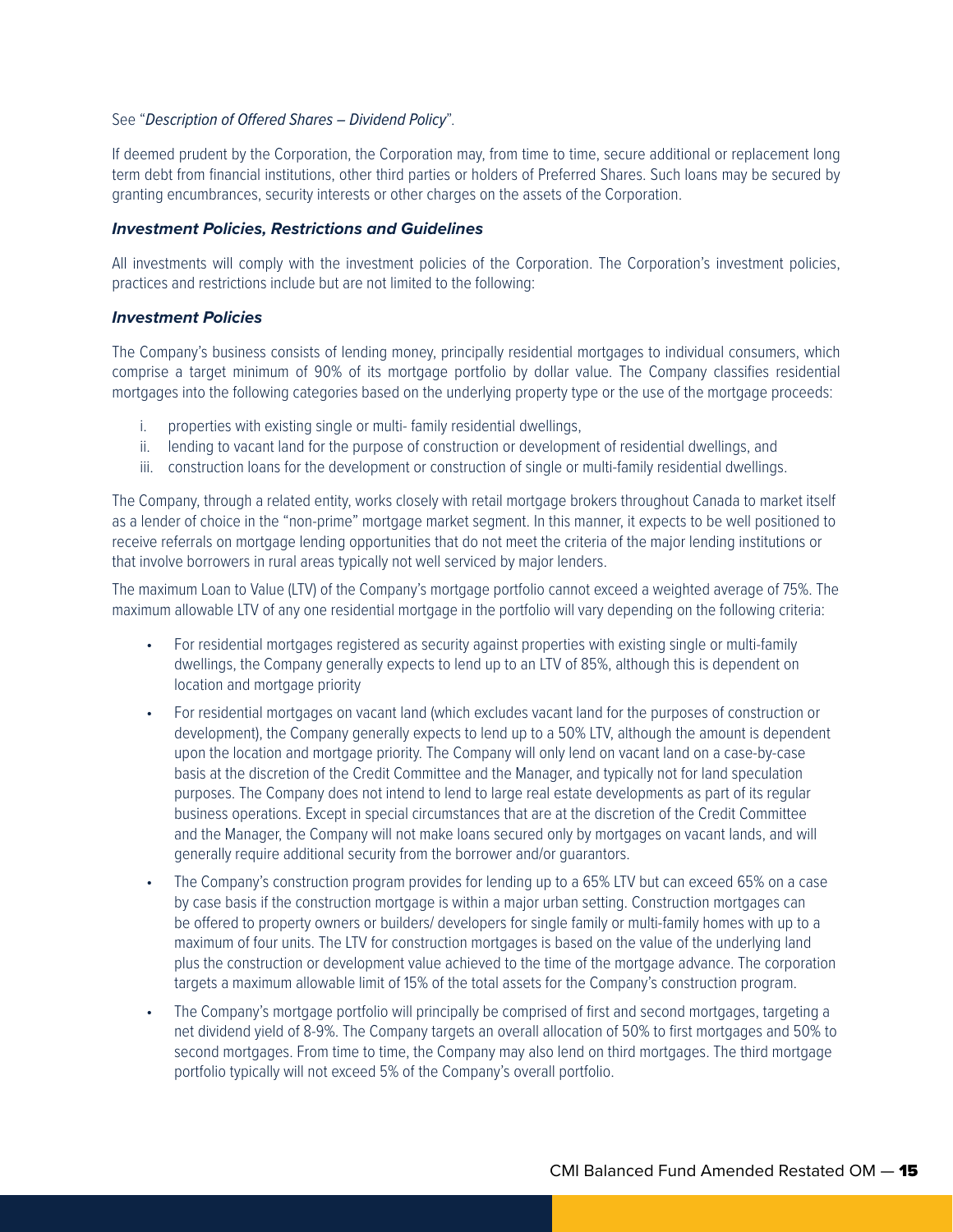The Company has adopted certain policies which establish the investment criteria for the Company's investment decisions. By entering into the Management Agreement (see "Material Contracts – Management Agreement"), the Manager has agreed to abide by and apply these policies, which are as follows:

- The Company may maintain up to 5% of its total assets in cash, "near-cash" securities (such as term deposits, guaranteed investment certificates or money market securities) or have cash readily accessible via a line of credit at all times in order to meet redemption requests (see "*Redemption of Securities*"). The Company should also be in a position to redeem a prior mortgagee's interest in a given property if the Manager considers that it would be advantageous for the Company to do so, having regard to the market value of the property and the amount of mortgage debt due to the Company;
- The Company may not hold any indebtedness, whether by way of a mortgage or otherwise, of a person who is a common shareholder of the Company or of any other person who does not deal at arm's length with the annuitant of an RRSP or RRIF which holds Common Shares;
- The Company may not make any loan or investment which does not meet the "Canadian content" requirements of paragraph 130.1(6)(c) of the Tax Act;
- The Company may not make a loan which, together with all other mortgage loans that have priority over or rank *pari passu* with such loan, exceeds 90% of the fair market value of the mortgaged property, except when:
	- i. such a mortgage is insured under the National Housing Act (Canada) or any similar legislation of a province, or
	- ii. the excess over 85% is insured by an insurance company registered or licensed under the *Insurance Companies Act* (Canada) or similar legislation of a Canadian province or territory;
- The Company may not make a loan secured by a mortgage on a property in which:
	- i. any senior officer or director of the Company, the Administrator or the Manager, or
	- ii. any associate or affiliate of a person referred to in (i) has an interest as mortgagor;
- The Company will not hold a fractional interest in a mortgage nor participate in mortgage syndications unless reviewed and approved by the Credit Committee from time-to-time;
- The Company may not hold a mortgage the term of which exceeds five years unless reviewed and approved by the Credit Committee from time-to-time. Mortgages held by the Company may contain provisions permitting the mortgagor, when not in default, to renew their mortgage for one or more additional terms.

#### *Operating Policies*

The Company will adhere to the following operating policies:

- a. the Company must obtain a Phase I environmental audit where the real estate to be provided as security for a mortgage is a commercial property when deemed necessary by the Credit Committee and/or Management. Where the real property is not of a commercial nature, a Phase I environmental study will not be commissioned unless the Manager deems such an audit to be necessary;
- b. the Company will obtain title insurance in respect of real property provided as security for a mortgage loan in such amounts and on such terms as the Administrator considers appropriate, or in the alternative, will obtain a favorable title opinion from a solicitor;
- c. the Company must ensure that all property taxes are up to date and that every property obtains current and valid title insurance; and
- d. the legal title or an amendment to the legal title to each mortgage and other investments of the Company must be held by and registered in the name of the Company or the custodian.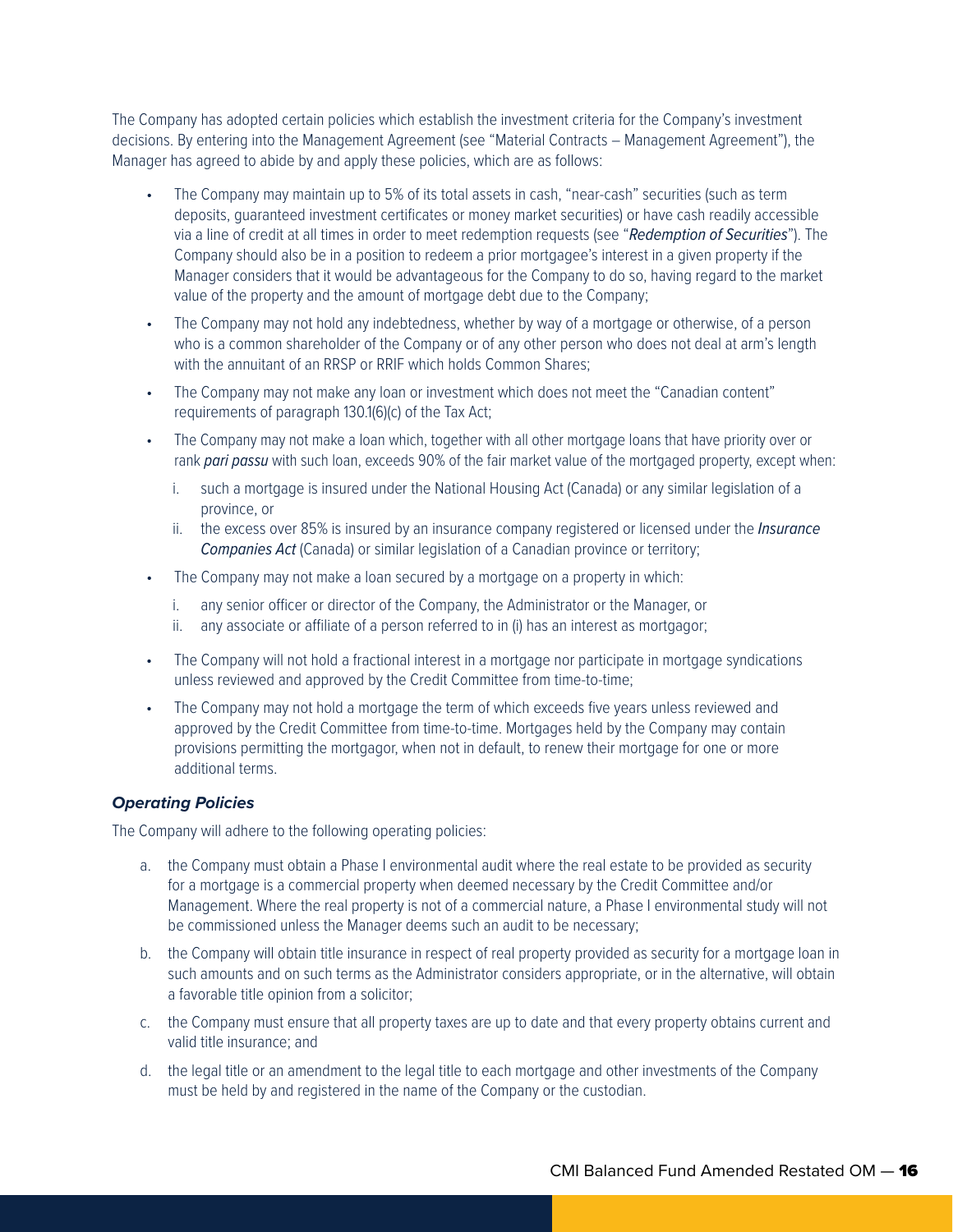#### *Investment Restrictions*

The Company's investment practices are subject to certain operating, lending and other restrictions which have been adopted by the Credit Committee and the Manager. According to these restrictions, the Company may not:

- a. make a mortgage loan if, immediately after the closing of the mortgage transaction, the amount so lent would be greater than 10% of the book value of the Company's net assets; where the Company's net assets exceeds \$5 million;
- b. guarantee securities or obligations of any person or company;
- c. engage in securities lending;
- d. engage in derivative transactions for any purpose;
- e. lend money on the security of a mortgage (which is the primary collateral for the mortgage) unless an independent appraisal by a qualified real estate appraiser loan has been completed;
- f. develop, manage or acquire (except by foreclosure or other enforcement of its rights as mortgagee) any real property. (From time-to-time, the Company may lend to commercial mortgages. The Company defines a "commercial mortgage" as a mortgage registered as security against commercial, industrial property or any non-residential property. The underlying loan for which a commercial mortgage is granted will have a fixed rate of interest.)
- g. enter into a forward commitment that is binding on the Company unless the Company has, at the time such a commitment has been made, sufficient cash or "near cash" securities to fund the loan(s) to which the commitment relates; or
- h. otherwise conduct its business in a manner that would result in the Company no longer being qualified as a "mortgage investment corporation" under the Tax Act, or that would result in the Common Shares not being a "qualified investment" for RRSPs and RRIFs under the Tax Act.

#### *Commercial Mortgages*

From time-to-time, the Company may lend to commercial mortgages. The Company defines a "commercial mortgage" as a mortgage registered as security against commercial, industrial property or any non-residential property. The underlying loan for which a commercial mortgage is granted will have a fixed rate of interest.

Commercial mortgages will not include mortgages where the related mortgages are for the construction and development of commercial buildings on vacant lands. Borrowers in this category are typically willing to pay higher rates of interest for shorter term mortgages from the Company. Once the need for interim financing is complete, these borrowers typically refinance their debt for longer-term mortgages at lower interest rates with conventional financial institutions.

It is anticipated that a significant majority of the Company's mortgage portfolio will be residential and not commercial mortgages.

The Company may invest in commercial mortgages from time-to-time but currently has no intent to do so. If and to the extent it does invest in any commercial mortgages, the Company will target commercial mortgages that comprise 5% or less of its mortgage portfolio by dollar value. If any commercial mortgages are made, they will generally have a maximum LTV of 65% with a one-year term.

#### *Conflicts of Interest*

Due to the relationships and contractual arrangements outlined in "Item 2.1 – Relationship between the Corporation and the Managers" above, there is the potential for conflicts of interest between the Corporation, the Manager, CMI, CLI, CSI and CRI. As the Corporation's directors and officers may also be directors, off-ic1e3rs or shareholders of affiliates of the Corporation, there may be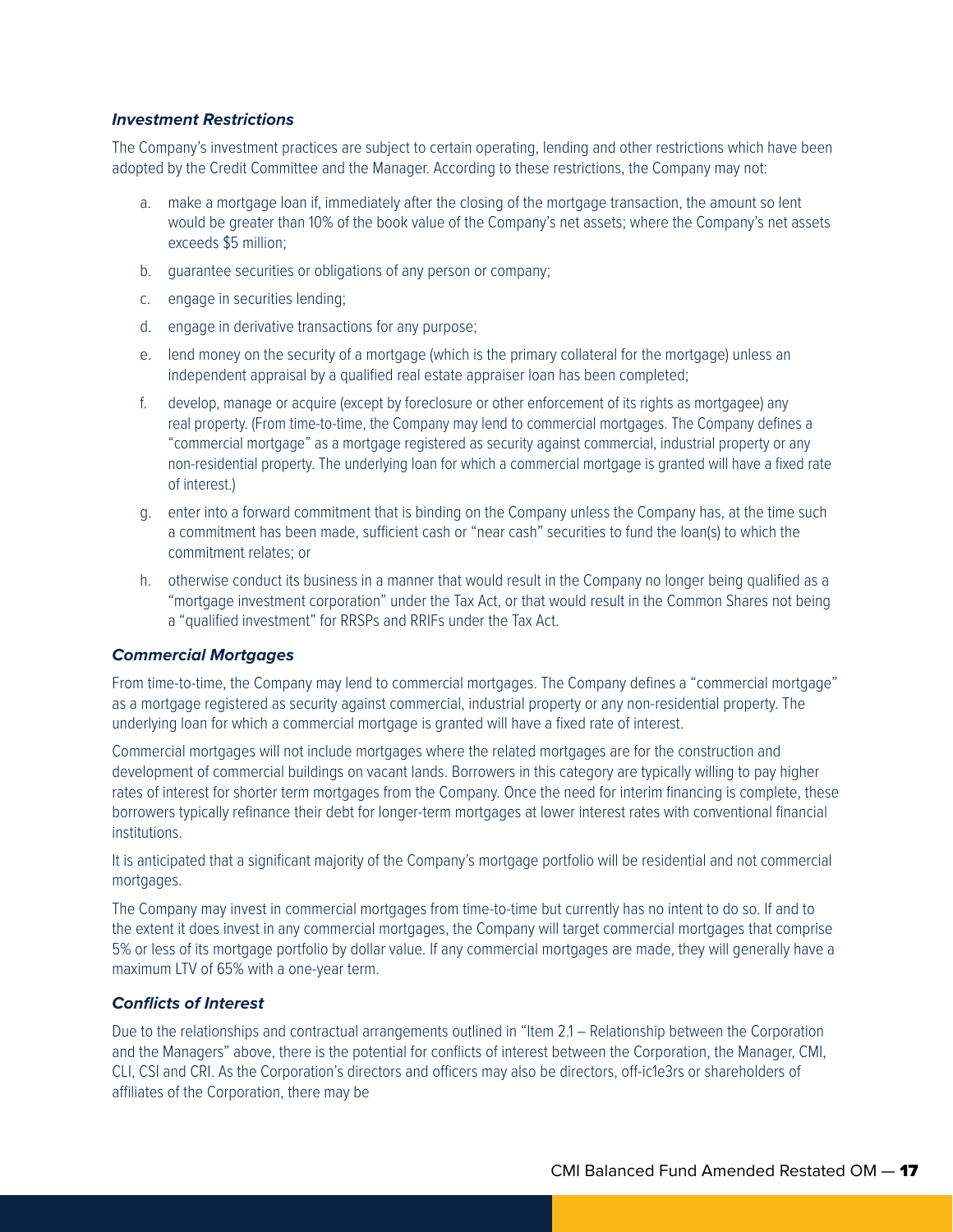will devote all of his or her full time to the business and affairs of the Corporation, each will devote as much time as is necessary to manage or advise on the business and affairs of the Corporation. In addition, the Board of Directors is required by law to act honestly and in good faith with a view to the best interests of the Corporation and to disclose the nature and extent of any interest that they may have in any actual or proposed material contract or transaction with the Corporation. If a conflict of interest arises at a meeting of the Board of Directors, any director in a conflict will disclose the nature and extent of his or her interest and act in accordance with applicable corporate law.

#### *Changes to Investment Policies*

If, due to a change in the provisions of the Tax Act or other legislation applicable to the Corporation, any of the foregoing investment policies require amendment to comply with such change in legislation, the Corporation's directors may, subject to the Articles, make such change and such change will be binding on the Corporation.

It is anticipated that the Managers will provide the Corporation with assistance from time to time on revising the foregoing investment policies to comply with applicable legislation. In the event of any amendment to the foregoing investment policies, subject to the Articles of the Corporation, the Managers will be required to comply with and observe such change immediately upon such change becoming effective.

#### *Redemption and Retraction Rights*

The Corporation has established certain policies and guidelines in respect of the rights of retraction granted to holders of Preferred Shares and the rights of redemption granted to the Corporation. See "*Description of Securities Offered - Terms of Securities.*"

### **2.3 Development of Business**

The Corporation commenced active operations On July 3, 2015. To date, the Corporation has raised approximately \$50,673,207 in funds which has been invested in \$62,164,810 in mortgages. The principals of the Managers have more than 35 years of experience in the real estate and mortgage industry as mortgage brokers, investors and lenders. These qualifications enable the Managers to provide mortgage management, administrative and advisory services to the Corporation.

The association of the Corporation to a private lending company and mortgage administrator (by way of shared ownership) has contributed the Corporation's management team's ability to source high-quality loans, as well as reduce the cost of loan management. The Corporation is partially owned by Bryan Jaskolka, who is also sole owner of CMI Financial Group Inc. who is the sole shareholder of CLI, CSI, and CMI. CLI, CSI, & CMI are managed by Bryan Jaskolka. Bryan is the CEO of CLI, CSI, and CMI. CSI as of June 30, 2021 has \$376 million of loans under administration. CLI has completed over \$875 million since Inception, with a capital loss of \$594,000.

The following tables illustrate the characteristics of the Corporation's mortgage portfolio as at June 30, 2021 in terms of mortgage rank, property type, location of the underlying real estate security, loan-to-value ratio and proportion of the portfolio that is non- performing. Note that the information contained in the tables below is unaudited.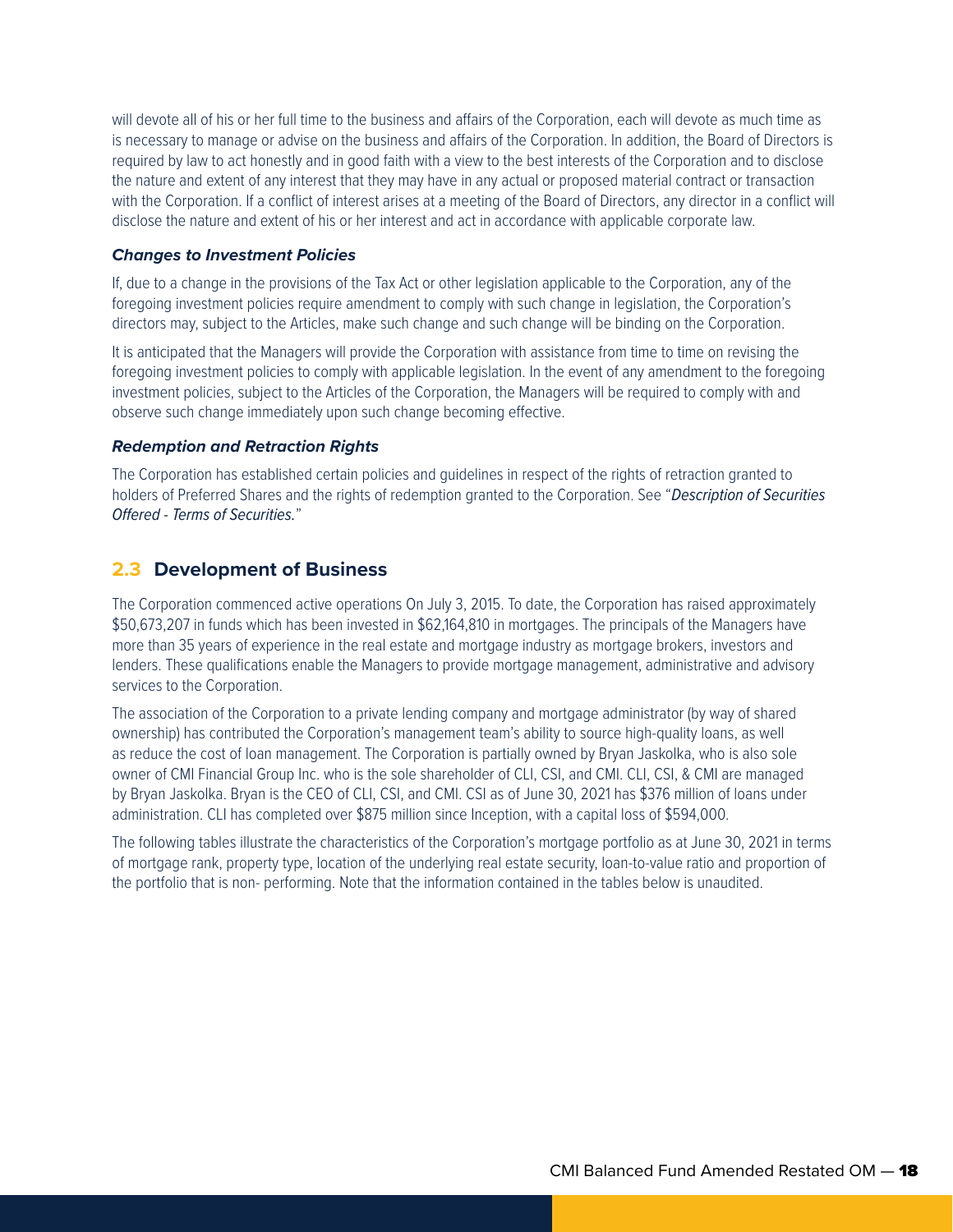| <b>MORTGAGE (1) PORTFOLIO PROPERTY TYPE</b> |                  |        |  |  |
|---------------------------------------------|------------------|--------|--|--|
| 1st Mortgages <sup>(2)</sup>                | 39,373,301.25    | 63.33% |  |  |
| Residential                                 | 39,373,301.25    | 100%   |  |  |
| 2nd Mortgages <sup>(3)</sup>                | 18, 197, 162. 93 | 29.27% |  |  |
| Residential                                 | 18,197,162.93    | 100%   |  |  |
| <b>3rd Mortgages/Blanket Mortgages</b>      | 4,594,345.41     | 7.40%  |  |  |
| Residential                                 | 4,594,345.41     | 100%   |  |  |
| <b>Total</b>                                | 62,164,809.59    | 100%   |  |  |

| <b>PORTFOLIO ALLOCATION - LOCATION - RANK</b> |               |        |  |  |
|-----------------------------------------------|---------------|--------|--|--|
| 1st Mortgages                                 | 39,373,301.25 | 63.33% |  |  |
| 2nd Mortgages                                 | 18,197,162.93 | 29.27% |  |  |
| 3rd Mortgages/Blanket Mortgages               | 4,594,345.41  | 7.40%  |  |  |
| <b>Total</b>                                  | 62,164,809.59 | 100%   |  |  |

#### **Notes:**

- 1. Mortgage means an interest in a mortgage, a mortgage of a leasehold interest (or other like instrument, including an assignment or an acknowledgement of an interest in a mortgage) a hypothecation, a deed of trust or an acknowledgement of an interest in real property used to secure obligations to repay money by a charge on the real property.
- 2. First Mortgage means a mortgage where there is no other person that holds a prior registered mortgage on the same real property.
- 3. Second Mortgage means a second mortgage for which the principal amount, at the time of commitment, together with the principal balance outstanding on any mortgage having priority on the same property secured by any such second mortgage, does not exceed 90% of the appraised value of the underlying real property securing the mortgage as determined by a qualifies appraiser.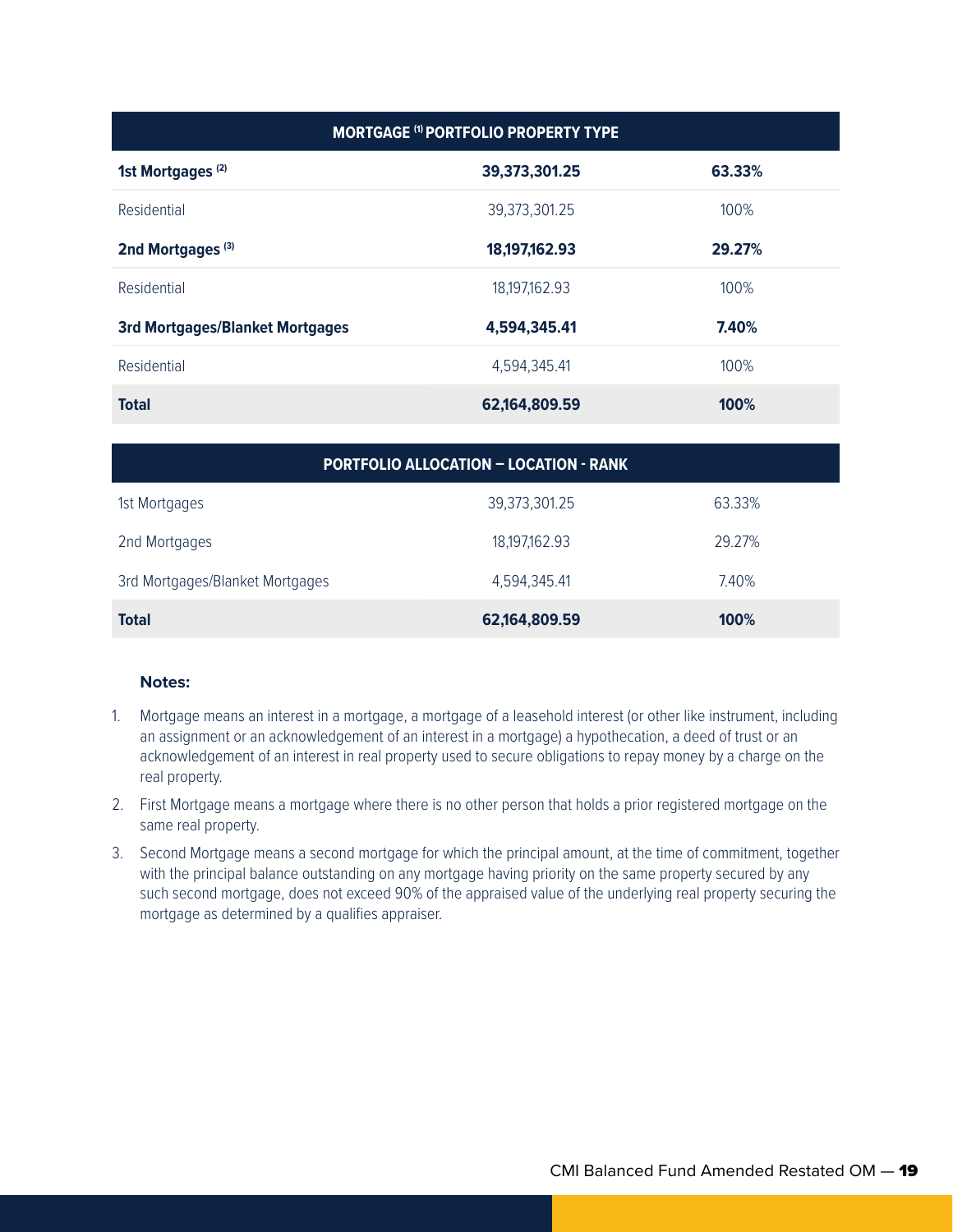| <b>LOAN TO VALUE (1) SUMMARY</b>  |                  |                |               |                    |  |
|-----------------------------------|------------------|----------------|---------------|--------------------|--|
| <b>Mortgage Type</b>              | <b>Principal</b> | <b>Net LTV</b> | <b>Number</b> | <b>Portfolio</b> % |  |
| <b>First Mortgages</b>            | 39,373,301.25    | 64.65%         | 122           | 63.33%             |  |
| Residential                       | 39,373,301.25    | 64.65%         | 122           | 100.00%            |  |
| <b>TOTAL FIRSTS</b>               | 39,373,301.25    | 64.65%         | 122           | 63.33%             |  |
| Second Mortgages                  | 39,373,301.25    | 64.65%         | 101           | 29.27%             |  |
| Residential                       | 39,373,301.25    | 64.65%         | 101           | 100.00%            |  |
| <b>TOTAL SECONDS</b>              | 18,197,162.93    | 73.04%         | 101           | 29.27%             |  |
| Third Mortgages/Blanket Mortgages | 4,594,345.41     | 67.49%         | 14            | 7.40%              |  |
| Residential                       | 62,164,809.59    | 68.40%         | 14            | 100.00%            |  |
| <b>TOTAL THIRDS/BLANKET</b>       | 4,594,345.41     | 67.49%         | 14            | 7.40%              |  |
| <b>TOTAL MORTGAGES</b>            | 62,164,809.59    | 68.40%         | 237           | 100%               |  |

#### **Notes:**

1. In the above Table, LTV (Loan-to-Value) means the ratio, expressed as a percentage determined by A/B\* 100 where: A is the principal amount of the Corporation's interest in the mortgage together with all other equal and prior ranking mortgages on the real property; B is the appraised market value of the real property securing the Mortgage at the time of funding the mortgage or its most recent renewal whichever occurs later.

| NUMBER OF NON-PERFORMING MORTGAGES           |       |  |  |  |
|----------------------------------------------|-------|--|--|--|
| Number of Non-Performing Mortgages           | 5     |  |  |  |
| Percentage of Total                          | 2.11% |  |  |  |
| % of Portfolio Value                         | 2.94% |  |  |  |
| Number of Impaired Mortgages (loss expected) | 0.61% |  |  |  |

## **2.4 Long Term Objectives**

The long-term objective of the Corporation is to provide its Preferred Shareholders' sustainable monthly income distributions while preserving the capital invested by building a pool of quality mortgages. Our default rate has been low, and we source the highest quality mortgages within the alternative lending space. The Corporation seeks to achieve these objectives by investing in accordance to its investment policies. The Corporation seeks to raise investment funds of \$50,000,000 per annum to a maximum of \$100,000,000 for the growth of its portfolio of mortgages. The Managers has implemented an investment strategy to prudently manage the risk of investing in mortgages.

#### **There is no assurance of any return on a Subscriber's investment.**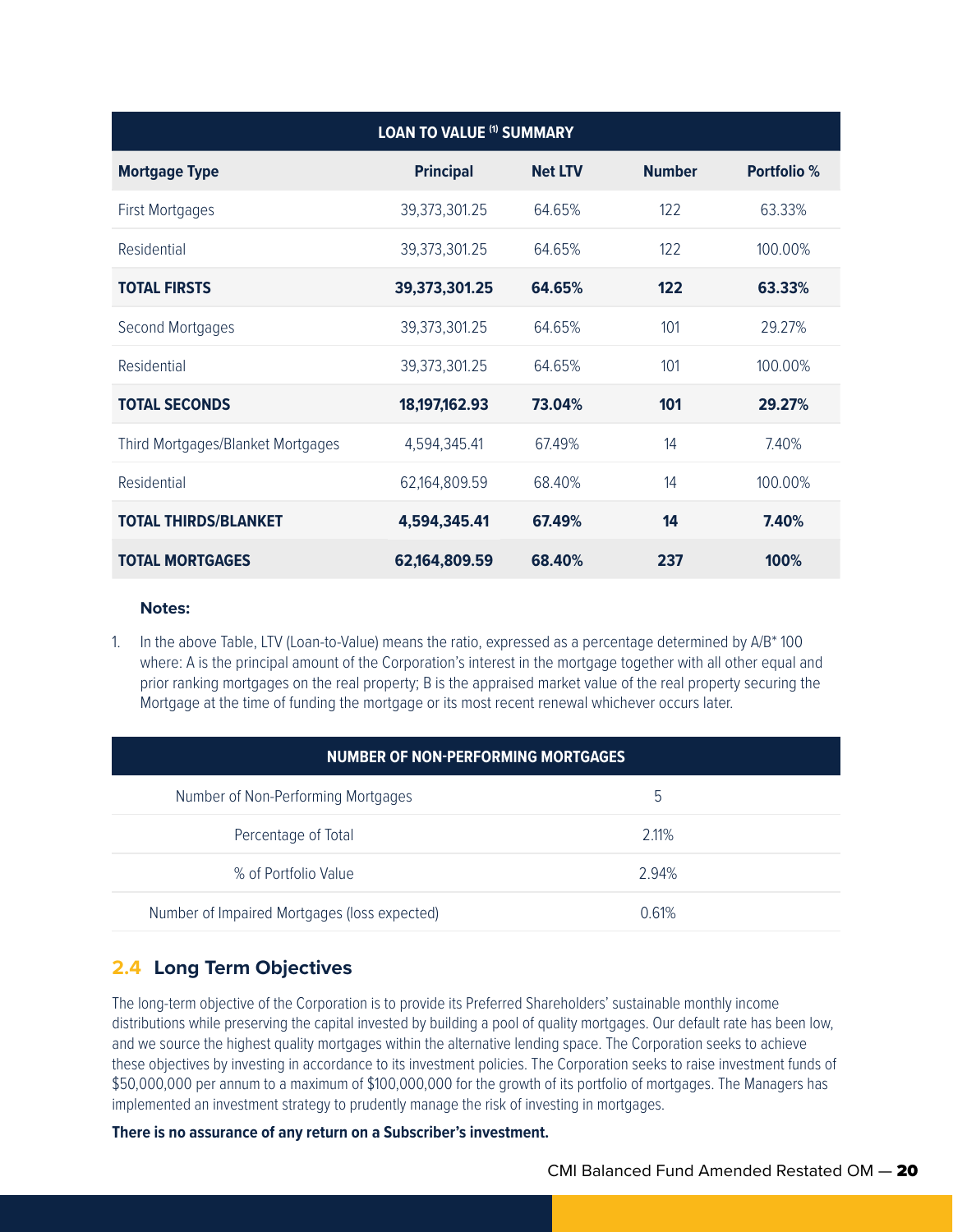## **2.5 Short Term Objectives and How We Intend to Achieve Them**

Our objectives over the next 12 months are to raise \$100 million and to achieve a target return of between 6-6.5% for our investors by investing the proceeds into mortgages.

The following table sets out how the Corporation intends to meet its objectives for the next 12 months.

| <b>WHAT WE MUST DO AND HOW</b><br>WE WILL DO IT                             | TARGET COMPLETION DATE OR ALTERNATIVELY, THE<br><b>NUMBER OF MONTHS REQUIRED TO COMPLETE</b> | <b>COST TO</b><br><b>COMPLETE</b> |
|-----------------------------------------------------------------------------|----------------------------------------------------------------------------------------------|-----------------------------------|
| Raise funds of up to \$100,000,000<br>in the next 12 months. <sup>(1)</sup> | 12 months                                                                                    | \$5,150,000                       |
| Invest available funds into<br>mortgages. <sup>(2)</sup>                    | 12 months                                                                                    | \$94,850,000                      |
| Total:                                                                      |                                                                                              | \$100,000,000                     |

#### **Notes:**

- 1. This figure includes, legal, audit, accounting (estimated at \$150,000) as well as \$5,000,000 in commissions payable on subscriptions assuming \$100,000,000 is raised under this Offering.
- 2. This figure includes a consideration of the costs of sourcing and administering the mortgages.

## **2.6 Insufficient Funds**

The proceeds of the Offering may not be sufficient to accomplish all the Corporation's proposed objectives and there is no assurance that alternative financing will be available.

### **2.7 Material Agreements**

The following are the material agreements to which the Corporation is currently a party. Electronic copies of these agreements are available upon request.

- a. The Articles of the Corporation set out the rights and restrictions attached to the Preferred Shares and the Common Shares. See "*Description of Securities Offered - Terms of Securities.*"
- b. Subscription Agreements each Subscriber will execute and deliver to the Corporation a Subscription Agreement whereby it agrees to subscribe for Offered Shares, on the terms and conditions set out therein and described in this Offering Memorandum; and
- c. Amended Mortgages Services Agreement dated July 1, 2020 with CMI Mortgage Services Inc.. and Canadian Mortgages Inc. See "*Business of the Corporation – Structure.*"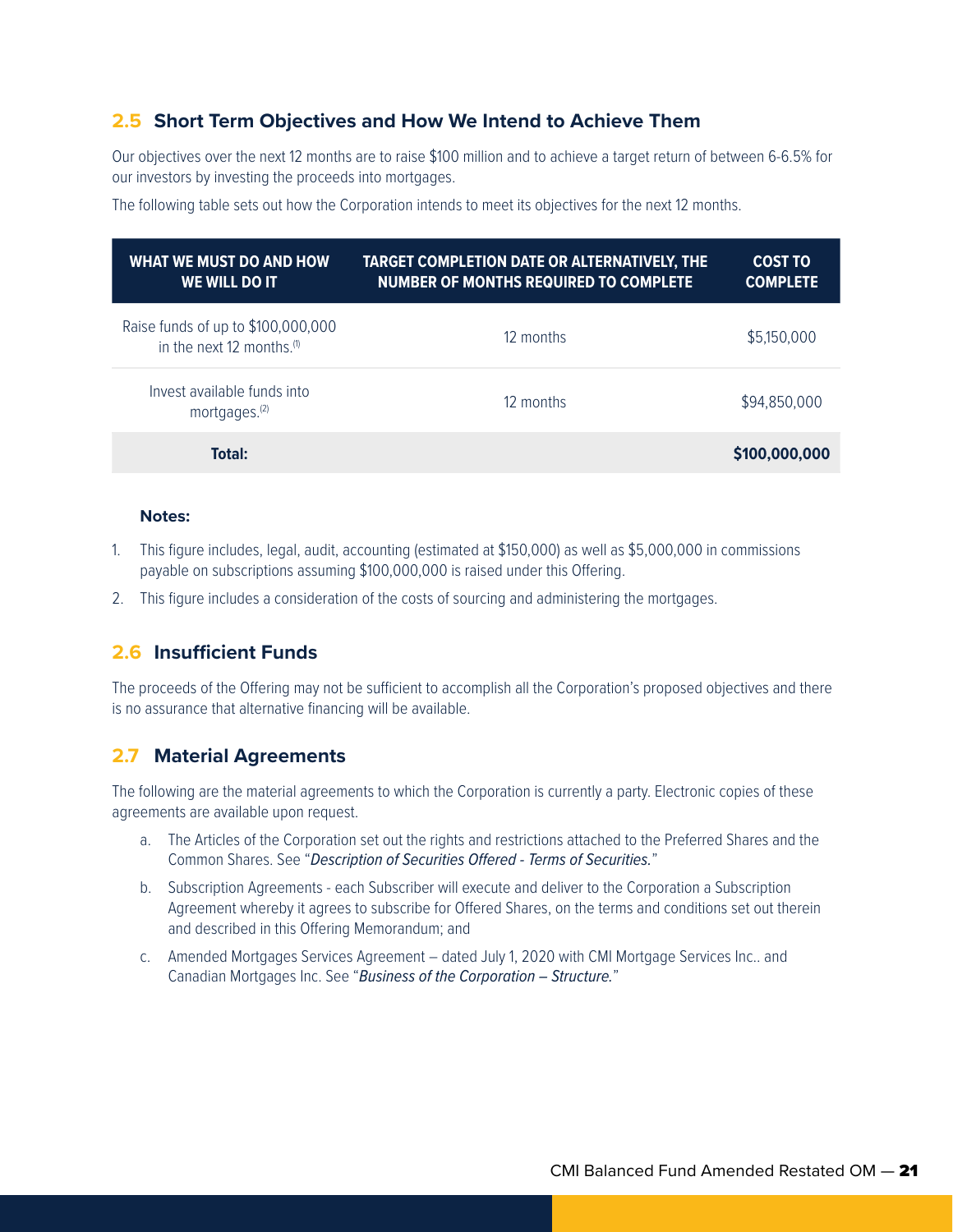## **ITEM 3 INTERESTS OF DIRECTORS, MANAGEMENT, PROMOTERS AND PRINCIPAL HOLDERS**

### **3.1 Compensation and Securities Held**

The following table provides information about each director, officer and promoter of the Corporation and each person who, directly or indirectly, beneficially owns or controls 10% or more of any class of voting securities of the Corporation (a "**principal holder**"). If the principal holder is not an individual, state in a note to the table the name of any person that, directly or indirectly, beneficially owns or controls more than 50% of the voting rights of the principal holder.

| <b>Name and</b><br>municipality<br>of principal<br>residence | Positions held (e.g.,<br>director, officer, promoter<br>and/or principal holder)<br>and the date of obtaining<br>that position | <b>Compensation paid by</b><br><b>Corporation or related</b><br>party in the most recently<br>completed financial year<br>and the compensation<br>anticipated to be paid in<br>the current financial year | Number, type and<br>percentage of securities<br>of the Corporation held<br>after completion of Min. | Number, type and<br>percentage of securities<br>of the Corporation held<br>after completion of Max. |
|--------------------------------------------------------------|--------------------------------------------------------------------------------------------------------------------------------|-----------------------------------------------------------------------------------------------------------------------------------------------------------------------------------------------------------|-----------------------------------------------------------------------------------------------------|-----------------------------------------------------------------------------------------------------|
| Alan Jaskolka<br>Thornhill, Ontario                          | Promoter, Director and Chief<br>Financial Officer, Principal<br>Holder since 8/1/2015                                          | 2018: \$500<br>2019: nil<br>$2020:$ nil<br>2021: nil                                                                                                                                                      | 25 Common Shares (25%)<br>1,182,991.40 Class A<br>Shares (2.72%)                                    | 25 Common Shares (25%)<br>1,182,991.40 Class A<br>Shares (2.72%)                                    |
| <b>Bryan Jaskolka</b><br>Thornhill, Ontario                  | Promoter, Director and Chief<br>Operating Officer, Principal<br>Holder since 7/1/2020<br>Promoter                              | 2018: \$500<br>2019: nil<br>2020: nil<br>2021: nil                                                                                                                                                        | 25 Common Shares (25%)<br>114,045.20 Class A<br>Shares(.262%)                                       | 25 Common Shares (25%)<br>114,045.20 Class A<br>Shares(.262%)                                       |
| Jeffrey Jaskolka<br>Toronto, Ontario                         | Principal Holder since 7/1/2020                                                                                                | 2018: \$500<br>2019: nil<br>2020: nil<br>2021: nil                                                                                                                                                        | 25 Common Shares (25%)<br>7.295.92 Class A<br>Shares(.017%)                                         | 25 Common Shares (25%)<br>7.295.92 Class A<br>Shares(.017%)                                         |
| <b>Michel Jaskolka</b><br>Wilmington, USA                    | Principal Holder since 7/1/2020                                                                                                | 2018: \$500<br>2019: nil<br>2020: nil<br>2021: nil                                                                                                                                                        | 25 Common Shares (25%)<br>81,330.29 Class A<br>Shares (.187%)                                       | 25 Common Shares (25%)<br>81,330.29 Class A<br>Shares (.187%)                                       |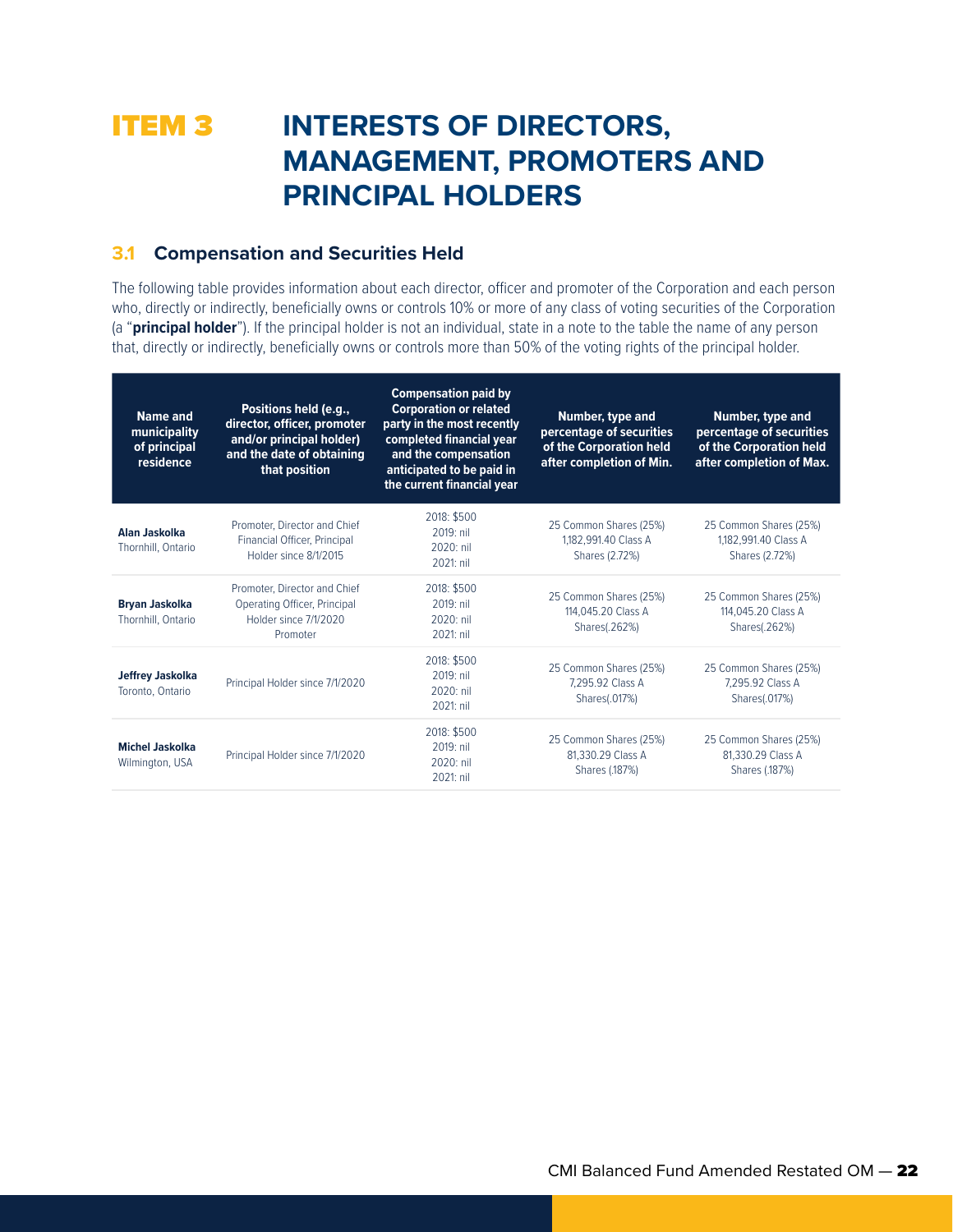The following table discloses background and the principal occupations of the directors and executive officers of the Corporation over the past five years:

| <b>Name</b>                                                                                            | <b>Principal occupation and related experience</b>                                                                                                                                                                                                                                                                                                                                                                                                                                                                                                                                                                                                                                                                                                                                                                                                                                                                                                                                          |
|--------------------------------------------------------------------------------------------------------|---------------------------------------------------------------------------------------------------------------------------------------------------------------------------------------------------------------------------------------------------------------------------------------------------------------------------------------------------------------------------------------------------------------------------------------------------------------------------------------------------------------------------------------------------------------------------------------------------------------------------------------------------------------------------------------------------------------------------------------------------------------------------------------------------------------------------------------------------------------------------------------------------------------------------------------------------------------------------------------------|
| Alan Jaskolka<br>Director and Chief<br><b>Financial Officer</b>                                        | Alan Jaskolka acts as the Principal Broker for Canadian Mortgages Inc., a mortgage brokerage specializing in residential as well as<br>commercial mortgage financing. He has been involved in real estate in many capacities for over 35 years, with expertise ranging from<br>real estate brokerage, property management, real estate software consulting, and development financing. He is also the chairman<br>of Canadian Mortgages Inc., CMI Mortgage Investments Inc., CMI Mortgage Services Inc. Alan Jaskolka's areas of expertise include<br>mortgage brokerage compliance, corporate oversight and management, development financing, commercial mortgage financing, and<br><b>TARION Custom Home Construction.</b>                                                                                                                                                                                                                                                               |
| <b>Bryan Jaskolka</b><br>Director, Chief<br><b>Executive Officer</b><br>and Chief Operating<br>Officer | Bryan Jaskolka has been the managing executive of the CMI Group of companies since inception in 2005. Starting out as a mortgage<br>brokerage, Canadian Mortgages Inc. has expanded to include multiple additional divisions which include CMI Mortgage Investments<br>Inc. (a direct private lender to the mortgage brokerage industry), and CMI Mortgage Services Inc. (a licensed mortgage administrator).<br>Bryan Jaskolka has also been involved with thousands of mortgage transactions, and has expertise in residential, construction<br>and commercial financing. He has been involved in the mortgage financing industry for over 12 years, with expertise ranging from<br>residential transactions to complex hospitality and energy project financings. Bryan Jaskolka's areas of expertise include acting as team<br>leader – marketing & coaching, acting as senior residential mortgage broker, private mortgage financing, commercial mortgages and<br>construction loans. |

## **3.2 Penalties, Sanctions and Bankruptcy**

No director, executive officer or control person of the Corporation and no issuer of which a director, executive officer or control person of the Corporation was a director, executive officer or control person at the relevant time:

- a. has incurred or is subject to any penalty or sanction that has been in effect during the last 10 years, or any cease trade order that has been in effect for a period of more than 30 consecutive days during the past 10 years; or
- b. has declared bankruptcy, has voluntarily made an assignment in bankruptcy, has made a proposal under any bankruptcy or insolvency legislation, proceedings, arrangement or compromise with creditors or appointment of a receiver, receiver Managers or trustee to hold assets, that has been in effect during the last 10 years.

### **3.3 Loans**

The Managers, or affiliate of the Managers, may from time to time, advance funds to the Corporation for acquisition of mortgage loans. Such loans will be evidenced by way of promissory note and will bear interest at a rate equivalent to the rate of interest on the mortgage loans acquired by the Corporation with the funds advanced. The Managers' loan will be repaid with subsequent proceeds received by the Corporation from the issuance of the Offered Shares. There are no loans due to or from directors, management, promoter, or principal holders of the Corporation or the Managers as at the date of this Offering Memorandum. Except as noted, no debentures or loans were due to or from any directors, management, promoters, or principal holders of the Corporation.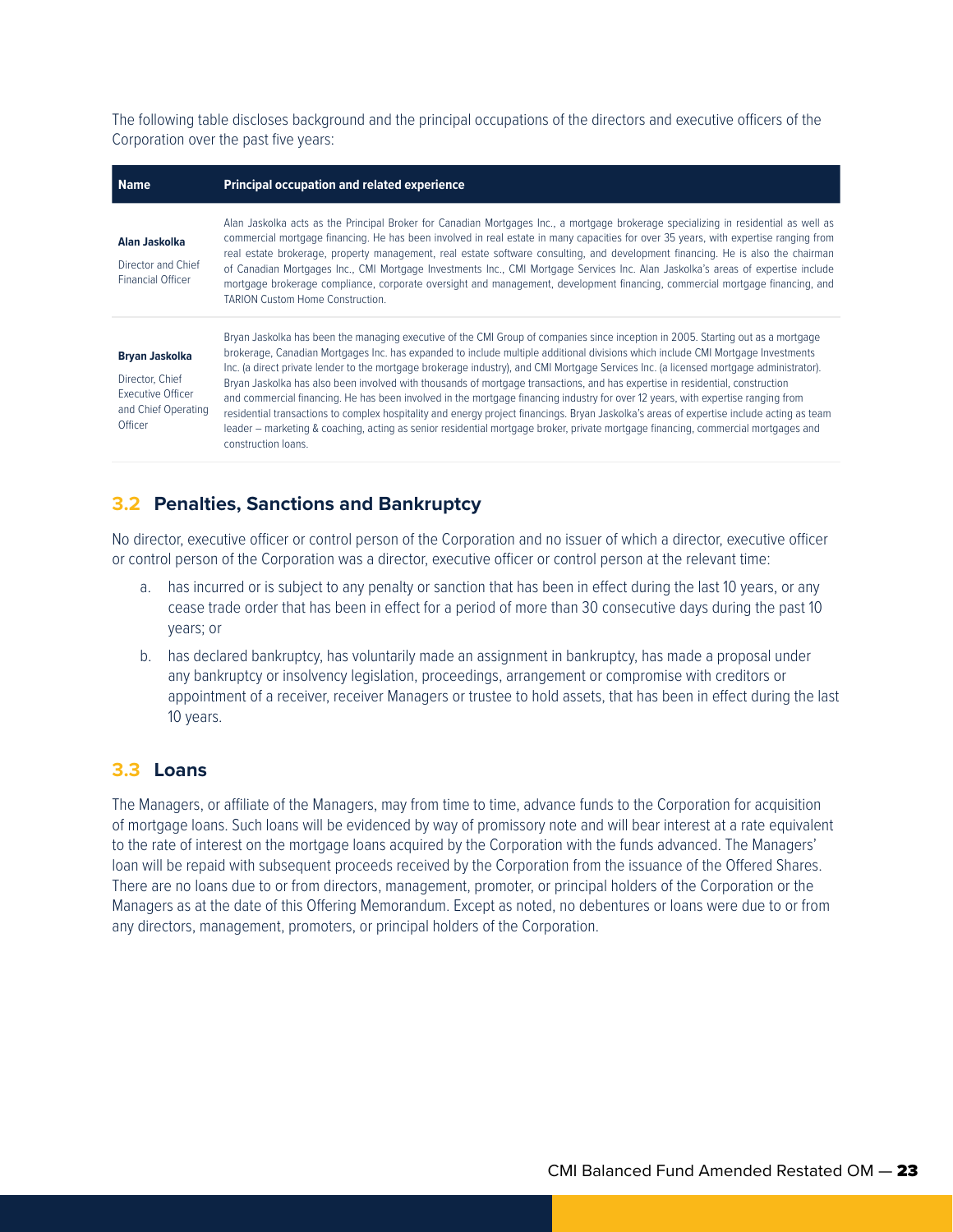## ITEM 4 **CAPITAL STRUCTURE**

## **4.1 Share Capital**

The following table provides information about outstanding securities of the Corporation (including options, warrants and other securities convertible into shares). The Corporation is authorized to issue an unlimited number of Preferred Shares and Common Shares as of June 30, 2021.

| <b>Description of</b><br>security | <b>Number authorized</b><br>to be issued | <b>Price per Security</b> | <b>Number</b><br>outstanding as<br>at the Date of<br>this Offering<br><b>Memorandum</b> | <b>Number</b><br>outstanding after<br>Min. Offering | <b>Number</b><br>outstanding after<br>Max. Offering <sup>(1)</sup> |
|-----------------------------------|------------------------------------------|---------------------------|-----------------------------------------------------------------------------------------|-----------------------------------------------------|--------------------------------------------------------------------|
| <b>Class A Shares</b>             | Unlimited                                | \$1.00                    | 43.544.750                                                                              | N/A                                                 | 100,000,000(1)                                                     |
| <b>Class F Shares</b>             | Unlimited                                | \$1.00                    | 7.128.457                                                                               | N/A                                                 | 100.000.000(1)                                                     |
| <b>Common Shares</b>              | Unlimited                                | \$1.00                    | 100                                                                                     | 100                                                 | 100                                                                |

#### **Notes:**

- 1. The Maximum Offering amount is \$100,000,000 worth of Offered Shares.
- 2. As of June 30, 2021 an aggregate of 625,669 Class A Shares were issued pursuant to the Dividend Reinvestment Plan (the "**DRIP**") in fiscal 2019, an aggregate of 176,950.71 Class A Shares were issued in fiscal year 2018; and an aggregate of 64,455.56 in fiscal year 2017.See "*Securities Offered – Dividend Reinvestment Plan*" below.

## **4.2 Long Term Debt Securities**

If deemed prudent by the Managers, the Corporation may, from time to time, secure additional or replacement long term debt from financial institutions, other third parties or holders of Offered Shares. Such loans may be secured by granting encumbrances, security interests or other charges on the assets of the Corporation.

| <b>Description of Long Term Debt</b>                                                                                                  | <b>Interest Rate</b> | <b>Repayment Terms</b> | <b>Amount Outstanding at</b><br>June 30, 2020 |
|---------------------------------------------------------------------------------------------------------------------------------------|----------------------|------------------------|-----------------------------------------------|
| Revolving Term Loan for principal amount of<br>\$15,000,000, secured by the aggregate amount<br>of the outstanding mortgage portfolio | Prime $+2.5%$        | Two year to maturity   | \$14,999.750                                  |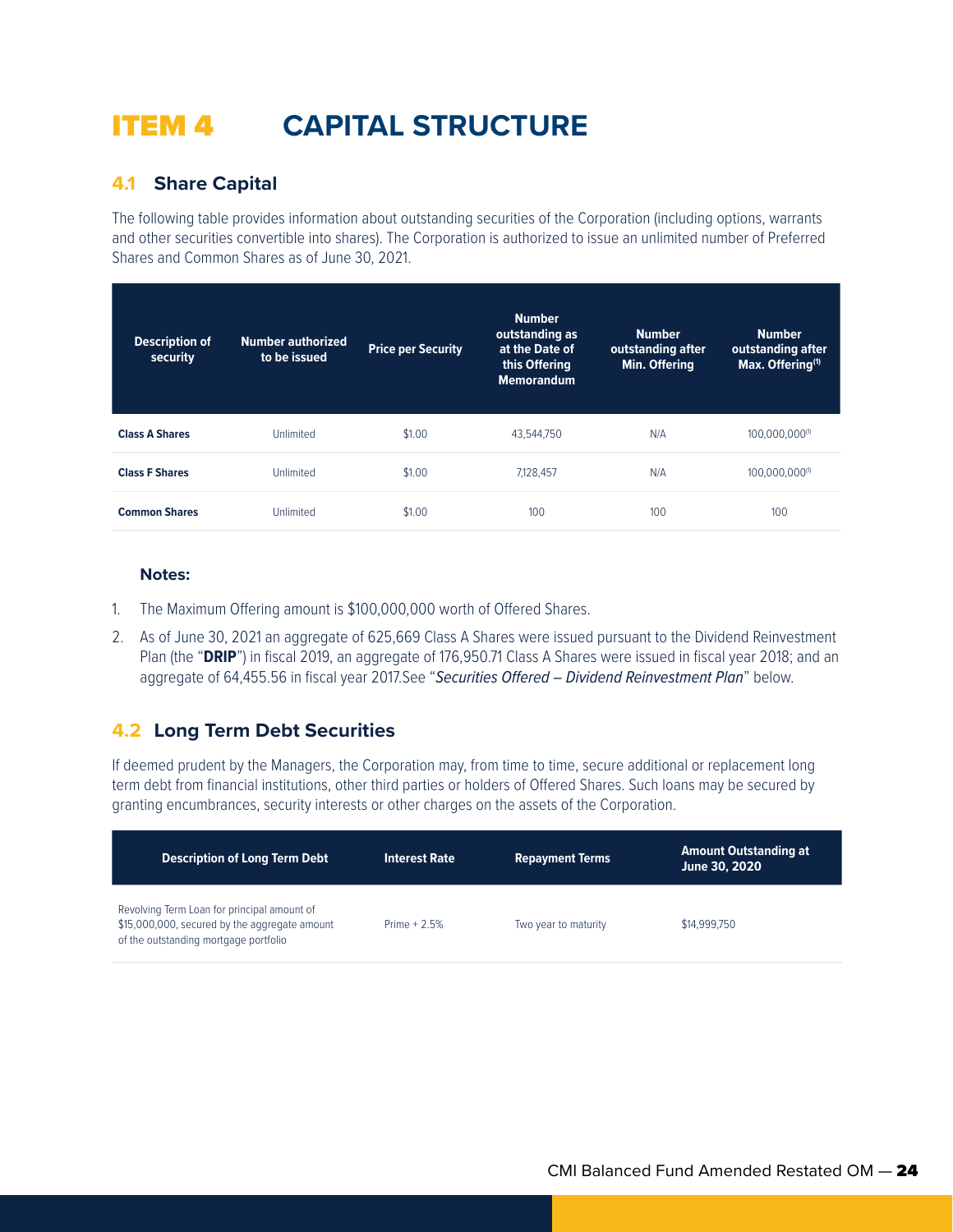## **4.3 Prior Sales**

| <b>Date of Issuance</b> | <b>Type of</b><br><b>Security Issued</b> | <b>Number of</b><br><b>Securities Issued</b> | <b>Dividend</b><br>Reinvestment <sup>(1)</sup> | <b>Price Per</b><br>Security (\$) | <b>Total Funds</b><br>Received (\$) <sup>(2)</sup> |
|-------------------------|------------------------------------------|----------------------------------------------|------------------------------------------------|-----------------------------------|----------------------------------------------------|
| October 2019            | <b>Class A Shares</b>                    | 461,400                                      | 20,608                                         | \$1.00                            | 482,008                                            |
| November 2019           | <b>Class A Shares</b>                    | 481,200                                      | 22,958                                         | \$1.00                            | 504,158                                            |
| December 2019           | <b>Class A Shares</b>                    | 199,000                                      | 22,957                                         | \$1.00                            | 221,957                                            |
| January 2020            | Class A Shares                           | 875,000                                      | 24,015                                         | \$1.00                            | 899,015                                            |
| February 2020           | Class A Shares                           | 252,760                                      | 25,823                                         | \$1.00                            | 278,583                                            |
| February 2020           | <b>Class F Shares</b>                    | 250,000                                      | nil                                            | \$1.00                            | 250,000                                            |
| March 2020              | Class A Shares                           | 785,811                                      | 26,898                                         | \$1.00                            | 812,709                                            |
| March 2020              | <b>Class F Shares</b>                    | 250,000                                      | nil                                            | \$1.00                            | 250,000                                            |
| April 2020              | Class A Shares                           | 457,139                                      | 25,670                                         | \$1.00                            | 482,809                                            |
| May 2020                | <b>Class A Shares</b>                    | 501,110                                      | 27,969                                         | \$1.00                            | 529,079                                            |
| <b>June 2020</b>        | Class A Shares                           | 1,610,550                                    | 29,042                                         | \$1.00                            | 1,639,592                                          |
| <b>July 2020</b>        | <b>Class A Shares</b>                    | 571,700                                      | 29,476                                         | \$1.00                            | 601,176                                            |
| August 2020             | Class A Shares                           | 1,070,900                                    | 30,046                                         | \$1.00                            | 1,100,946                                          |
| August 2020             | <b>Class F Shares</b>                    | 47,100                                       | nil                                            | \$1.00                            | 47.100                                             |
| September 2020          | Class A Shares                           | 1,461,490                                    | 34,044                                         | \$1.00                            | 1,495,534                                          |
| October 2020            | Class A Shares                           | 768,900                                      | 44,224                                         | \$1.00                            | 813,124                                            |
| November 2020           | Class A Shares                           | 571,100                                      | 47,121                                         | \$1.00                            | 618,221                                            |
| December 2020           | Class A Shares                           | 4,779,750                                    | 49,376                                         | \$1.00                            | 4,829,126                                          |
| January 2021            | Class A Shares                           | 1,601,145                                    | 53,940                                         | \$1.00                            | 1,655,085                                          |
| February 2021           | Class A Shares                           | 2,710,617                                    | 59,385                                         | \$1.00                            | 2,770,002                                          |
| February 2021           | <b>Class F Shares</b>                    | 1,584,893                                    | nil                                            | \$1.00                            | 1,584,893                                          |
| March 2021              | Class A Shares                           | 1,938,577                                    | 61,978                                         | \$1.00                            | 2,000,555                                          |
| March 2021              | Class F Shares                           | 855,000                                      | Nil                                            | \$1.00                            | 855,000                                            |
| April 2021              | Class A Shares                           | 4,321,971                                    | 66,277                                         | \$1.00                            | 4,388,249                                          |
| May 2021                | Class A Shares                           | 2,346,470                                    | 73,380                                         | \$1.00                            | 2,419,850                                          |
| May 2021                | Class F Shares                           | 2,041,293                                    | 85,200                                         | \$1.00                            | 2,041,378                                          |
| <b>June 2021</b>        | Class A Shares                           | 4,119,749                                    | 76,418                                         | \$1.00                            | 4,196,167                                          |
| <b>June 2021</b>        | Class F Shares                           | 2,050,000                                    | 85,999                                         | \$1.00                            | 2,050,085                                          |

Within the last 12 months the Corporation has issued securities as follows: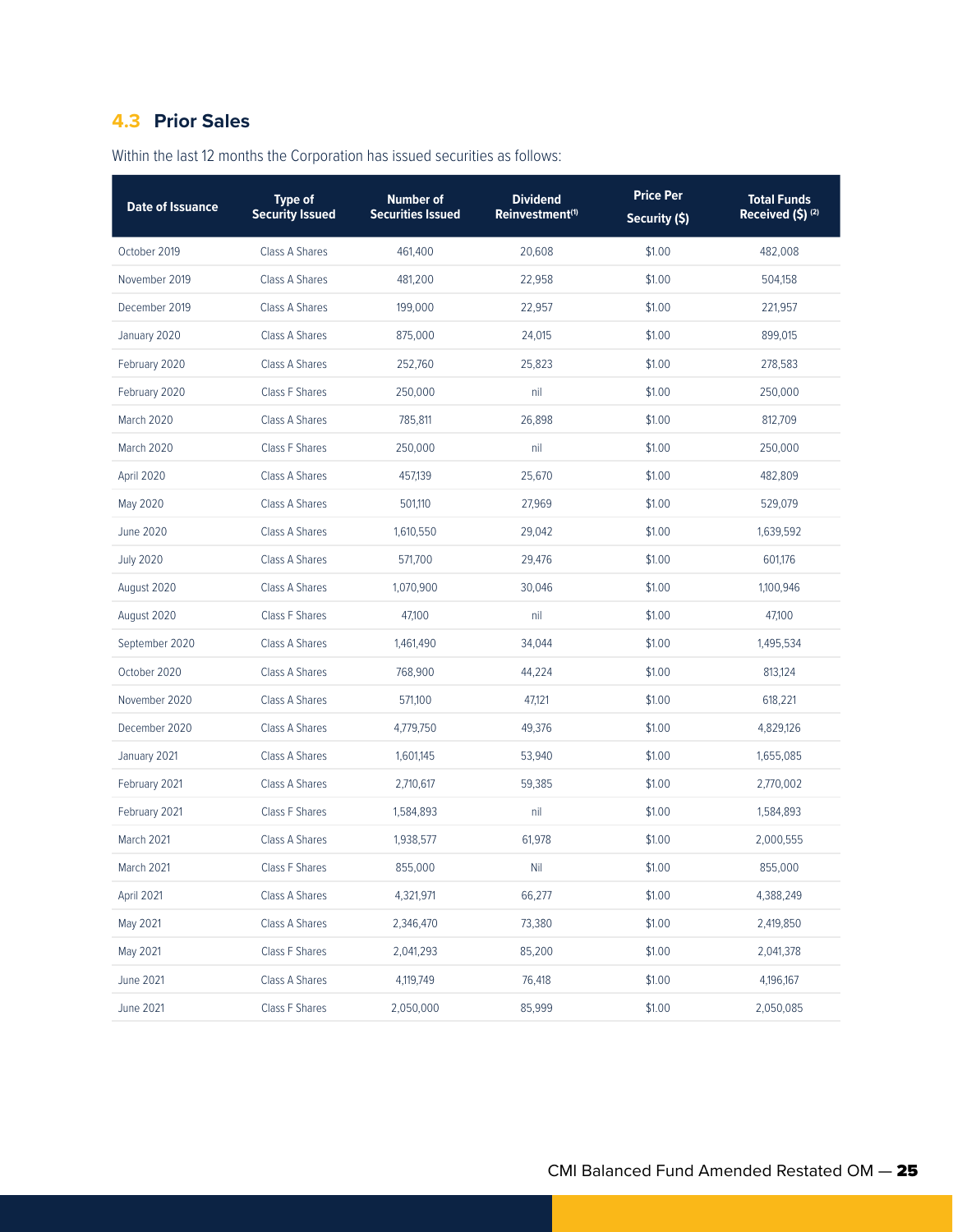#### **Notes:**

- 1. All declared dividends are credited to the account of each holder of Offered Shares by crediting such holder's account with additional Offered Shares or fractions thereof in proportion to the holder's respective shareholdings. At the option of the holder, some or all the holder's dividends shall be payable in the form of a cash dividend rather than a share dividend or as a blended payment of both a cash dividend and a share dividend. See "*Description of Offered Securities - Terms of Securities.*"
- 2. Holders of Offered Shares have the right subject to certain terms and conditions to retract some or all their Offered Shares and thereby require the Corporation to purchase such retracted Offered Shares. The Corporation also has the right subject to certain terms and conditions to redeem all or some of the Offered Shares. See "*Description of Offered Securities - Terms of Securities.*" As of June 30, 2021, \$2,016,216 Shares have been redeemed.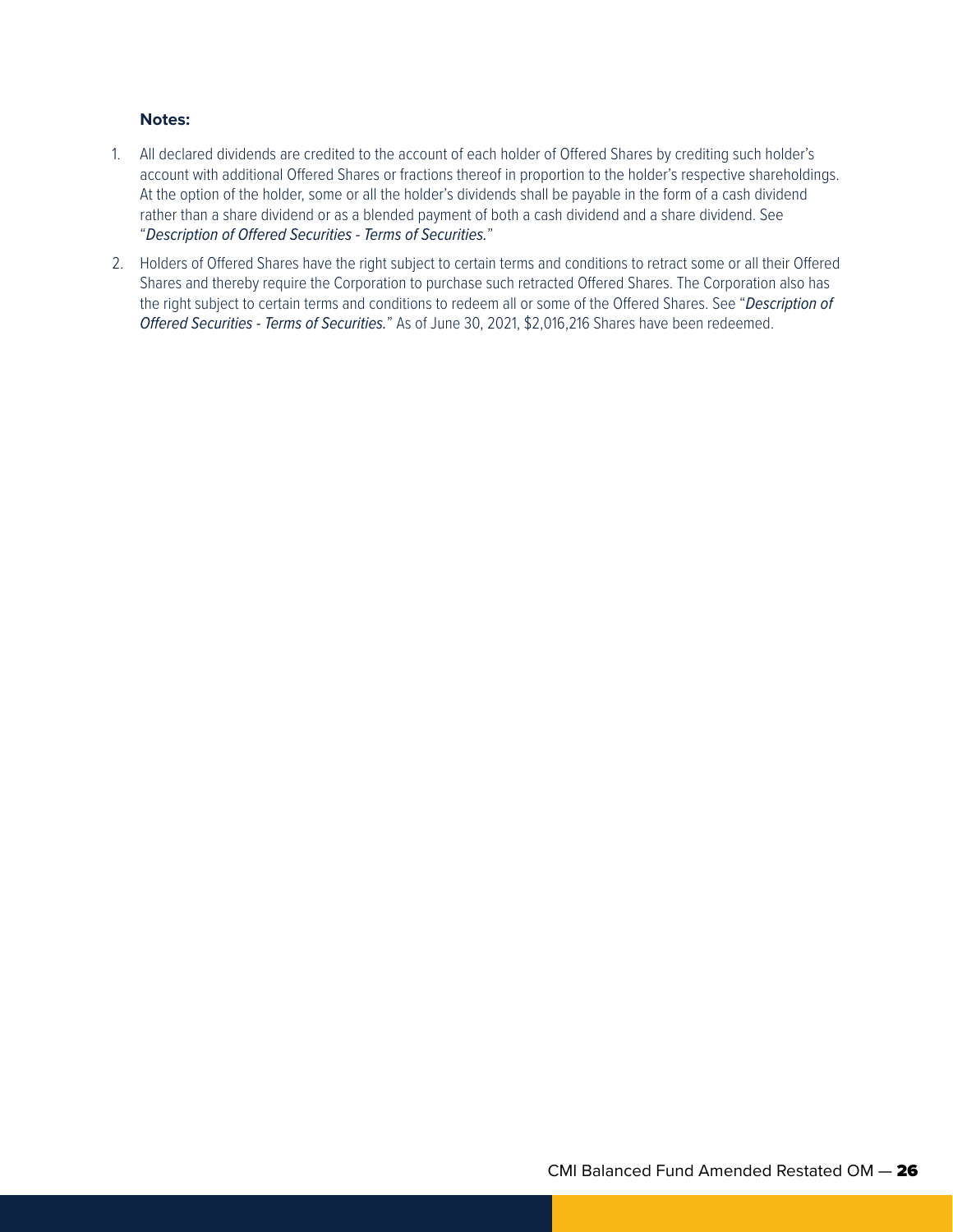## ITEM 5 **DESCRIPTION OF OFFERED SECURITIES**

### **Terms of Securities**

The Corporation is authorized to issue an unlimited number of Class A Shares, Class B Shares and Class F Shares and an unlimited number of Common Shares. Class A Shares and Class F Shares will be issued under the Offering.

The classes of Offered Shares are intended for different types of investors. A Subscriber may subscribe for Offered Shares of more than one class of shares.

The Corporation is not presently, and does not currently intend to become, a "reporting issuer", as such term is defined under applicable Canadian securities laws, in any province of territory of Canada. The distributions of the Offered Shares is being made on a private placement basis only and is exempt from the requirement that the Corporation prepare a file a prospectus with the relevant Canadian securities regulatory authorities. Accordingly, any resale or transfer of the Offered Shares must be made in accordance with applicable Canadian securities laws, which may require resale to be made in accordance with prospectus requirements or exemptions form the prospectus requirements. Subscribers are advised to see legal advice prior to any resale of the Offered Shares.

The principal differences among the class of Offered Shares relate to the service fee payable by the Manager to the Dealers, the targeted monthly dividend on the classes of Offered Shares and the right to vote at meetings of shareholders of the Corporation. These are described in more detail below. See also "*Compensation Paid to Sellers and Finders*", "*Dividend Policy*" and "*Shareholder Matters – Matters Requiring Shareholder Approval*".

The Corporation intends to pay dividends on the Offered Shares. See "*Dividend Policy*".

For a full discussion of the fees payable with respect to each class of Offered Shares, see "*Management Fees and Expenses.*"

#### *Amendments*

Amendments to the terms of the Preferred Shares or Common Shares must be approved by the applicable Shareholders or Common Shareholders of the Corporation in accordance with the OBCA and as set forth under "Shareholder Matters — Matters Requiring Shareholder Approval".

#### *Ranking*

The Common Shares shall rank junior to the Preferred Shares and shall be subject in all respects to the rights, privileges, restrictions and conditions attaching to the Preferred Shares. However, on a liquidation, subject to the prior rights of the Preferred Shareholders, the holders of the Common Shares shall be entitled to the remaining assets of the Corporation.

The Class A Shares and the Class F Shares rank equally with respect to the payment of dividends and the distribution of assets of the Corporation with a Liquidation Distribution.

#### *Dividend Policy*

Holders of the Preferred Shares are entitled to receive non-cumulative dividends, in any form or amount, as and when declared from time to time by the directors of the Corporation, acting in their sole discretion, out of the moneys of the Corporation properly applicable to the payment of dividends.

The Corporation intends to calculate and declare dividends on a monthly basis on the last business day of each month (or as otherwise declared by the Corporation) and to pay such dividends generally within fifteen days after the end of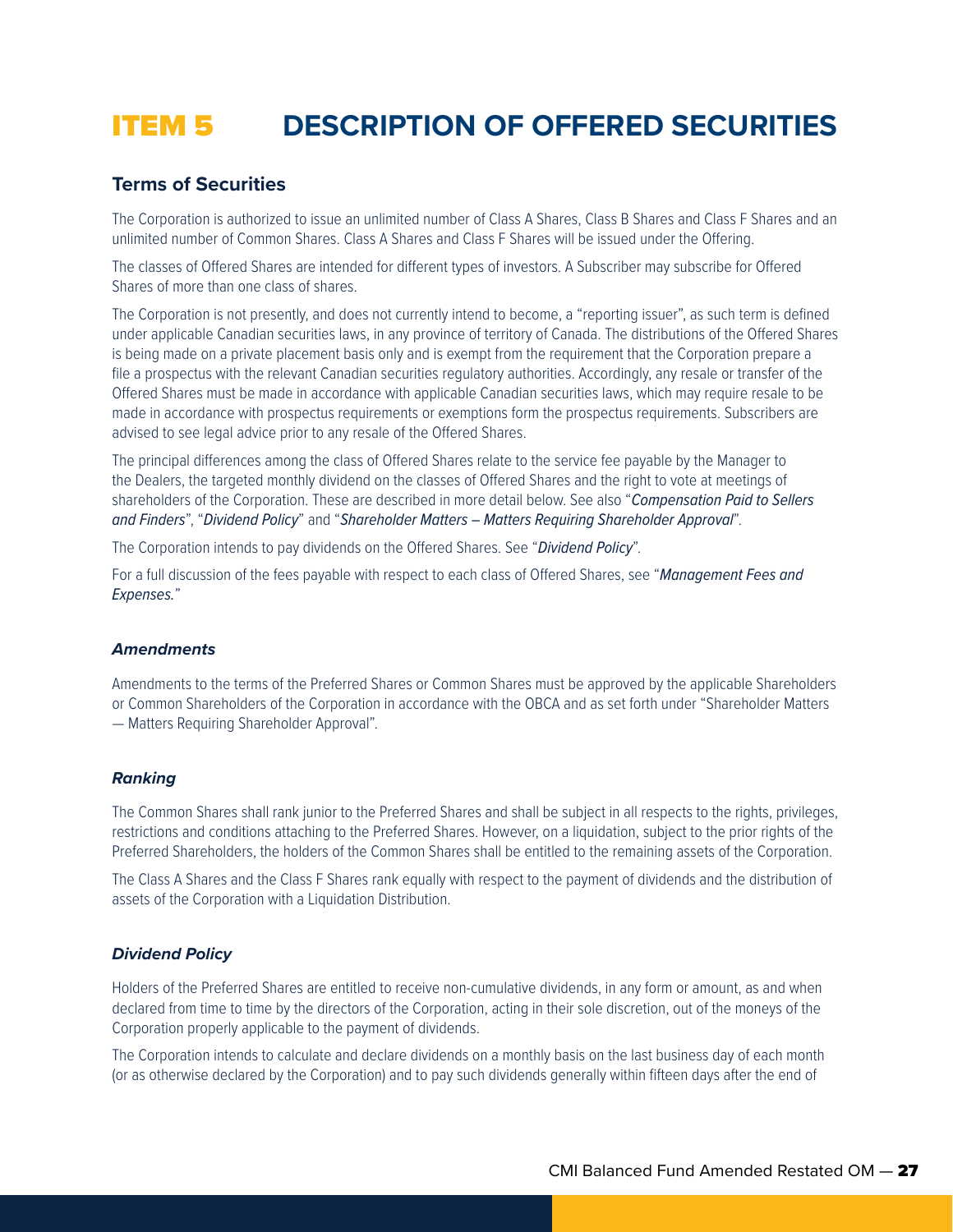each month and in any event within 90 days of its year end. The payment of dividends is subject to the discretion of the Board of Directors to establish working capital and other reserves for the Corporation and to comply with the Articles and applicable laws.

The Corporation anticipates the dividend yield to exceed 8% for Class A Shares and the Corporation anticipates the Class F dividend yield to exceed 9% net of fees, (the "**Target Yields**"). The Corporation may, at its sole discretion, increase the dividend. The Corporation reserves the right to change the Target Yields on the Offered Shares without notice to holders of the Offered Shares.

If in any year, dividends on the Offered Shares are not declared, then the rights of the holders of the Offered Shares to such dividends will be forever extinguished.

#### *Liquidation*

In the event of any Liquidation Distribution, the Preferred Shareholders shall be entitled to receive from the assets and property of the Corporation for each Preferred Share held by them the Redemption Price before any amount shall be paid or any property or assets of the Corporation distributed to the Common Shareholders or shares of any other class ranking junior to the Preferred Shares with respect to priority in a Liquidation Distribution.

After payment to the Preferred Shareholders of the amount so payable to them as above provided, they shall not be entitled to share in any further distribution of the property or assets of the Corporation.

#### *Class A Shares*

Class A Shares are available to all Subscribers. The holders of Class A Shares are not entitled to vote at meetings of the shareholders of the Corporation other than as required by law or as set forth under "*Shareholder Matters – Matters Requiring Shareholder Approval*".

Class A Shares are intended for Subscribers seeking a stable cash flow through regular monthly dividends. The holders of Class A Shares are entitled to dividends on such shares as and when declared by the Corporation. The Corporation anticipates paying a targeted monthly dividend on Class A Shares equivalent to above 8.00% per annum. The Corporation may change this dividend rate, in its sole discretion, and actual dividends on the Class A Share may differ from the targeted amount and be outside the targeted range. The Corporation may, in its sole discretion, change the dividend policy and increase or decrease the amount of dividends on Class A Shares at any time without notice and in any single instance. See "*Dividend Policy*".

#### *Class F Shares*

Class F Shares are available to Subscribers who have fee-based accounts with Dealers who have arrangements with the Manager pursuant to a Class F dealer agreement in respect of such class of Shares. The Corporation in its sole discretion may accept subscriptions for Class F Shares from Subscriber that do not have fee-based accounts with Dealers. The holders of Class F Shares are not entitled to vote at meetings of the shareholders of the Corporation other than as required by law or as set forth under "*Shareholder Matters – Matters Requiring Shareholder Approval*". Class F Shares are intended for Subscribers seeking a stable cash flow through regular monthly dividends. The holders of Class F Shares are entitled to dividends on such shares as and when declared by the Corporation. The Corporation anticipates paying a targeted monthly dividend on Class F Shares equivalent to above 9.00% per annum, however, the Corporation may change this range, in its sole discretion and actual dividends on the Class F Shares may differ from the targeted amount and be outside the targeted range. The Corporation may, in its sole discretion, change the dividend policy and increase or decrease the amount of dividends on Class F Shares at any time without notice and in any single instance. See "*Dividend Policy*".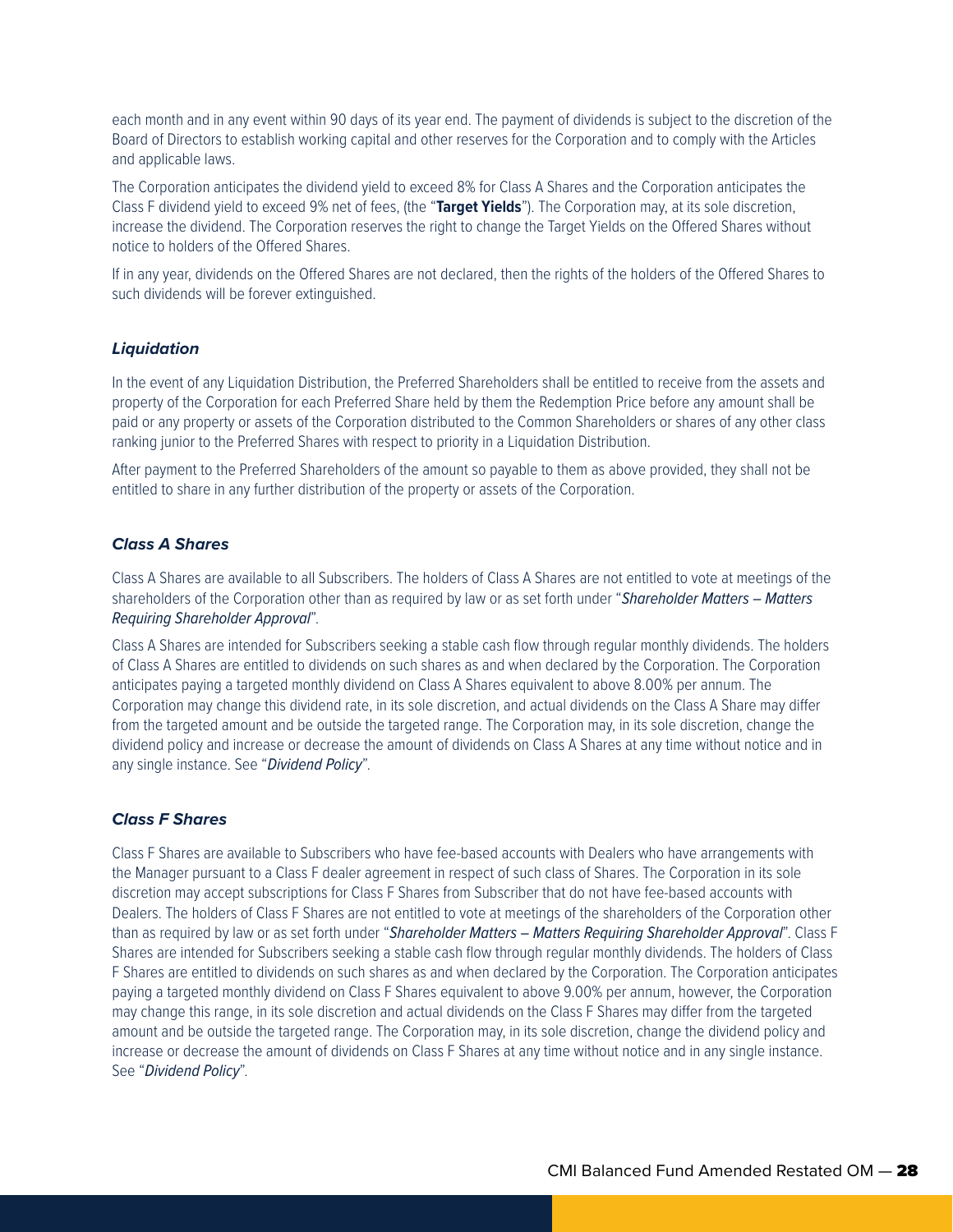## **Shareholder Matters**

Except as required by law or as set out below, holders of Class A Shares and Class F Shares will not be entitled to receive notice of, to attend or to vote at any meeting or shareholders of the Corporation.

#### *Matters Requiring Shareholder Approval*

The Preferred Shareholders shall, however, be entitled to notice of and to attend all meetings of shareholders called for the purpose of authorizing the dissolution of the Corporation pursuant to the Act or a sale, lease or exchange of all or substantially all of the property of the Corporation other than in the ordinary course of business pursuant to subsection 189<sup>(3)</sup> of the Act and shall have one vote for each Preferred Share held at each such meeting.

#### *No Voting Rights and No Dissent Rights*

The Preferred Shareholders shall not be entitled to vote or to dissent rights as prescribed by the Act in respect of, any proposal to amend the articles of the Corporation to:

- a. increase or decrease any maximum number of authorized Preferred Shares, or increase any maximum number of authorized shares of such class or series having rights or privileges equal or superior to the Preferred Shares;
- b. effect an exchange, reclassification or cancellation of the Preferred Shares; or
- c. create a new class or series of shares inferior, equal or superior to the Preferred Shares and no separate class vote shall be required under the Act in respect of the amendment, and the Preferred Shareholders shall have no dissenting rights in respect thereof.

## **Redemptions**

#### *Redemptions at the Option of the Shareholder*

Provided that

- i. a Preferred Share that is the subject of a redemption request has been issued and outstanding for at least 12 months,
- ii. the redemption requested will not result in a contravention of the Act or any other provision of the Articles, and
- iii. the redemption requested will not cause the total of all redemption requests from all Shareholders who made a request in that same calendar quarter to exceed more than 10% of the total Preferred Shares outstanding (such that all redemption requests will be on a first come first serve basis apportioning the last redemption request until the maximum limit of 5% of the total Preferred Shares outstanding is redeemed in that same calendar quarter), the holders of the Preferred Shares shall be entitled to make a redemption request to the Corporation, requiring the Corporation to redeem at the Redemption Price all or any part of the Preferred Shares then held in accordance with the terms set out herein. A Preferred Shareholder must provide a Redemption Request to the Corporation. The Corporation will redeem the Preferred Shares specified in the Redemption Request on the Redemption Date next following the date which is 90 days after receipt by the Corporation of the Redemption Request.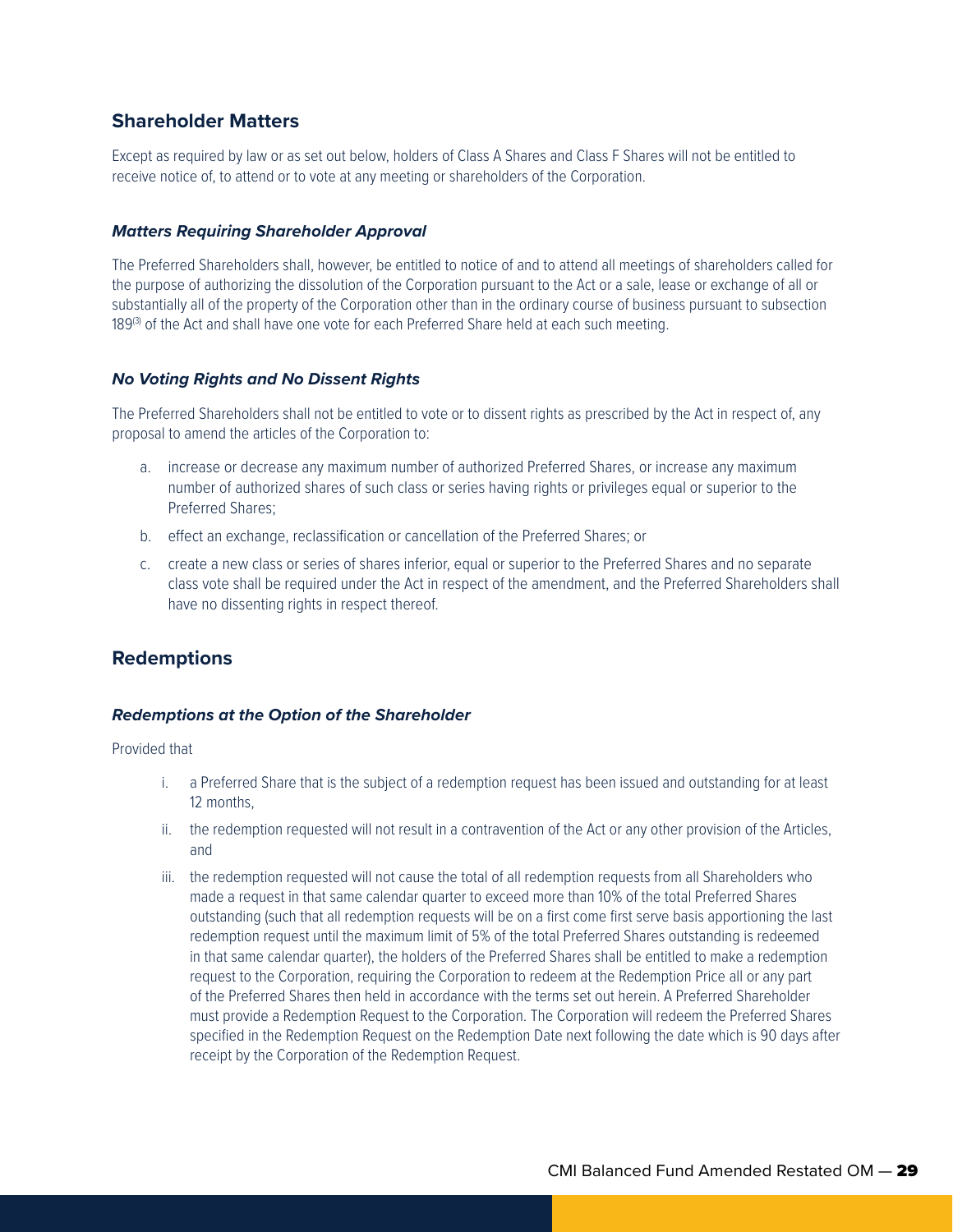#### *Early Redemption*

The Directors may, in the case of any Preferred Shareholder, waive or reduce the minimum 12 month holding period or the minimum notice period provided herein in circumstances where the Directors have determined that such requirements will result in undue hardship to the Preferred Shareholder, such as during times of critical illness or death of the Shareholder.

#### *Substantial Shareholder*

Notwithstanding the redemption rights outlined herein, in the interests of all Shareholders of the Corporation certain restrictions may, in the sole discretion of the Directors, be placed on Substantial Shareholders. A Substantial Shareholder is defined as a Shareholder together with parties related to that Shareholder (as defined in the Tax Act) who holds a total number of shares which is equal to or greater than 15% of the total number of Shares outstanding. As long as a Shareholder is defined as a Substantial Shareholder they will be restricted to redeeming no more than 20% of their Shareholdings in any six-month period.

#### *Redemption by the Corporation*

Upon 21 days, prior written notice to the Preferred Shareholder, the Corporation may at any time redeem any Preferred Share registered in the name of a Preferred Shareholder at the Redemption Price. The Corporation may, without notice to the Preferred Shareholder, redeem sufficient Preferred Shares registered in the name of a Preferred Shareholder at the Redemption Price to the extent necessary to pay any outstanding fees, charges, expenses or other amounts owed by the Preferred Shareholder to the Corporation. The Corporation may, without notice to the Preferred Shareholder, redeem Preferred Shares registered in the name of a Preferred Shareholder at the Redemption Price where

- i. required by applicable law or policies of security regulatory authorities; or
- ii. as may be required to ensure that the Corporation qualifies and continues to qualify as a "mortgage investment corporation" under section 130.1 of the Tax Act, or
- iii. where the Board of Directors has by resolution determined that such redemption is necessary in order to ensure that the securities of the Corporation do not constitute a "prohibited investment" to any annuitant of a registration plan for purposes of the Tax Act.

#### *Payment Upon Redemption*

The Corporation shall pay or cause to be paid to each Preferred Shareholder whose Preferred Shares are to be redeemed pursuant to this Section, an amount equal to the aggregate Redemption Price, less any redemption fees, charges or other amounts then payable by the Preferred Shareholder. Redemption fees of 4.00% of the aggregate Redemption Price shall apply on Preferred Shares that are the subject of a redemption request by the Shareholder and not the Corporation, that have been issued and outstanding for less than 12 months. The Directors in their sole and absolute discretion, may, in the case of any Preferred Shareholder, waive or reduce the redemption fees. Payment shall be made on the 15th day following the applicable Redemption Date. Payment may be made by cheque, electronic funds transfer or other means acceptable to the Corporation and the Preferred Shareholder. Upon payment of the aggregate Redemption Price, the Preferred Shares redeemed shall be immediately cancelled. The Preferred Shareholder shall thereafter cease to have any further rights with respect to such Preferred Shares and provided that, payment of the aggregate Redemption Price is duly made, the Corporation shall be discharged from all liability to the Preferred Shareholder with respect to the Preferred Shares redeemed and the amount paid.

#### *Suspension of Redemptions*

Notwithstanding anything else contained herein, the Board of Directors of the Corporation may suspend or postpone, or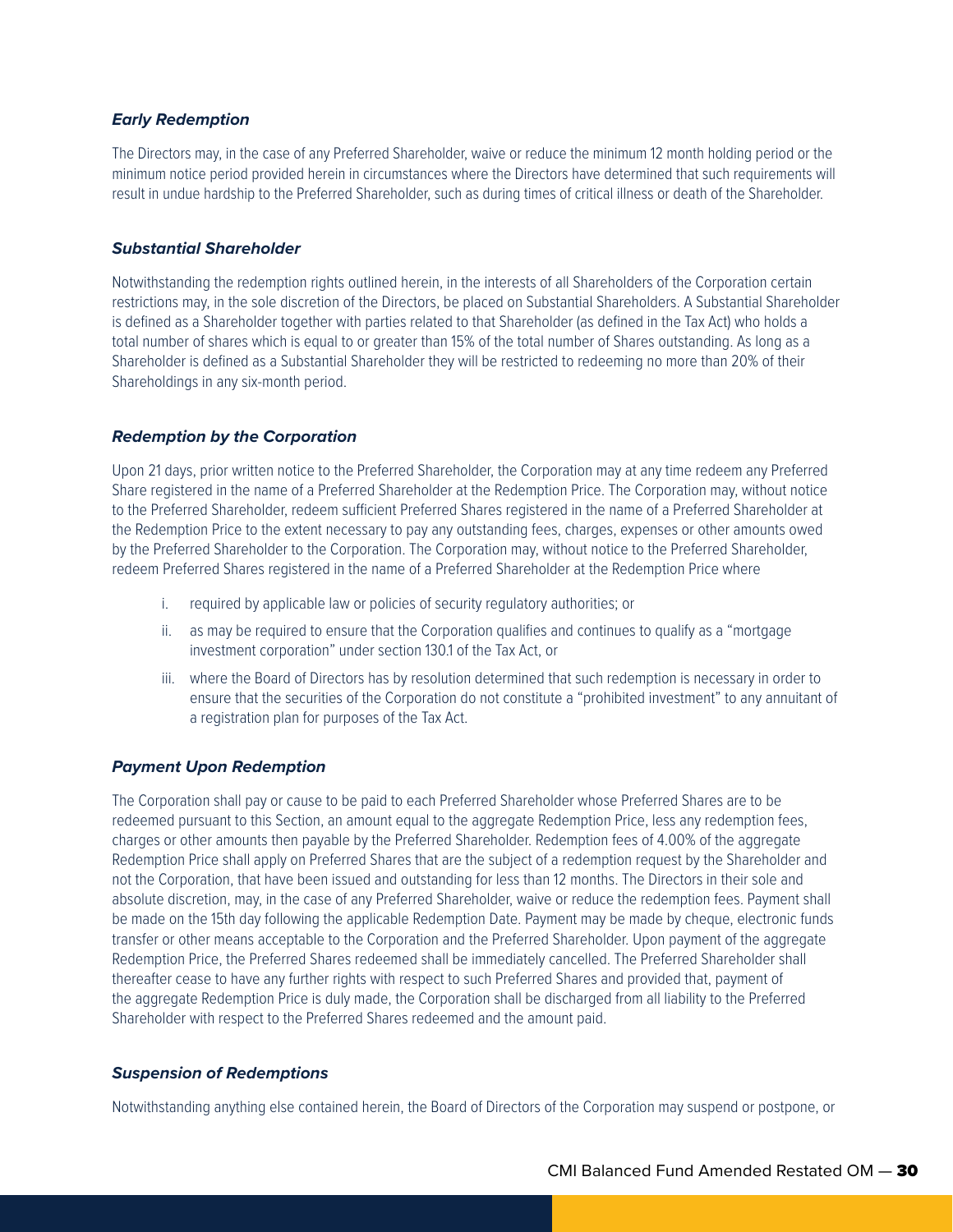continue a suspension or postponement for any period, in each case, for any reason or cause in its sole discretion, the right to require redemption of the Preferred Shares

- i. where the Board of Directors has determined that market conditions exist which render impracticable an orderly sale or liquidation of the assets of the Corporation, or
- ii. in circumstances whereby the Directors have determined that the accounting working capital of the Corporation would be insufficient, or
- iii. where the Board of Directors has determined that the suspension or postponement is required to ensure fair and equitable treatment of all of the Preferred Shareholders, such as in circumstances whereby the Corporation would not be able to provide dividends to its Shareholders at the same amounts and frequency as historically paid, or (iv) as may be permitted or required by law.

#### *Where Redemption Suspended*

Upon the commencement of any suspension of the right to require redemptions, the Corporation shall promptly notify any Preferred Shareholder who has submitted a Redemption Request and has not been paid, of the suspension. The affected Preferred Shareholder may thereupon withdraw the Redemption Request or part thereof. If not so withdrawn, the Preferred Shareholder will be entitled to be paid the aggregate Redemption Price on the Redemption Date next following the date that the redemption privilege is reinstated, provided that the minimum holding period and the minimum notice period in paragraph 1 above have been complied with.

#### *Partial Redemptions Permitted*

On any Redemption Date, the Corporation may redeem some but not all the Preferred Shares for which Redemption Requests have been received and postpone or suspend the redemption of the remaining Preferred Shares pursuant to the provisions hereof. Any such partial redemption shall be made pro rata among all Preferred Shareholders who submitted such Redemption Requests on a first come first serve basis.

#### *Powers of the Corporation to Maintain MIC Status*

The Articles also provide that no holder of any shares of the Corporation is permitted to acquire, hold, transfer, encumber or otherwise deal in or with any shares of the Corporation, or any interest therein, in a manner that will cause the Corporation to cease to qualify as a MIC under the Tax Act. In the event that any holder of shares of the Corporation purports to transfer any shares of the Corporation, exercises or purports to exercise any retraction rights in respect of any shares of the Corporation or any repurchase rights affecting any shares of the Corporation or enters, or does anything for the purpose of entering, into any other transaction affecting any of the shares of the Corporation (each of the foregoing, a "Triggering Transaction"), that, if completed, would cause the Corporation, in the reasonable opinion of the directors of the Corporation, to cease to qualify as a MIC under the Tax Act, the directors of the Corporation shall have the power to cause any affected holder of shares of the Corporation or prospective holder of shares of the Corporation

- i. to delay, terminate, modify or otherwise restructure the terms of, or not to enter into or engage in, such Triggering Transaction or
- ii. to enter into any alternative transaction on the terms and conditions determined by the directors of the Corporation, including the power to force the conversion of shares of the Corporation of any class or series into shares of another class or series of the Corporation, all without consent of any actual or prospective holder of shares of the Corporation affected thereby; provided that all such powers shall be exercised by the directors solely for purpose of ensuring that the Corporation continues to qualify as a MIC under the Tax Act, on commercially reasonable terms and subject to the OBCA, the Articles.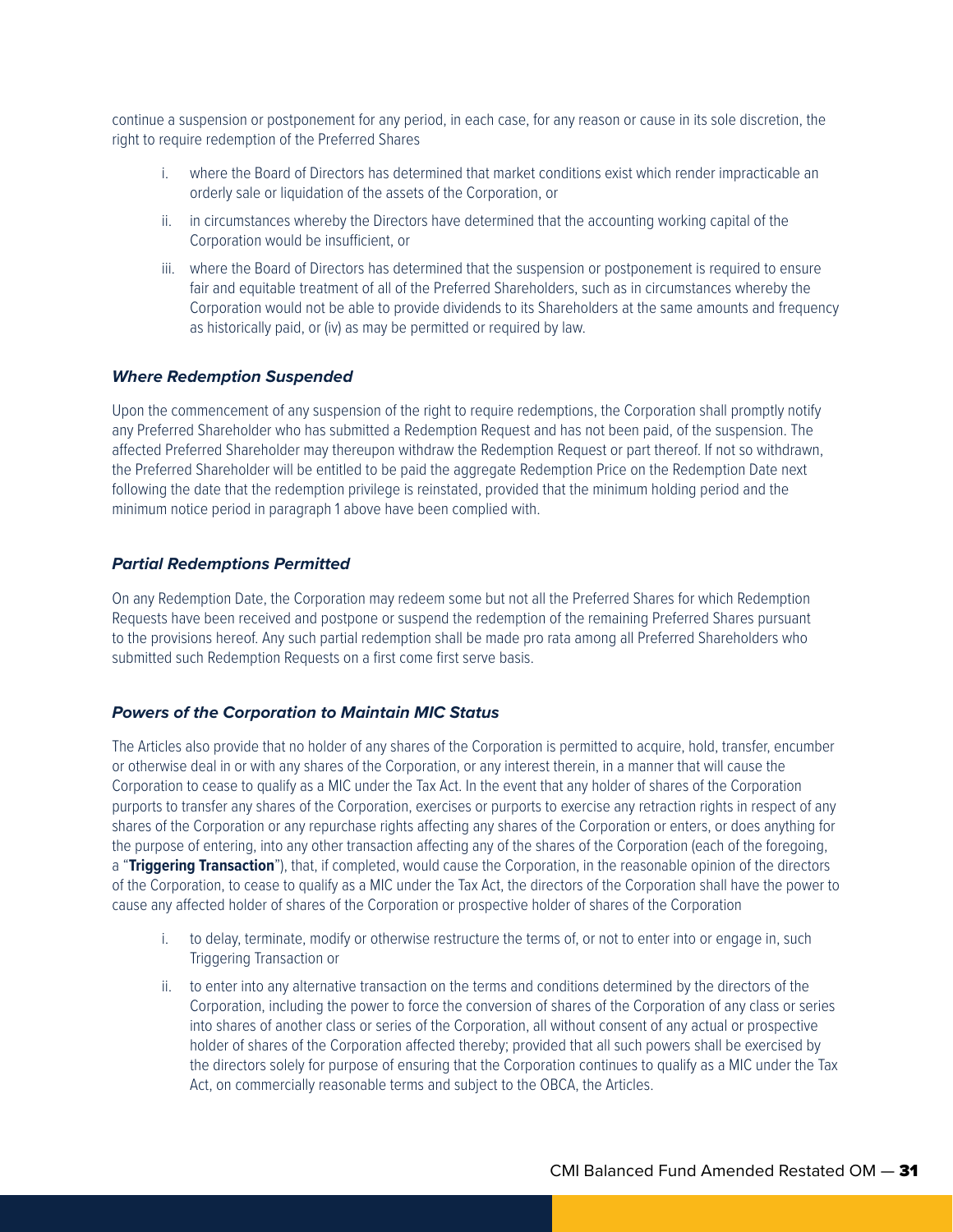### **Dividend Reinvestment Plan**

The Corporation, subject to maintaining the status of the Corporation as a MIC under the Tax Act, maintains a dividend reinvestment plan ("**DRIP**"). Under the DRIP, Shareholders can reinvest dividends in additional Preferred Shares of the same class as they enroll in the DRIP.

#### *Eligibility*

Holders of Preferred Shares who reside in Canada are eligible to participate in the DRIP by completing an enrolment form ("**Participants**"). If a Shareholder wishes to participate in the DRIP, they may enroll any of their Preferred Shares in the DRIP.

#### *Enrolment in the Plan*

To enroll in the DRIP, change your enrolment or to terminate your enrolment in the DRIP, written notice must be given to the Corporation. A Participant's enrolment, change in enrolment or termination of enrolment in the DRIP will take effect once it has been recorded under the DRIP, which will be no later than 45 days after written notice is received by the Corporation.

Once a Participant has enrolled in the DRIP, his/her enrolment continues automatically until the Participant withdraws from the DRIP, or until the DRIP is terminated.

#### *Cost and Attributes of Shares Purchased under the DRIP*

Preferred Shares are purchased at the Market Price, as defined in the DRIP, which as at the date of the Offering Memorandum has been determined to be \$1.00 per Preferred Share, and are issued from the treasury of the Corporation. The Corporation uses the cash dividends attributable to a Preferred Shareholder to purchase additional Preferred Shares of the same class on behalf of the Shareholder. All Preferred Shares acquired through the DRIP are credited to the Shareholder's account. Fractional interests in Preferred Shares will not be transferred to you. Instead the Trust will hold the fractional interest on your behalf and fractional interests will accumulate. Once the accumulated fractional interests equal a whole Preferred Share of the same series, you will be treated as the owner of a whole Preferred Share and that whole Preferred Share will be delivered to you in the manner described above for whole Preferred Shares generally.

#### *Transaction Statements*

If you own Preferred Shares through an intermediary, you will receive information regarding reinvestment of dividends from your intermediary, in accordance with your intermediary's administrative practices. Please consult your intermediary for additional information.

If you own the Preferred Shares in your own name, you will receive a statement following each calendar quarter or at such other intervals as determined by the Corporation setting out the dividends received by the DRIP on your behalf during the prior calendar quarter (or other interval), the number of Preferred Shares purchased with those dividends and the total number of Preferred Shares held on your behalf under the DRIP.

#### *Liabilities of the Corporation and Managers*

Neither the Corporation nor the Managers is liable for any act undertaken or omitted in good faith. Neither the Corporation nor the Managers can assure a profit or protect any Shareholder against a loss relating to Preferred Shares acquired or to be acquired under the DRIP.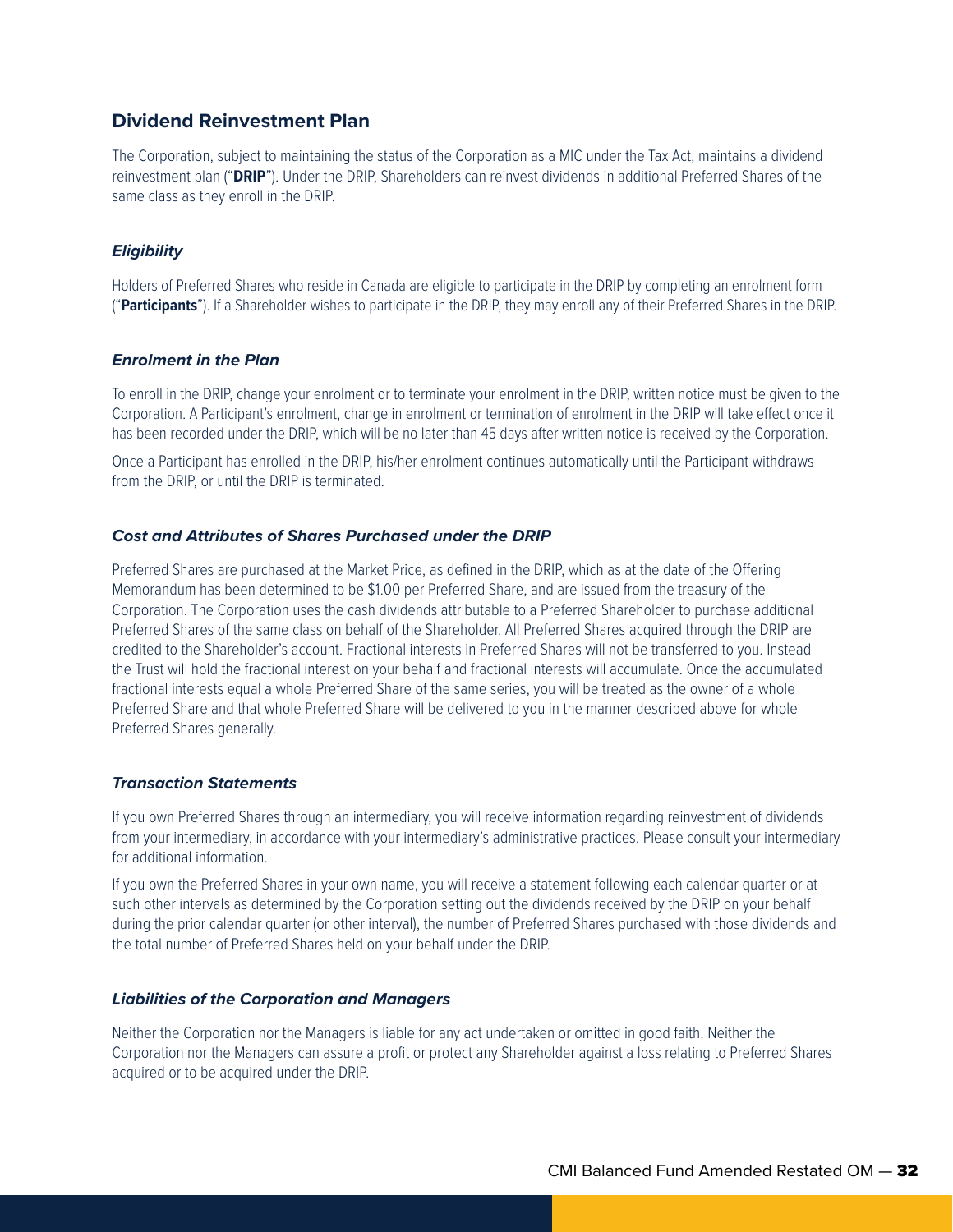#### *Amendments to Plan and Termination by Corporation*

The Corporation may amend, suspend or terminate the DRIP at any time upon notice to all Participants. In the event of suspension or termination of the DRIP, the trust will make no investments on the Dividend Payment Dates following the effective date of such suspension or termination.

#### *Tax Consequences*

Generally, a Participant will be taxed on dividends that are reinvested in the same manner as if the Participant had received the dividends in cash. Shareholders should consult their tax advisors about the tax consequences of participating in the DRIP.

#### **5.1 Subscription Procedure**

The Offered Shares are offered pursuant to any one of the exemptions under *National Instrument 45-106 Prospectus Exemptions* ("**NI 45-106**") from the prospectus requirements of securities legislation. Such exemptions relieve the Corporation from provisions under securities legislation requiring the Corporation to file a prospectus and therefore Subscribers do not receive the benefits associated with a subscription for securities issued pursuant to a filed prospectus, including the review of material by a securities commission or similar authority.

The Offered Shares are being offered only in the Selling Jurisdictions and only through registered dealers.

The Corporation will be relying primarily on the offering memorandum exemption under section 2.9 of NI 45-106 (the "**Offering Memorandum Exemption**"), the accredited investor exemption under section 2.3 of NI 45-106 (the "**Accredited Investor Exemption**") and the minimum amount investment exemption under section 2.10 of NI 45-16 (the "**Minimum Amount Investment Exemption**").

**Each Subscriber is urged to consult with his own legal adviser as to the details of the statutory exemption being relied upon and the consequences of purchasing securities pursuant to such exemption.**

#### *The Subscription Agreement*

Each prospective and qualified investor who wishes to subscribe for Offered Shares must complete and sign the form of Subscription Agreement (including the applicable certificates and risk acknowledgement forms) specifying the number of Offered Shares being subscribed for and follow the instructions set forth therein.

The Subscription Agreement contains, among other things, representations and warranties required to be made by the Subscriber that it is duly authorized to purchase the Offered Shares, that it is purchasing Offered Shares for investment and not with a view for resale, and as to its corporate status or other qualifications to purchase Offered Shares on a "private placement" basis. Reference is made to the Subscription Agreement and related documentation, copies of which are attached hereto as Schedule "A", for the specific terms of these representations, warranties and conditions.

#### *Execution and Delivery of Subscription Agreement*

You may subscribe for Offered Shares by delivering the following documents to us at the address shown in the Subscription Agreement:

- a. a completed and executed Subscription Agreement accompanying the form provided with this Offering Memorandum;
- b. Bank draft, wire, order/ electronic funds transfer or certified cheque payable to the Corporation in the amount of the subscription price for the Offered Shares;
- c. any Subscriber purchasing Offered Shares pursuant to the Offering Memorandum Exemption must complete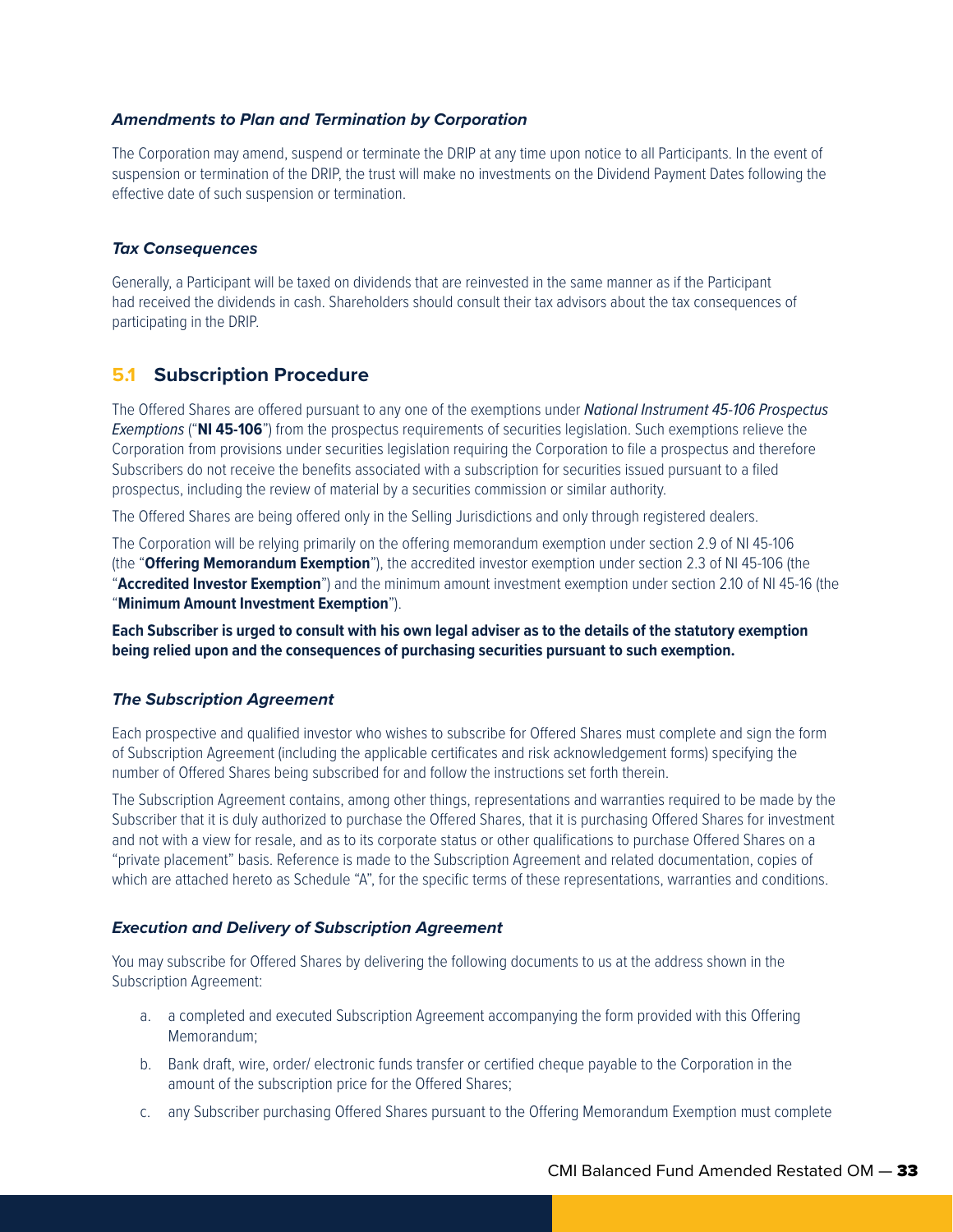and sign two copies of the Form 45-106F4 – Risk Acknowledgement ("**Form 45- 106F4**") attached to the Subscription Agreement (one copy to be retained by the Subscriber and one copy to be delivered to the Corporation);

- d. if the Subscriber is an individual and resident in Alberta, Ontario, Québec or Saskatchewan and is purchasing Offered Shares pursuant to the Offering Memorandum Exemption, the Subscriber must complete and sign two copies of Schedules A-1 and A- 2 attached to the Form 45-106F4 in the Subscription Agreement;
- e. if the Subscriber is purchasing Offered Shares having an aggregate acquisition cost of greater than \$10,000 pursuant to the Offering Memorandum Exemption, the Subscriber may be required to complete and sign additional documentation including an Eligible Investor Questionnaire;
- f. if the Subscriber is an "accredited investor" as defined in NI 45-106 and is purchasing Offered Shares pursuant to the Accredited Investor Exemption, the Subscriber must complete and sign the Accredited Investor Status Certificate attached to the Subscription Agreement (including the Form 45-106F9 risk acknowledgement form contained therein, if applicable); and
- g. if the Subscriber is relying on the Minimum Amount Investment Exemption, the Subscriber must complete the Certificate for Minimum Amount Investors and Risk Disclosure Form for Minimum Amount Investors attached to the Subscription Agreement.

Acceptance of Subscriptions and Closings – Subscriptions may be accepted at the sole discretion of the Managers, and are subject to the terms and conditions of the Subscription Agreement signed by the Subscriber. The Corporation reserves the right to close the subscription books at any time without notice. Any funds for subscription that the Corporation does not accept will be promptly returned after the Corporation has determined not to accept the funds without interest or deduction.

The authority to accept or reject subscriptions has been delegated to the Managers to ensure that the Corporation maximizes its return for existing Subscribers, that the fund remains qualified as a "MIC" as this term is defined by the Tax Act, and to ensure that the Corporation complies with all other relevant securities legislation.

This Offering is not subject to any minimum subscription level except as specified in the Offering Memorandum or as required for the Corporation to maintain its status as a "MIC" under the Tax Act. Therefore, any funds received from a Subscriber are available to the Corporation and need not be refunded to the Subscriber save and except as required by the constating documents of the Corporation, the terms of this Offering Memorandum, or as otherwise required by law.

If this Offering is nullified for any reason, the Subscription Agreement and cash funds received by the Managers prior to the nullification will be returned to Subscribers without interest or deduction as if the Subscribers' subscription had been rejected (whether the subscription(s) had previously been accepted by the Corporation).

A prospective Subscriber will become a shareholder upon execution of a Subscription Agreement, acceptance of the Subscription Agreement by the Managers acting on behalf of the Corporation, payment of the subscription price, and entry of the Subscriber's name in the shareholder register of the Corporation.

Where required under securities legislation, the subscription amount will be held in trust by the Managers until midnight on the second business day after the Subscriber delivers the executed Subscription Agreement. Such subscription proceeds will be held in trust until midnight on the second Business Day after the day the Subscriber signs the applicable Subscription Agreement. If Subscribers provide the Corporation with a cancellation notice prior to midnight of the second Business Day after the signing date, or the Corporation does not accept a Subscriber's subscription, all subscription proceeds will be promptly returned to the Subscriber without interest or deduction. Proceeds received from Subscribers who purchase Offered Shares under this Offering will be held in trust and only released against delivery of the certificates representing the Offered Shares subscribed therefor. If the Offering is terminated prior to Closing, the proceeds under the Offering received from each Subscriber shall be returned to such Subscriber without interest or deduction. See "*Purchaser's Rights of Action and Rescission*".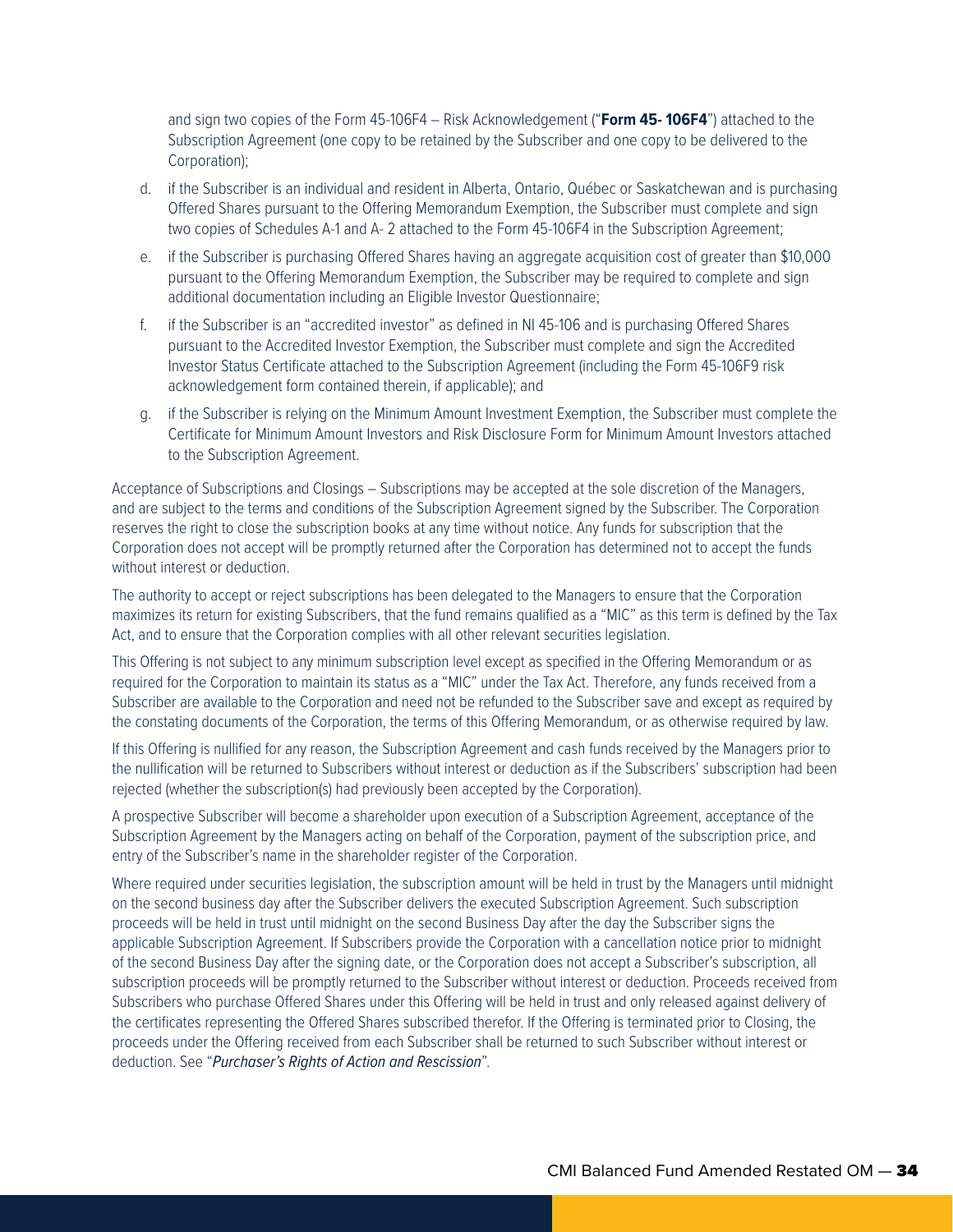#### *Personal Information*

Each resident of Ontario who purchases the Offered Shares will be deemed to have represented to the Corporation and each dealer from whom a purchase confirmation is received, that such purchaser has been notified by the Corporation:

- a. that the Corporation may be required to provide personal information pertaining to the purchaser as required to be disclosed in Schedule I of Form 45-106F1 under NI 45-106 (including its name, address, telephone number and the aggregate purchase price of any Offered Shares purchased) ("**personal information**"), which Form 45-106F1 may be required to be filed by the Corporation under NI 45-106;
- b. that such personal information may be delivered to the Ontario Securities Commission (the "**OSC**") in accordance with NI 45- 106;
- c. that such personal information is collected indirectly by the OSC under the authority granted to it under the securities legislation of Ontario;
- d. that such personal information is collected for the purposes of the administration and enforcement of the securities legislation of Ontario; and
- e. that the public official in Ontario who can answer questions about the OSC's indirect collection of such personal information is
- f. the Administrative Assistant to the Director of Corporate Finance at the OSC, Suite 1903, Box 55, 20 Queen Street West, Toronto, Ontario M5H 3S8, Telephone: (416) 593- 8086; and has authorized the indirect collection of the personal information by the OSC.

Furthermore, each Subscriber acknowledges that its name, address, telephone number and other specified information, including the aggregate purchase price paid by the Subscriber, may be disclosed to other Canadian securities regulatory authorities and may become available to the public in accordance with the requirements of applicable Canadian laws. By purchasing the Offered Shares, each Subscriber consents to the disclosure of such information.

#### *Switching Between Classes*

Subscribers can switch Shares of one class into another class of Shares being offered pursuant to the Offering if they meet the requirements for the new class into which they wish to switch, subject, in each case, to the consent of the Corporation which may be exercised by the Manager. A switch may be refused, among other reasons, in order to maintain the Corporation's status as a MIC. In order to request a switch of Shares, an Investor must complete, execute and deliver to the Corporation or to their Dealer for delivery to the Corporation a Subscription Agreement corresponding to the Class of Shares into which the Investor wishes to switch.

A switch by a Subscriber of Shares from one class into Shares of another class may give rise to income tax consequences to the Investor. See "*Income Tax Consequences and RRSP Eligibility*."

#### *Switch Fees*

If a Shareholder switches from Shares of one class to Shares of another class, the Shareholder will not be charged a switch fee by the Corporation. The Corporation will, at its discretion, waive the applicable redemption fee when a holder of a Preferred Shares redeems such Shares and invests the proceeds of such redemption into another class of Preferred Shares. See "*Description of Securities Offered – Terms of Securities Offered*."

In cases where a Shareholder is liable to pay a redemption fee as a result of a switch by the Shareholder of Shares of one Class in exchange for Shares of another Class, the Corporation shall cause the Shareholder to redeem a sufficient number of Shares of the original Class so that the proceeds of such redemption will be sufficient to discharge the amount of the Redemption fee. The remaining number of Shares of the original Class that the Shareholder wished to switch will then be exchanged for consideration consisting solely of Shares of the other Class.

For all switches, a Dealer may charge a Shareholder fees based on their own fee structures.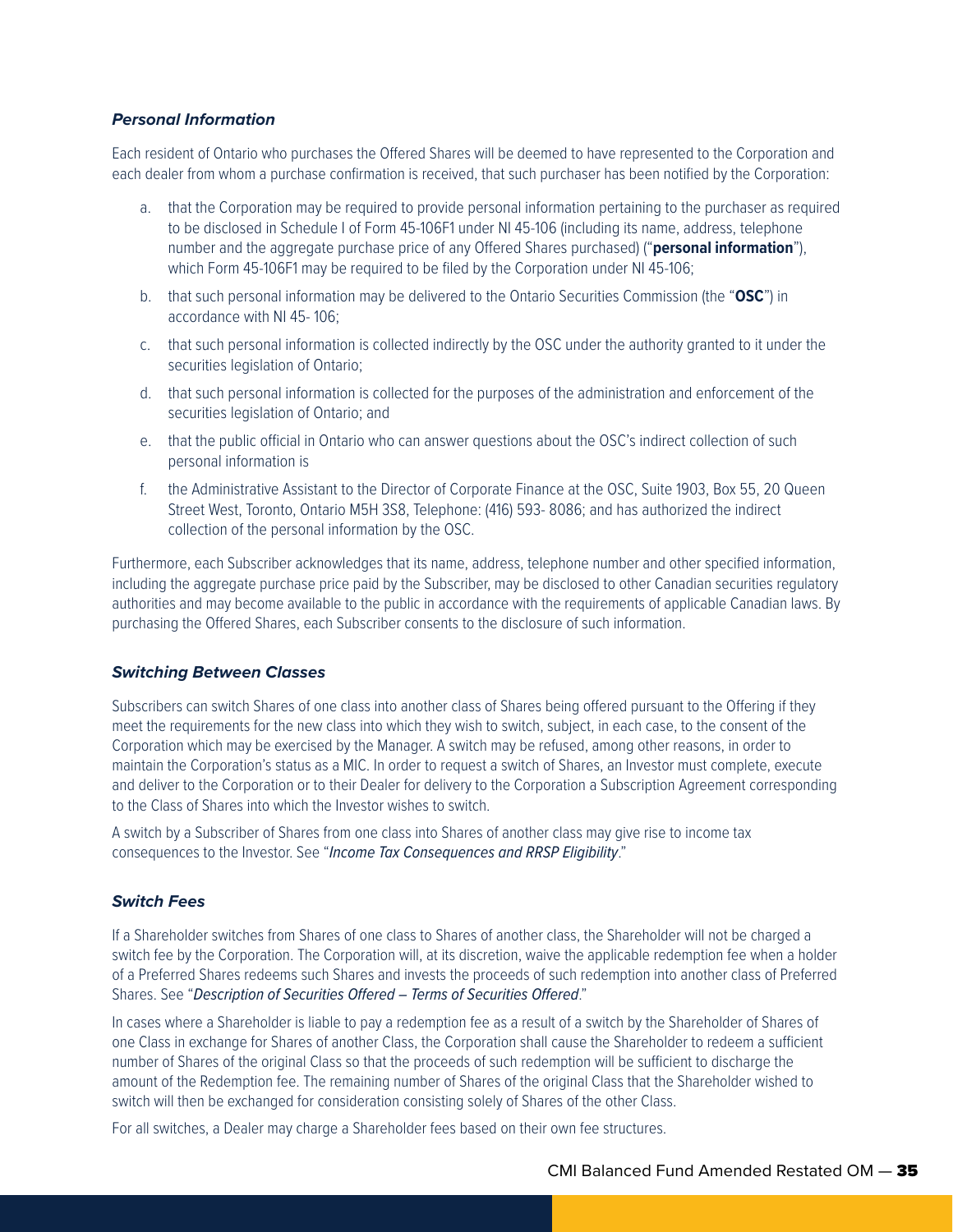## **ITEM 6 INCOME TAX CONSEQUENCES AND RRSP ELIGIBILITY**

You should consult your own professional advisers to obtain advice on the income tax consequences that apply to you.

The Corporation has prepared the following commentary, which it believes is a fair and adequate summary of the principal federal income tax consequences arising under the Tax Act to a Subscriber who is an individual resident in Canada who acquires Offered Shares under this Offering Memorandum. The income tax consequences will not be the same for all Subscribers, but may vary depending on a number of factors including the province or provinces in which the Subscriber resides or carries on business, whether Offered Shares acquired by him or her will be characterized as capital property, and the amount his taxable income would be but for his participation in this Offering.

**The following discussion of the Canadian income tax consequences is, therefore, of a general and limited nature only and is not intended to constitute a complete analysis of the income tax consequences and should not be interpreted as legal or tax advice to any particular Subscriber.**

**This summary does not address provincial or territorial laws of Canada or any tax laws of any jurisdiction outside of Canada. Each prospective Subscriber should obtain advice from his own independent tax advisor as to the Canadian federal and provincial income tax consequences of his acquisition of Offered Shares, as such consequences can vary depending upon the circumstances of each Subscriber.**

The following is a summary, provided by the Corporation, of the principal Canadian federal income tax consequences of acquiring, holding and disposing of the Offered Shares by a Subscriber who, at all relevant times, is a resident of Canada, deals at arm's length, and is not affiliated, with the Corporation, and who acquires and holds the Offered Shares as capital property (each, a "holder"), all within the meaning of the Tax Act. Generally, the Offered Shares will be considered capital property to a holder provided such holder does not hold the Offered Shares in the course of carrying on business and has not acquired them in one or more transactions considered to be an adventure in the nature of trade. Holders who may not hold the Offered Shares as capital property can elect, in certain circumstances, to have such property treated as capital property by making the irrevocable election permitted by subsection 39<sup>(4)</sup> of the Tax Act. This summary is not applicable to any holder of Offered Shares which is a "financial institution", as defined in section 142.2 of the Tax Act or to any holder of Offered Shares an interest in which is a "tax shelter investment" for the purposes of the Tax Act.

This summary is based upon the facts set out in this Offering Memorandum, the current provisions of the Tax Act and the regulations thereunder, all specific proposals (the "**Tax Proposals**") to amend the Tax Act and the regulations thereunder publicly announced by or on behalf of the Minister of Finance (Canada) prior to the date hereof and the current published administrative practices of the Canada Revenue Agency ("**CRA**"). This summary assumes that the Tax Proposals will be enacted as currently proposed but does not take into account or anticipate any other changes in law whether by legislative, governmental or judicial action and does not take into account tax legislation or considerations of any province, territory or foreign jurisdiction.

The summary contained in this section is of a general nature only and is not exhaustive of all possible Canadian federal income tax consequences. This summary is not intended to be and should not be interpreted as legal or tax advice to any particular Subscriber. Holders should consult with their own tax advisor regarding the income tax consequences of acquiring, holding and disposing of the Offered Shares including the application and effect of the income and other tax laws of any country, province, state or local tax authority.

This summary is based on the assumption that the Corporation meets certain conditions which are imposed by the Tax Act to qualify as a "mortgage investment corporation". These conditions will generally be satisfied if, throughout a taxation year of the Corporation; or, in the Corporation's first taxation year, at the end of such first taxation year:

- a. the Corporation is a Canadian corporation as defined in the Tax Act;
- b. the Corporation's only undertaking was the investing of funds, and it did not manage or develop any real property;
- c. no debts were owing to the Corporation by non-residents of Canada, except any such debts that were secured on real property situated in Canada;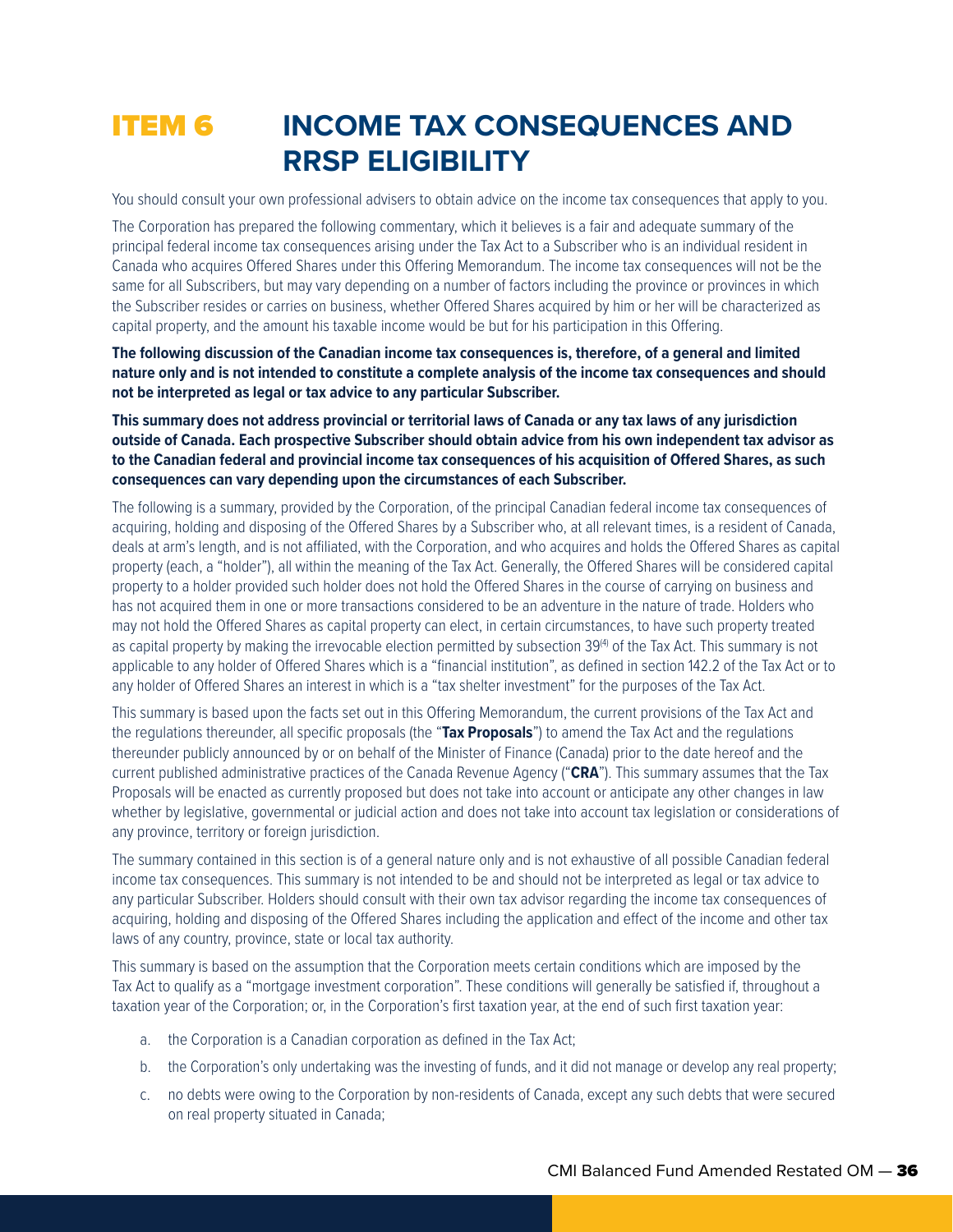- d. the Corporation did not own shares of corporations not resident in Canada;
- e. the Corporation did not hold real property situated outside of Canada;
- f. no debts were owing to the Corporation that were secured on real property situated outside of Canada;
- g. the cost amount of the Corporation's property consisting of mortgages on "houses" or on property included within a "housing project" (as those terms are defined in section 2 of the *National Housing Act* (Canada)), deposits with a bank or other corporations whose deposits are insured by the Canada Deposit Insurance Corporation or a credit union, together with cash on hand (collectively, the "**Qualifying Property**"), was at least 50% of the cost amount to it of all its property;
- h. the cost amount of real property (including leasehold interests therein but excluding real property acquired as a consequence of foreclosure or defaults on a mortgage held by the Corporation) owned by the Corporation did not exceed 25% of the cost amount to it of all of its property;
- i. the Corporation had 20 or more shareholders and no person would have held more than 25% of the issued shares of the capital stock of the Corporation or been a specified shareholder (as such term is defined in subsection 130.1(6) of the Tax Act) of the Corporation;
- j. holders of any Offered Shares had a right, after payment of their dividends, and payment of dividends in a like amount per share to the holders of common shares, to participate pari passu with the holders of common shares in any further payment of dividends; and
- k. where at any time in the year (or at the end of the year, as the case may be) the cost amount to it of its Qualifying Property was less than 2/3 of the cost amount to it of all of its property, the Corporation's liabilities did not exceed three times the amount by which the cost amount to it of all of its property exceeded its liabilities, or, where throughout the taxation year (or at the end of the year, as the case may be) the cost amount to it of its Qualifying Property equaled or exceeded 2/3 of the cost amount of all of its property, the Corporation's liabilities did not exceed five times the amount by which the cost amount to it of all of its property exceeded its liabilities.

It has been assumed, for the purpose of this summary that the Corporation will qualify as a MIC in accordance with conditions prescribed in the Tax Act at all times which are relevant to the opinions expressed herein. Based upon certain representations by management of the Corporation as to the nature, location and cost amounts of the Corporation's assets and liabilities, including the composition and cost of its mortgage portfolio, as to the shareholders of the Corporation and as to the range of activities which the Corporation will undertake in the course of carrying on its mortgage investment business (the "**Representations**"), counsel anticipates that the Corporation will meet the requirements for qualification as a "mortgage investment corporation" under the Tax Act at the closing of this Offering and will continue to so qualify thereafter provided the Representations continue to be true throughout each of the Corporation's subsequent taxation years. Purchasers are cautioned that the Corporation must meet the requirements under the Tax Act to be a "mortgage investment corporation" on a continuous basis throughout each taxation year in order to avail itself of the provisions of the Tax Act as to the taxation of dividends outlined herein. Management of the Corporation expects that the Representations will continue to be true throughout each of the Corporation's subsequent taxation years such that the Corporation will continue to so qualify.

It is intended, and this summary assumes, that these requirements will be satisfied so that the Corporation will qualify as a MIC at all relevant times. **If the Corporation were not to qualify as a MIC, the income tax consequences would be materially different from those described below.**

#### *Taxation of the Corporation*

The Corporation will, in computing its income, generally be entitled to deduct the full amount of all taxable dividends (other than capital gains dividends) which it pays during the year or within 90 days after the end of the year to the extent that such dividends were not deductible by the Corporation in computing its income for the preceding year. In addition, the Corporation may generally declare a capital gains dividend in an amount equal to the gross amount of its capital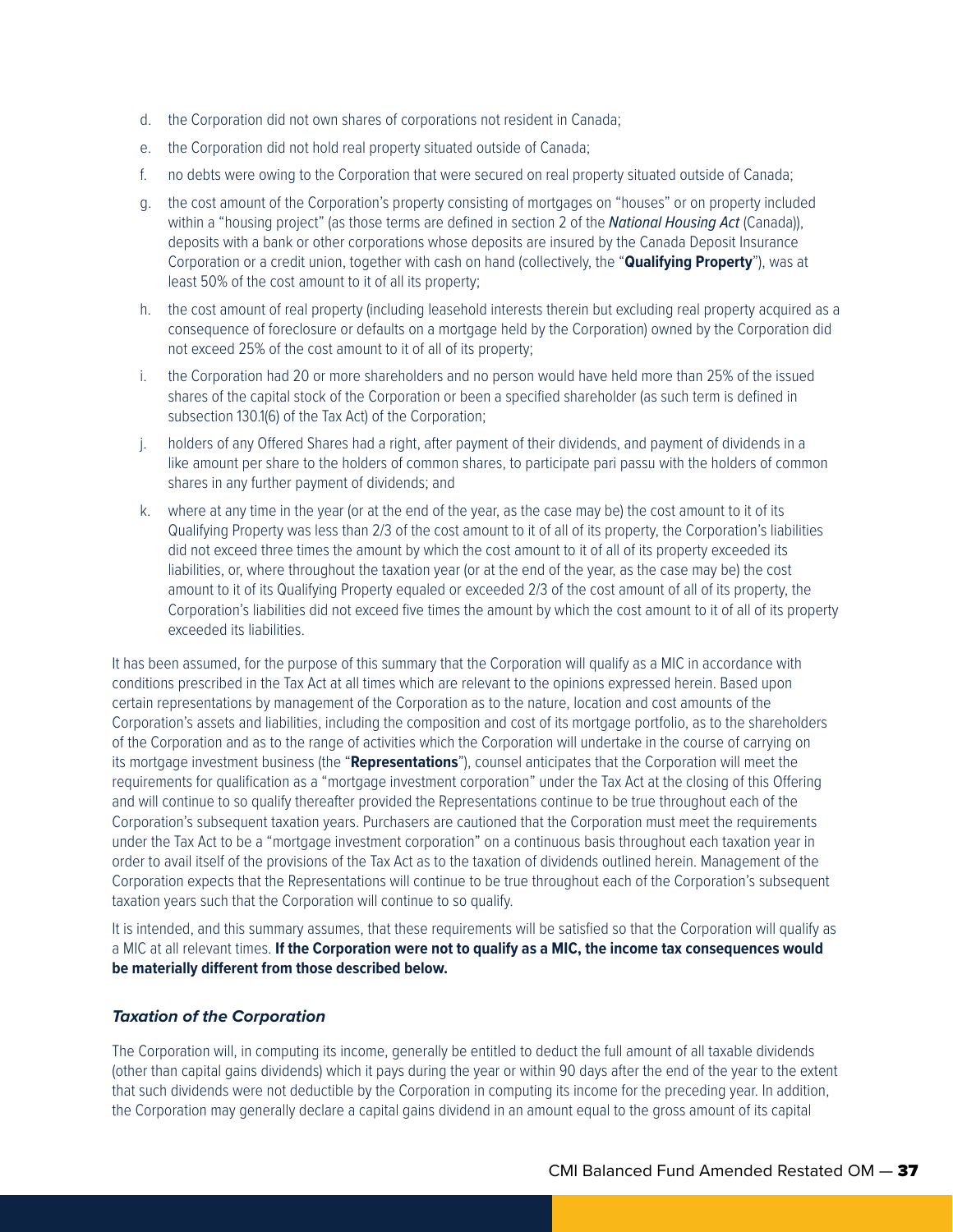gains and is entitled to deduct, in computing its income for the year, one-half (1/2) of its capital gains dividend paid during the period commencing 91 days after the commencement of the year and ending 90 days after the end of the year. The Corporation intends to pay taxable dividends and capital gains dividends each year in sufficient amounts to reduce its Part I income tax liability to Nil.

#### *Taxation of Holders*

Taxable dividends (other than capital gains dividends) which are paid by the Corporation on the Offered Shares will be included in the holder's income as interest income. **The normal gross-up and dividend tax credit rules will not apply to dividends paid by the Corporation to an individual and holders that are corporations will not be entitled to deduct the amount of the dividends paid by the Corporation from their taxable income.** Capital gains dividends will be treated as a capital gain realized by the holder and will be subject to the general rules relating to the taxation of capital gains described in more detail below.

The cost to a holder of Offered Shares acquired pursuant to this Offering will equal the purchase price of the Offered Shares plus the amount of any other reasonable acquisition costs incurred in connection therewith. This cost must be averaged with the cost of all other Offered Shares held by the holder to determine the adjusted cost base of each Share.

A disposition or a deemed disposition of the Offered Shares (other than to the Corporation) will result in a holder realizing a capital gain (or capital loss) to the extent that the proceeds of disposition of the Offered Shares exceed (or are exceeded by) the adjusted cost base of the Offered Shares and reasonable disposition costs, according to the usual rules contained in the Tax Act. Amounts paid by the Corporation on the redemption or acquisition by it of the Offered Shares, up to the paid-up capital thereof, will be treated as proceeds of disposition. Any amount paid by the Corporation on the redemption or acquisition of the Offered Shares which is in excess of the paid-up capital of the Offered Shares will be deemed to be a dividend and will generally be included in the income of a holder of the Offered Shares as interest (and deductible by the Corporation) in accordance with the rules described above.

One-half (1/2) of any capital gain realized by a holder (including capital gains deemed to be realized as a result of a receipt of a capital gains dividend) will be included in the holder's income under the Tax Act as a taxable capital gain. Subject to certain specific rules contained in the Tax Act, one-half (1/2) of any capital loss realized in a taxation year may be deducted against any taxable capital gains realized by the holder in the year of disposition. The excess of capital losses over capital gains in the year of disposition may generally be deducted against capital gains in the three preceding taxation years or in any subsequent taxation year, subject to the more specific rules contained in the Tax Act.

Taxable capital gains realized by a holder that is an individual, including certain trusts, may give rise to alternative minimum tax depending upon the holder's circumstances.

Any payment in excess of the earnings of the Corporation would reduce the adjusted cost base of the Offered Shares.

#### *Eligibility for Investment by Deferred Income Plans*

The Corporation confirms that the Offered Shares may be qualified investments for trusts governed by registered retirement savings plans, registered education savings plans, deferred profit sharing plans, registered retirement income funds or tax-free savings accounts (collectively, "**Deferred Income Plans**") at a particular time if the Corporation qualifies as a MIC under the Tax Act and if throughout the calendar year in which the particular time occurs, the Corporation does not hold as part of its property any indebtedness, whether by way of mortgage or otherwise, of a person who is an annuitant, a beneficiary, an employer or a subscriber, under the relevant Deferred Income Plan or any other person who does not deal at arm's length with that person. Deferred Income Plans will generally not be liable for tax in respect of any dividends received from the Corporation or on any capital gain realized on the disposition of the Offered Shares or with respect to capital gains dividends.

If the Corporation fails to qualify as a MIC at any time in a taxation year, the Offered Shares may cease to be a qualified investment for a Deferred Income Plan. When a Deferred Income Plan holds a non-qualified investment at the end of a month, the trust governed by the plan will be subject to a tax of 1% of the fair market value of the investment at the time it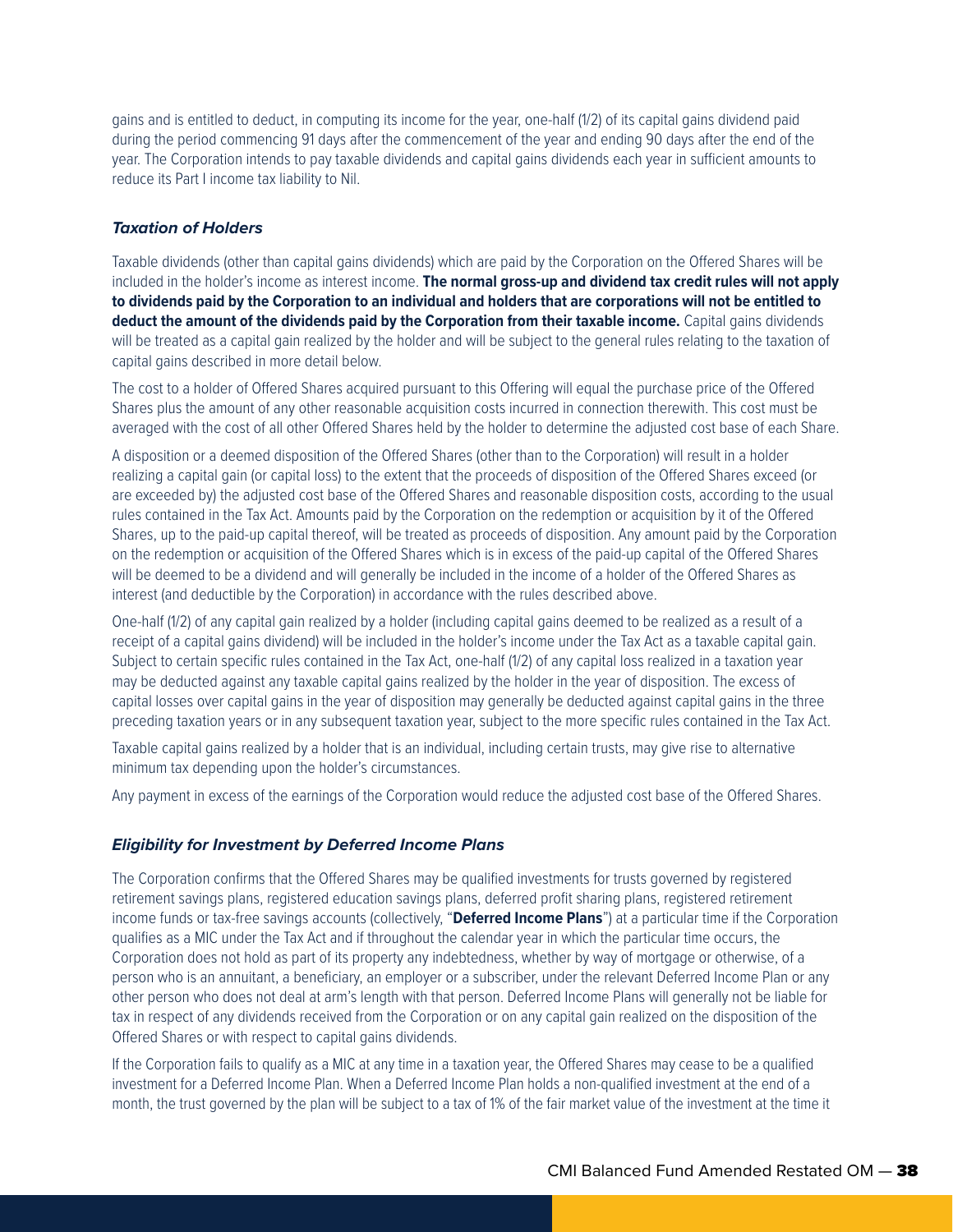was acquired. If the Deferred Income Plan in question is a tax-free savings account, a tax of 50% of the fair market value of the Offered Shares of the Corporation will apply against the holder if the Corporation fails to qualify as a MIC, or at any time if the Offered Shares become a prohibited or non-qualified investment for a Deferred Income Plan that is a tax-free savings account. Additionally, while a Deferred Income Plan that is a tax-free savings account holds a prohibited investment, the holder will also be subject to an additional tax that is based on income earned from the prohibited investment.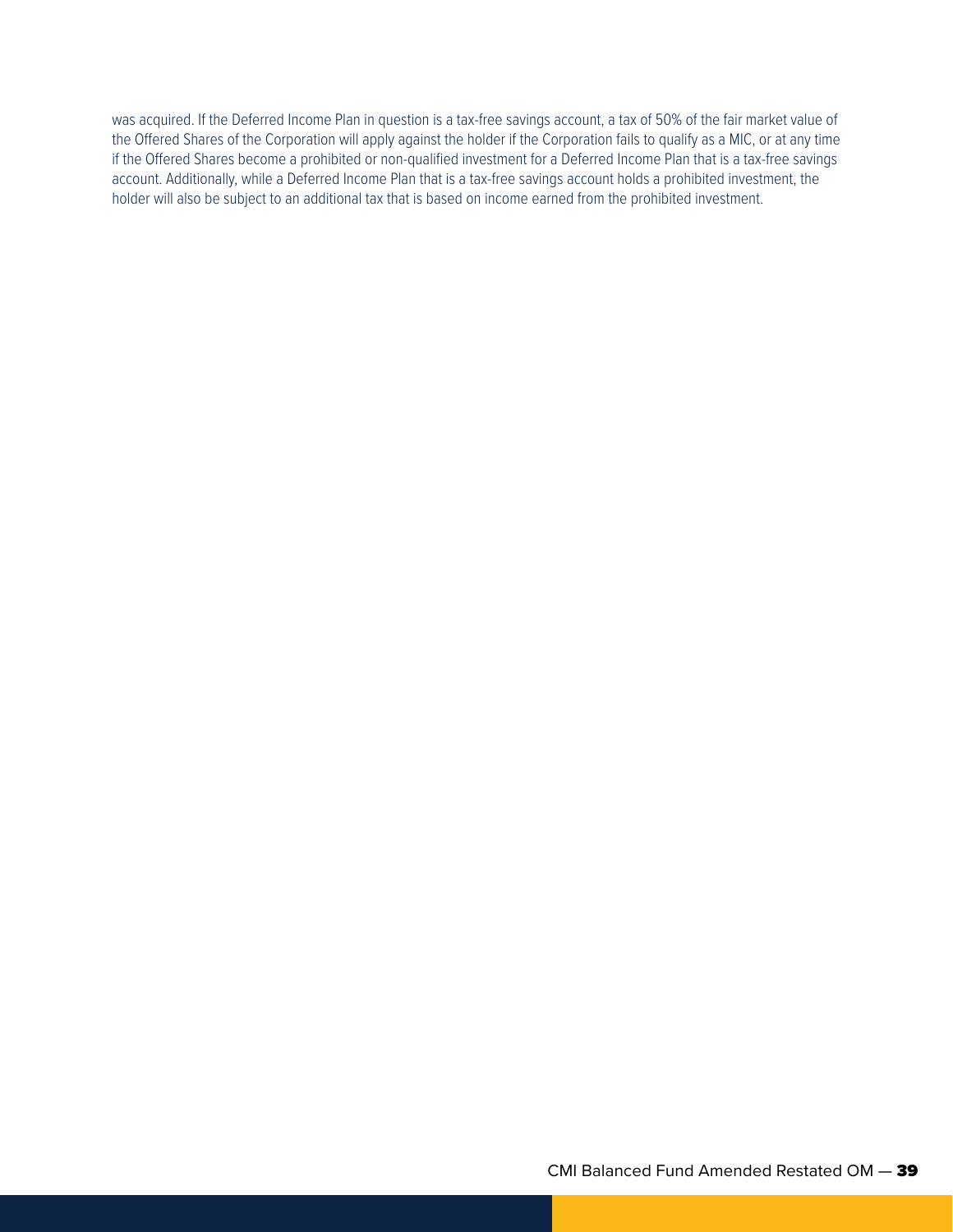## ITEM 7 **COMPENSATION PAID TO SELLERS AND FINDERS**

The nature of the compensation that an agent or securities dealers receives depends on the class of Offered Shares purchased by the Subscribers.

#### *Class A Shares*

Canadian Mortgages Inc. and CMI Mortgage Services Inc. in its capacity as Managers of the Corporation have agreed to retain or engage agents, securities Dealers and brokers to arrange, and facilitate the completion of, the sale of the Class A Shares to Subscribers. No fees or commissions shall be payable by either the Corporation or the Managers to such agents, securities dealers or brokers other than the following fees: one time commissions or fees of up to 3% of the funds raised and a trailing commission is generally calculated and payable quarterly in arrears to dealers whose clients hold Class A Shares at a rate equal to 1% of the net value of the shares, less any shares purchased through the DRIP, attributable to the Class A Shares sold by such dealers as at the last business day of the applicable quarter. The trailing commissions are paid by the Manager out of the fees it receives from the Corporation. The Manager may change or cancel the trailing commission at any time in its sole discretion. In addition, agents, securities Dealers and brokers may charge their clients additional fees and commissions to purchase or sell Class A Shares. The Corporation will not pay finder's fees directly to any person.

#### *Class F Shares*

No sales commission or trailing commission is paid to a Dealer or agent by the Corporation or the Manager in respect of Class F Shares.

Class F Shares are generally available to Subscribers who have fee based accounts with Dealers who have arrangements with the Manager in respect of the Class F Shares. Where a Subscriber does not enter into an agreement with their Dealer which identifies an annual service fee payable to their Dealer, the Manager may pay an annual dealer service fee which the Manager will negotiate with such Dealer and which will be paid directly by the Manager.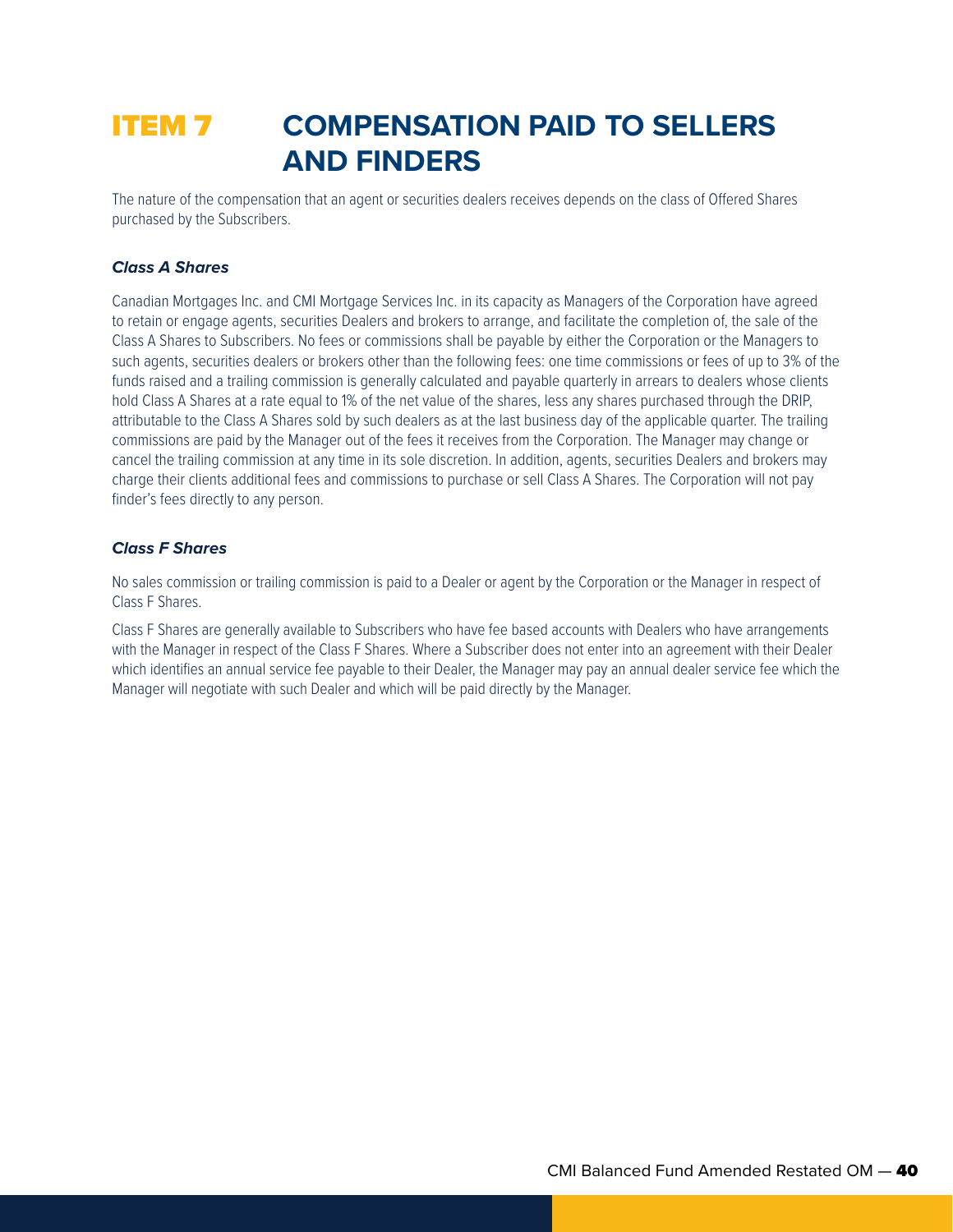## ITEM 8 **RISK FACTORS**

## **8.1 General**

An investment in the Offered Shares offered hereunder involves significant risks due to the nature of the Corporation's business. Subscribers should carefully review the following factors, together with the other information contained in this Offering Memorandum, before making an investment decision.

This is a speculative offering. The purchase of Offered Shares involves a number of risks and is suitable only for Subscribers who are aware of the risks inherent in the real estate industry and who have the ability and willingness to accept the risk of loss of their invested capital and who have no immediate need for liquidity. **There is no assurance of any return on a Subscriber's investment.**

Subscribers should consult with their own independent professional legal, tax, investment and financial advisors before purchasing Offered Shares, to determine the appropriateness of this investment in relation to their financial and investment objectives and in relation to the tax consequences of any such investment.

The proceeds of the Offering may not be sufficient to accomplish all the Corporation's proposed objectives. In addition to the factors set forth elsewhere in this Offering Memorandum, Subscribers should consider the following risks before purchasing Offered Shares. Any or all these risks, or other unidentified risks, may have a material adverse effect on the Corporation's business and/or the return to the Subscribers.

## **8.2 Investment Risk**

Risk that are specific to the Offered Shares being offered under this Offering include the following:

**No Market for Offered Shares and Restrictions on Transfer -** The Offered Shares are not traded on any stock exchange. As there is no market for the Offered Shares and the Offered Shares are subject to resale restrictions under securities legislation, a Subscriber will not be able to transfer his or her investment or withdraw his or her capital at will. The Offered Shares are also subject to restrictions on transfer under the Corporation's constating documents. A Subscriber may never be able to sell his Offered Shares and recover any part of his or her investment. **Accordingly, an investment in Offered Shares should only be considered by Subscribers who do not require liquidity.** See "*Resale Restrictions*."

**Lack of Separate Legal Counsel –** The Subscribers, as a group, have not been represented by separate counsel. Neither counsel for the Corporation nor counsel for the Managers purport to have acted for the Subscribers nor to have conducted any investigation or review on their behalf.

**Retraction Liquidity –** The Offered Shares are retractable, meaning that Subscribers have the right to require the Corporation to redeem them, upon appropriate advance notice from the Subscriber to the Corporation. The retraction timings are measured from the date on which the Subscriber is issued the Offered Shares to the date on which the Subscriber is entitled to request redemption by the Corporation. If the Subscriber does not provide the Corporation with the appropriate notice of retraction, the right of retraction is suspended until an additional time period has elapsed. See "*Description of Offered Securities - Terms of Securities.*" Retraction and redemption of the Offered Shares are subject to the Corporation maintaining its status as a MIC as defined by the Tax Act, all as determined solely by the Managers. **Accordingly, this investment may be unsuitable for those prospective Subscribers who require greater liquidity.**

**No Guarantees –** There is no assurance that the Corporation will be able to pay dividends at the level targeted by the Corporation. The funds available for distribution to Offered Shareholders will vary according to many factors, notably the interest and principal payments received in respect of mortgage loans held by the Corporation. The dividends which Subscribers may be entitled to receive are not cumulative and the Directors have the sole discretion as to whether or not any such dividends are paid. **Therefore, there is no guarantee that any dividends will be paid to the Offered Shareholders.**

Although mortgage loans made by the Corporation are carefully selected, there can be no assurance that such loans will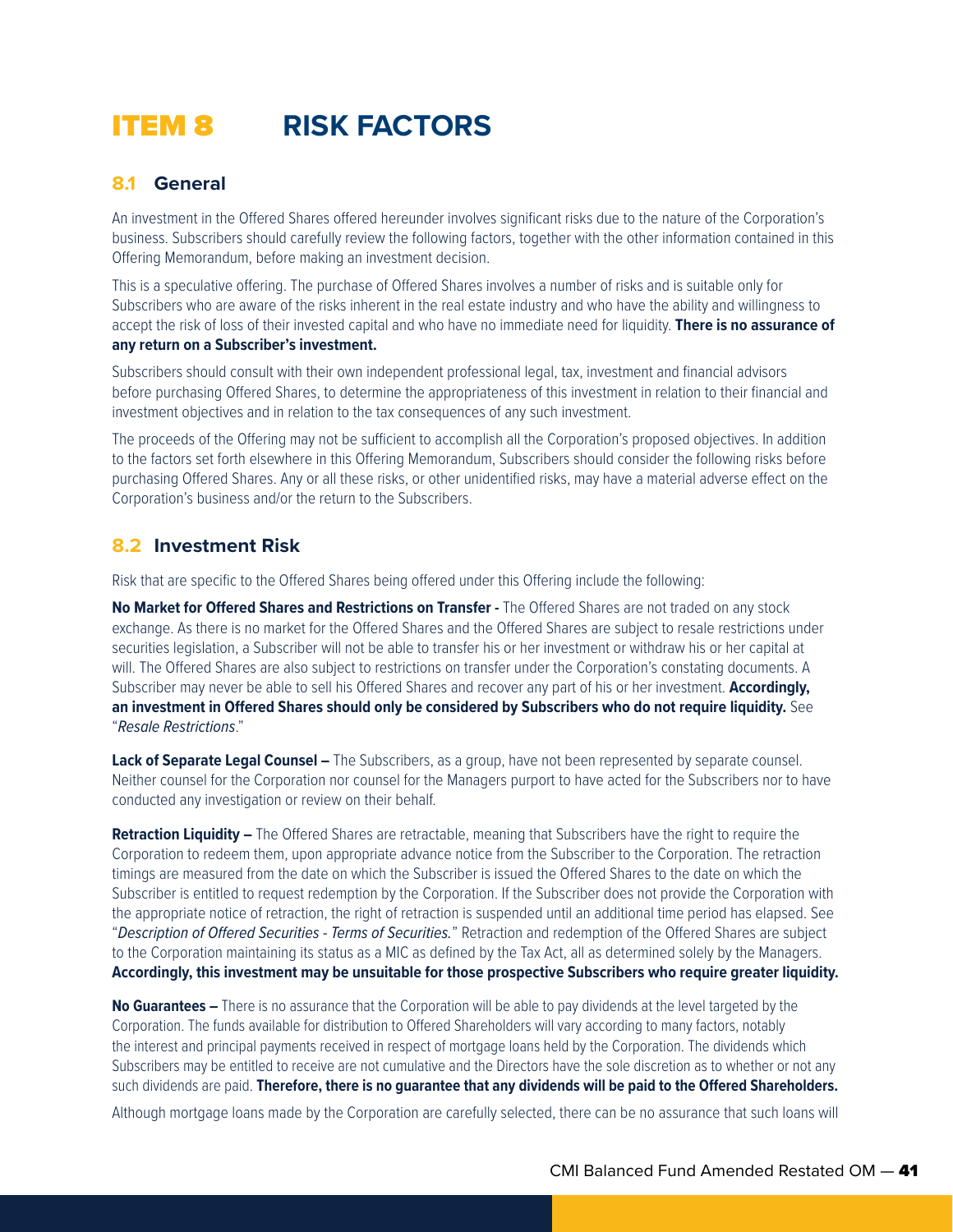have a guaranteed rate of return to the Corporation or that losses will not be suffered on one or more loans. Moreover, at any point in time, the interest rates being charged for mortgages are reflective of the general level of interest rates and, as interest rates fluctuate, it is expected that the aggregate yield on mortgage investments will also change. In the event that additional security is given by the borrower or that a third party guarantees the mortgagor's obligations, there is no assurance that such additional security or guarantee will be sufficient to make the Corporation whole if and when resort is to be had thereto. Although the Corporation will endeavor to maintain a diversified portfolio, the composition of the Corporation's investment portfolio may vary widely from time to time and may be concentrated by type of security, industry or geography, resulting in the Corporation's portfolio being less diversified than anticipated. **There is no assurance that the Corporation's mortgage portfolio will be profitable.**

**No Review by Securities Regulatory Authorities –** The Offering constitutes a private offering of the Offered Shares by the Corporation only in those jurisdictions where and to those persons to whom, they may be lawfully offered for sale under exemptions in securities legislation. No securities commission or similar regulatory authority in Canada or in any other jurisdiction has passed on the merits of the securities offered hereunder.

#### **As a result, an investment in the Corporation is appropriate only for Subscribers who have a capacity to absorb a loss of all their investment and who can withstand the effect of dividends not being paid in any period or at all.**

**Absence of Management Rights –** In assessing the risks and rewards of an investment in Offered Shares, Subscribers should appreciate they are relying solely on the good faith, judgment and ability of the directors, officers and employees of the Corporation and the Managers to make appropriate decisions with respect to the management of the Corporation, and that they will be bound by the decisions of the Corporation's and the Managers' directors, officers and employees. It would be inappropriate for Subscribers unwilling to rely on these individuals to this extent to purchase Offered Shares.

**Leverage –** The Corporation may from time to time borrow under loans with Canadian chartered banks and others. See "*Capital Structure – Long Term Debt Securities*." Any such borrowings add leverage to the investments made by the Corporation. The obligations under such loans may be secured, and while the addition of leverage has the potential to enhance returns, it also involves additional risks. There can be no assurance that the leveraging employed by the Corporation will enhance returns, and to the extent that secured lenders realize on their respective collateral, they will have right to receive distributions in priority to the Corporation in addition to the right to seize mortgage assets pursuant to security agreements with the Corporation.

**Pandemic Outbreak –** On March 11, 2020, the World Health Organization recognized the outbreak of COVID-19 as a pandemic. The COVID-19 pandemic continues to negatively impact the global economy, disrupt global supply chains and create significant economic uncertainty and disruption of financial markets. Emergency measures being enacted by governments worldwide to contain the spread of the virus, including the implementation of travel bans, self-imposed quarantine periods, self-isolation, physical and social distancing and the closure of non-essential businesses, are causing material disruption to businesses in Canada and globally which has resulted in an uncertain and challenging economic environment. Global debt and equity capital markets have experienced significant volatility and weakness. Governments and central banks have reacted with significant monetary and fiscal interventions designed to stabilize economic conditions. In addition, severe disruption and instability in the global financial markets and continued deteriorations in credit and financing conditions may increase the likelihood of litigation, increase the cost of or limit or restrict our ability to access debt and equity capital or other sources of funding on favorable terms, or at all, increase competition, result in reductions in our work force, cause us to further reduce our capital spend or otherwise disrupt our business or make it more difficult to implement our strategic plans. Sustained adverse effects may also prevent us from satisfying debt financial covenants. As an emerging risk, the duration, scope and impact of the ongoing COVID-19 pandemic is unknown at this time, as is the efficacy of the government and central bank interventions and the pace of any subsequent recovery and economic normalization. Given the rapid and evolving nature of the COVID-19 pandemic, any estimate of the length and severity of these developments is therefore subject to significant uncertainty, and accordingly it is challenging for the Corporation to estimate or quantify the extent to which the COVID-19 pandemic may, directly or indirectly, affect the Corporation's business activities, financial condition, cash flows, profitability, prospects and results of operations in future periods. While the impact of the COVID-19 pandemic has created shortterm uncertainty, the Corporation still expects to continue to grow in the medium to long term once the impact of the COVID-19 pandemic has subsided.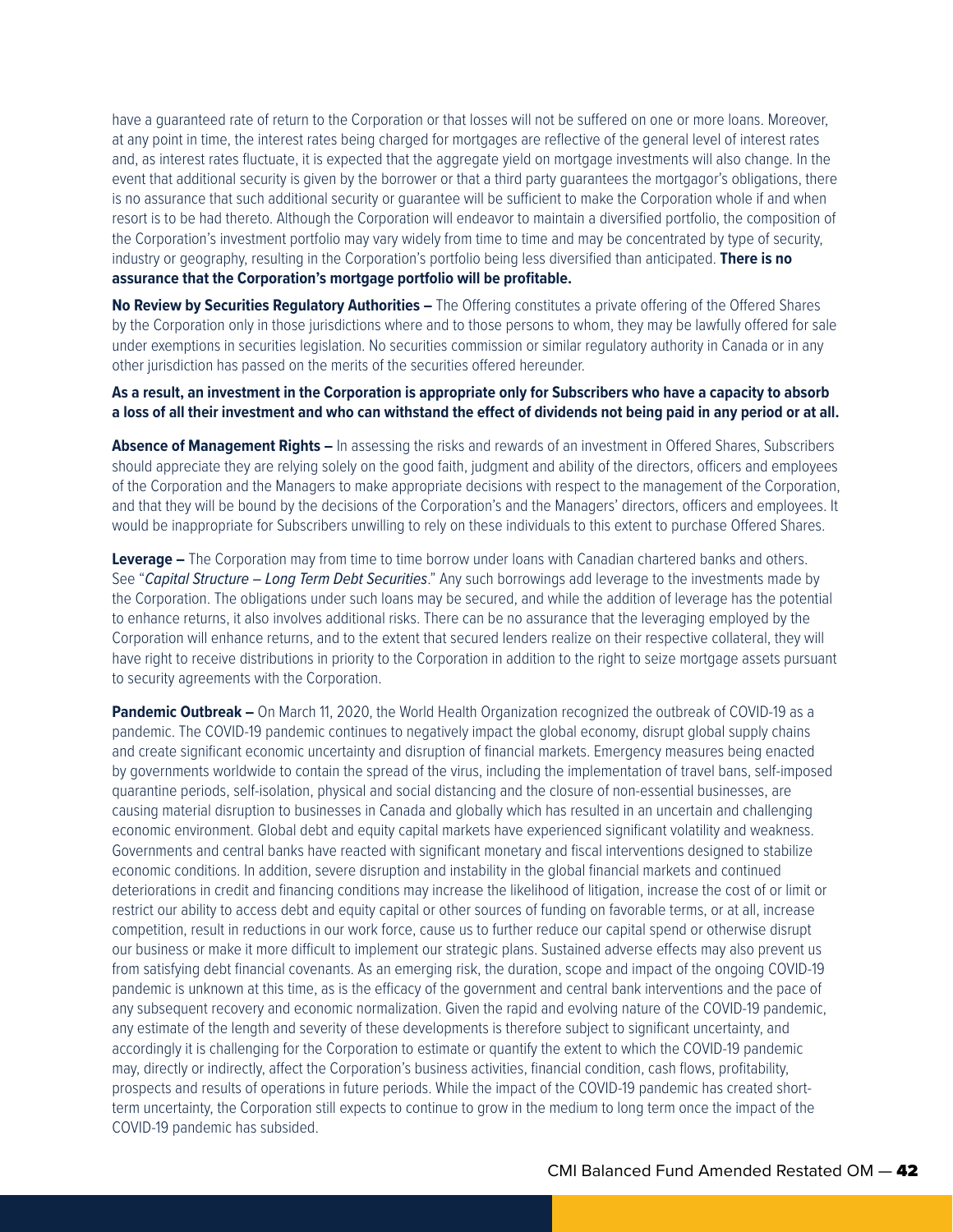### **8.3 Issuer Risk**

Risk that are specific to the Corporation and the Managers include the following:

**MIC Tax Designation –** The Directors of the Corporation will use their best efforts to ensure the Corporation qualifies at all times as a MIC pursuant to the Tax Act. To that end, the Directors have the discretion to reject any applications for participation in the DRIP (a dividend reinvestment plan) or share subscriptions, transfers, redemptions or retractions where, in the view of the directors, such acts would result in the Corporation failing to meet the requirements of a MIC under the Tax Act.

As a Corporation qualified as a MIC, the Corporation may deduct taxable dividends it pays from its income and the normal gross up and dividend tax credit rules will not apply to dividends paid by the Corporation on the Offered Shares. Rather, the dividends will be taxable

in the hands of Offered Shareholders as if they had received an interest payment on a bond issued by the Corporation. If for any reason the Corporation fails to maintain its MIC qualification in a particular year, the dividends paid by the Corporation on the Offered Shares would cease to be deductible from the income of the Corporation for that year and the dividends it pays on the Offered Shares would be subject to the normal gross up and dividend tax credit rules to the extent applicable. In addition, the Offered Shares might cease to be qualified investments for trusts governed by RRSPs, RRIFs, deferred profit sharing plans, RESPs, RDSPs and TFSAs, with the effect that a penalty tax would be payable by the Subscriber. **There can be no assurance, the Corporation will be able to meet the Tax Act's MIC qualifications at all relevant times.**

**Absence of Voting Rights –** The Offered Shares being sold under this Offering do not carry voting rights, and consequently a Subscriber's investment in Offered Shares does not carry with it any right to take part in the control or management of the Corporation's business, including the election of directors. In assessing the risks and rewards of an investment in Offered Shares, potential Subscribers should appreciate that they are relying solely on the good faith, judgment and ability of the directors, officers and employees of the Corporation, and the Managers to make appropriate decisions with respect to the management of the Corporation, and that they will be bound by the decisions of the Corporation's, and the Managers' directors, officers and employees.

**Dilution –** The number of Offered Shares the Corporation is authorized to issue is unlimited and the directors have the sole discretion to issue additional Offered Shares. In addition to alternate financing sources, the Corporation may conduct future offerings of Offered Shares in order to raise the funds required which could result in a dilution of the interests of the Subscribers in the Corporation. Any issuance of Offered Shares may have a dilutive effect on existing Shareholders. In addition, under the terms of the Articles of the Corporation, the Offered Shareholders shall not be entitled to vote or to dissent rights as prescribed by the OBCA in respect of, any proposal to amend the articles of the Corporation to:

- a. increase or decrease any maximum number of authorized Offered Shares, or increase any maximum number of authorized shares of such class or series having rights or privileges equal or superior to the Offered Shares;
- b. effect an exchange, reclassification or cancellation of the Offered Shares; or
- c. create a new class or series of shares inferior, equal or superior to the Offered Shares and no separate class vote shall be required under the Act in respect of the amendment, and the Offered Shareholders shall have no dissenting rights in respect thereof.

**Conflicts of Interest –** Conflicts of interest may exist, and others may arise, between and among Subscribers and the directors and officers of the Managers and the Corporation and their associates and affiliates. There is no assurance that any conflicts of interest that may arise will be resolved in a manner most favorable to Subscribers. Persons considering a purchase of the Offered Shares pursuant to this Offering must rely on the judgment and good faith of the directors, officers and employees of the Managers and the Corporation in resolving such conflicts of interest as may arise. These individuals are the same people. The Corporation and its shareholders are dependent in large part upon the experience and good faith of the Managers. The Managers are entitled to and do act in a similar capacity for other companies whose investment criteria may be similar to those of the Corporation. As such, there is a risk the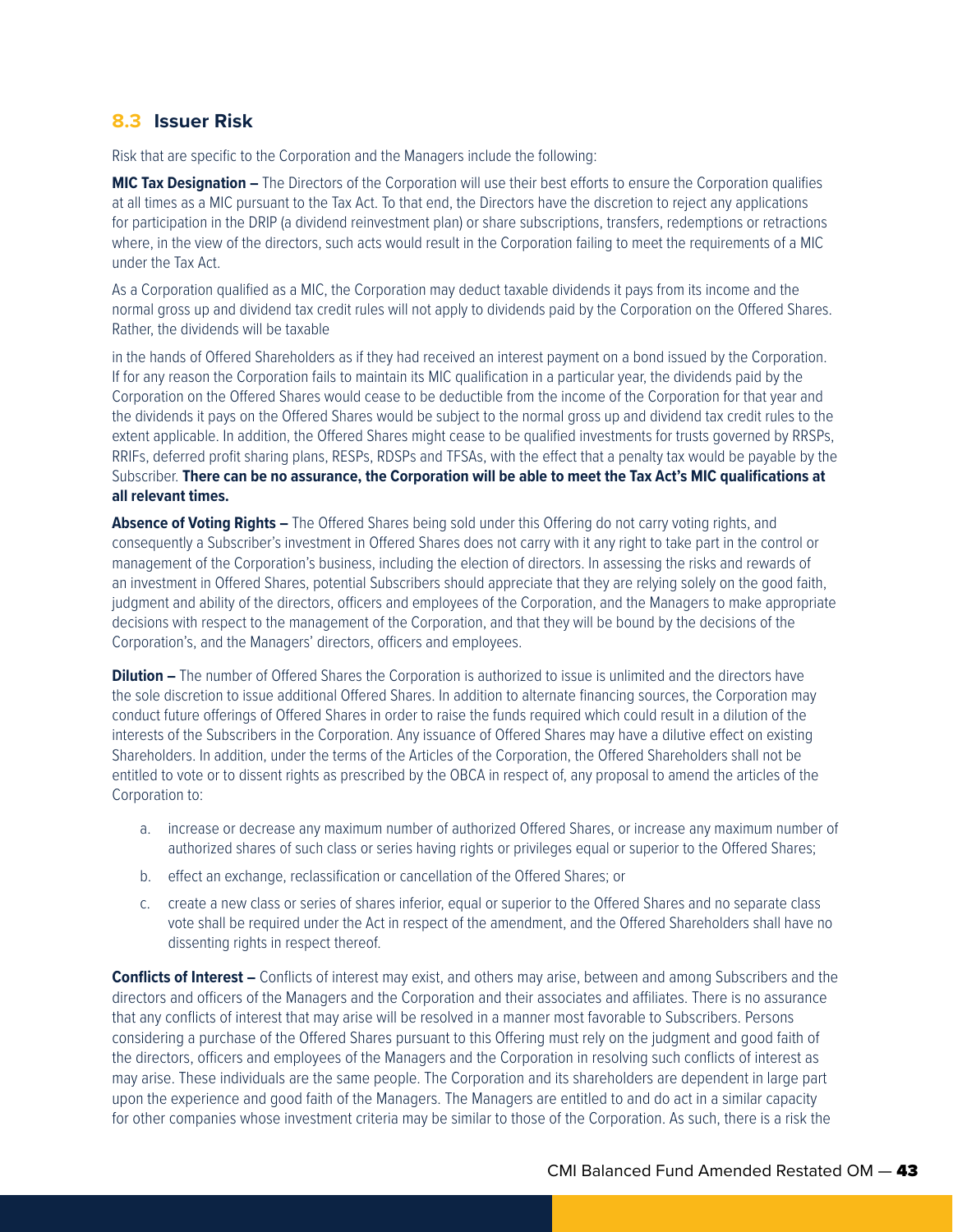Managers will not be able to originate sufficient suitable investment opportunities to keep the Corporation's funds fully invested. Also, the directors and officers of the Managers are employed by or act in other capacities for other companies involved in mortgage and lending activities.

**Reliance on the Managers and Third Parties -** In accordance with the terms of the Management Agreement, the Managers have significant responsibility for assisting the Corporation in conducting its affairs. Any inability of the Managers to perform competently or on a timely basis could negatively affect the Corporation. The Corporation is exposed to adverse developments in the business and affairs of the Managers and to its management and financial strength. The operations of the Corporation and the Managers are highly dependent upon the continued support and participation of their key personnel. The loss of their services may materially affect the timing or the ability of the Corporation to implement its business plan. In order to grow the mortgage portfolio, the Managers and the Corporation may need to retain additional staff and may be required to improve existing systems and controls. There is no assurance that the Corporation will manage its growth effectively or that the Managers will adjust its staffing or systems and controls appropriately. To the extent that the Corporation or the Managers does not do so, the mortgage portfolio and the returns of the Corporation may be negatively affected.

**Future Operations and Possible Need for Additional Funds –** The Corporation requires significant funds to carry out its business plan. In the event the Corporation is unable to raise sufficient funds by this Offering and/or future and/ or other debt or equity financing, the Corporation may have insufficient funds available to it to implement its business plan, and Subscribers may receive no return on their Offered Shares. Certain uninsurable or uninsured events may also occur which can substantially reduce the ability of the Corporation to carry on business in a profitable manner, including natural or man-made disasters. The Corporation anticipates that a substantial portion of the net proceeds of this Offering will be expended by the Corporation in investing in residential mortgages, and also anticipates that the net proceeds of the Offering and anticipated cash flow from operating revenues will be sufficient to carry out the Corporation's business plan. There can be no assurances, however, that the Corporation will generate sufficient cash flow from operations or that it will not encounter unexpected costs in connection with implementing its business plan, and as a consequence there can be no assurances that the Corporation will not require additional financing. The Corporation has no current arrangements with respect to any other additional financing, and there can be no assurance that any such additional financing can be obtained on terms acceptable to the Corporation, or at all. Failure to obtain additional financing would likely have a substantial material adverse effect on the Corporation. Moreover, in the event the Corporation were to obtain such additional financing, it could have a dilutive effect on Subscribers' participation in the revenues generated through the Corporation's operations.

**Litigation Risk –** The Corporation may, from time to time, become involved in legal proceedings in the course of its business. The costs of litigation and settlement can be substantial and there is no assurance that such costs will be recovered in whole or at all. During litigation, the Corporation is not receiving payments of interest on a mortgage loan that is the subject of litigation, thereby impacting cash flows. The unfavorable resolution of any legal proceedings could have an adverse effect on the Corporation and its financial position and results of operations that could be material.

## **8.4 Industry Risk**

There are also risks faced by the Corporation because of the industry in which it operates. Real estate investment is subject to significant uncertainties due, among other factors, to uncertain costs of construction, development and financing, uncertainty as to the ability to obtain required licenses, permits and approvals, and fluctuating demand for developed real estate. The anticipated higher returns associated with the Corporation's mortgage loans reflect the greater risks involved in making these types of loans as compared to long- term conventional mortgage loans.

The yields on real estate investments, including mortgages, depend on many factors including economic conditions and prevailing interest rates, the level of risk assumed, conditions in the real estate industry, opportunities for other types of investments, legislation, governmental regulation and tax laws. The Corporation cannot predict the effect such factors will have on its operations.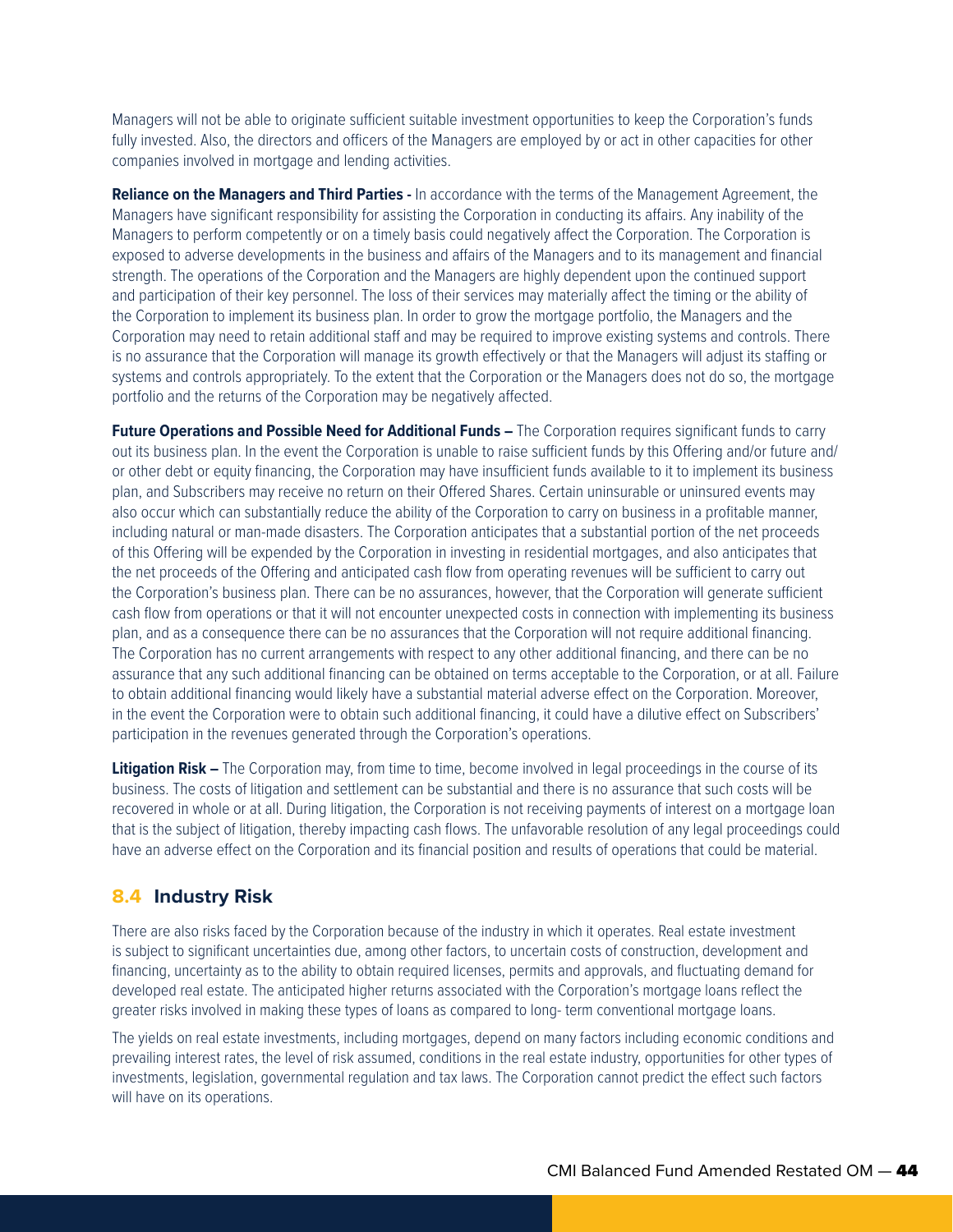The Corporation's investments in mortgage loans will be secured by real estate. All real property investments are subject to elements of risk. In addition, prospective Subscribers should take note of the following:

**Competition and Availability of Investments –** The earnings of the Corporation depend on the Corporation's ability, with the Assistance of the Managers, to locate suitable opportunities for the investment and reinvestment of the Corporation's funds and on the yields available from time to time on mortgages and other investments. The industry in which the Corporation operates is subject to a wide variety of competition from public and private businesses, many of whom have greater financial and technical resources than the Corporation. An inability to find suitable investments may have an adverse effect on the Corporation's ability to sustain the level of distributions. Competitors may reduce the interest rates they charge, resulting in a reduction of the Corporation's share of the market, reduced interest rates on loans, and reduced profit margins.

**Environmental Liability of a Mortgage –** Under various laws, the Corporation could become liable for the costs of effecting remedial work necessitated by the release, deposit or presence of certain materials, including hazardous or toxic substances and wastes, where the Corporation has exercised its right of re-entry or foreclosure or has otherwise assumed the control, occupation or management of the property. Although the Corporation obtains an evaluation of the property to be subject to a mortgage in the form of a phase I environmental audit where required, environmental legislation and policies have become an increasingly important feature of property ownership and management in recent years. Under various laws, the Corporation could become liable for the costs of effecting remedial work necessitated by the release, deposit or presence of certain materials, including hazardous or toxic substances and wastes at or from a property, or disposed of at another location.

**Investments not insured –** Neither the Corporation nor the Managers is a member of the Canada Deposit Insurance Corporation and the Offered Shares offered hereunder are therefore not insured against loss through the Canada Deposit Insurance Corporation. Moreover, mortgages held by the Corporation in its capacity are not insured through the Canada Mortgage and Housing Corporation or otherwise.

**Changes in Regulatory Regime –** There can be no assurances that certain laws applicable to the Corporation, including, without limitation, mortgage brokerage laws and securities legislation, will not change in a manner that will adversely affect the Corporation.

**Renewal of Mortgages –** There can be no assurances that any of the mortgages comprising the mortgage portfolio from time to time can or will be renewed at the same interest rates and terms, or in the same amounts as are currently in effect. With respect to each mortgage comprising the mortgage portfolio, it is possible that the mortgagor, the mortgagee or both, will not elect to renew such mortgage. In addition, if the mortgages in the mortgage portfolio are renewed, the principal balance of such renewals, the interest rates and the other terms and conditions of such mortgages will be subject to negotiations between the mortgagors and the Managers at the time of renewal.

**Liquidity Risk –** Investments in mortgages are relatively illiquid. This will tend to limit the Corporation's ability to vary its mortgage portfolio promptly in response to changing economic or investment conditions. There is a risk that the Corporation will be unable to meet commitments associated with financial instruments. The Corporation controls liquidity risks through cash flow projections used to forecast funding requirements on mortgage proposals, which include anticipated redemption of Offered Shares. The Corporation commits to mortgage investments only on an assured cash availability basis.

**Priority Over Security -** Financial charges for construction and other financing funded by conventional third party lenders may rank in priority to the mortgages registered in favor of the Corporation. In the event of default by the mortgagor under any prior financial charge, the Corporation may not recover any or all of the monies advanced under foreclosure proceedings.

**Investment Concentration -** As the Corporation may have only one or a limited number of mortgage investments, it is susceptible to adverse market conditions such as business layoffs or downsizing, industry slowdowns, relocations of businesses, changing demographics and other factors. Demand for residential and commercial mortgages could be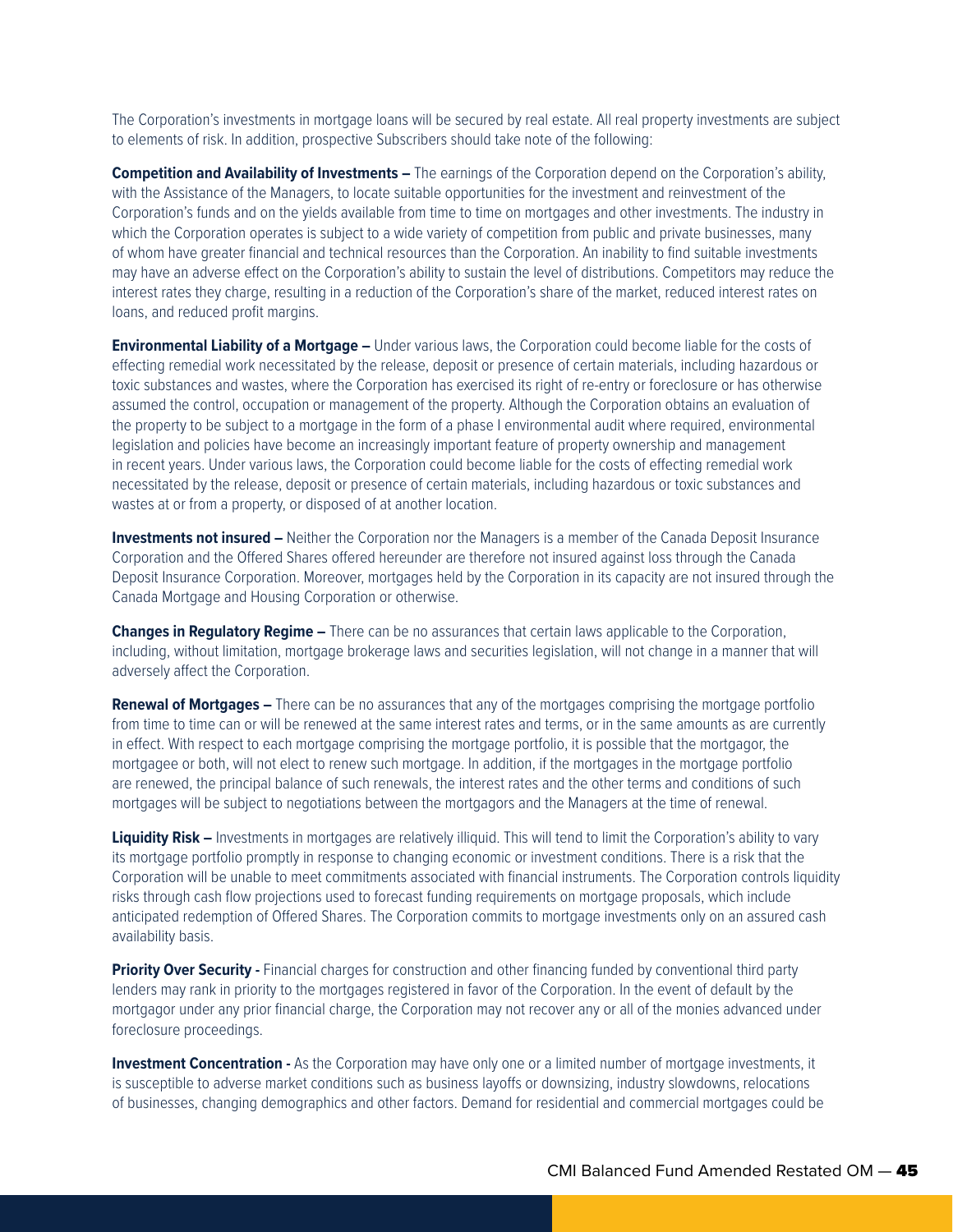adversely affected by weakness in the national, regional and local economies, changes in supply of, or demand for, similar or competing sources of mortgage money. To the extent that any of these conditions occur, they are likely to affect the demand for and the interest rate, which could cause a decrease in the interest revenue to the Corporation. Any mortgage default could impair the Corporation's ability to pay dividends to its Offered Shareholders or could restrict its ability to redeploy capital.

**Sensitivity to Interest Rates –** It is anticipated that the value of the Corporation's investment portfolio at any given time may be affected by the level of interest rates prevailing at such time. The Corporation's income will consist primarily of interest payments on the mortgages comprising the Corporation's investment portfolio. If there is a decline in interest rates (as measured by the indices upon which the interest rates of the Corporation's mortgage assets are based), the Corporation may find it difficult to make a mortgage loan bearing rates sufficient to ultimately achieve the targeted payment of dividends on the Offered Shares. There can be no assurance that an interest rate environment in which there is a significant decline in interest rates would not adversely affect the Limited Partnership's business, financial condition and results of its operations which in turn would result in an adverse effect on the dividends targeted, payable and/or paid on the Offered Shares. Due to the term of the mortgages made by the Corporation and the inability to accurately predict the extent to which the Corporation's mortgages may be prepaid, it is possible that the Corporation may not be able to sufficiently reduce interest rate risk associated with the replacement of such mortgages through new investments in mortgages, thereby potentially affecting adversely the ultimate return to holders of Offered Shares.

**Mortgage Prepayment –** Mortgages comprising the mortgage portfolio from time to time permit the borrower to prepay the principal amount. Any prepayment bonus or penalty may not fully compensate the Corporation for the total amount of the return foregone had the mortgage been held to term, and the Corporation may not be able to redeploy the capital at the same interest rate.

**Prepayment of Mortgages –** The Corporation may commit to making future mortgage investments in anticipation of repayment of principal outstanding under existing mortgage investments. In the event that such repayments of principal are not made in contravention of the borrowers' obligations, the Corporation may be unable to advance some or all of the funds required to be advanced pursuant to the terms of its commitments and may face liability in connection with its failure to make such advances.

**Higher Risk Mortgages –** The Corporation provides financing to borrowers who may not meet financing criteria for conventional mortgages from institutional sources and, as a result, these investments generally earn a higher rate of return than what institutional lenders may receive. Non-conventional mortgage investments also attract higher loan loss risk. Credit risk is the risk that the mortgagor will fail to discharge the obligation causing the Corporation to incur a financial loss. The Corporation will try to minimize its credit risk primarily by ensuring that the collateral value of the security fully protects both first, second, and third mortgage advances, that there is a viable exit strategy for each loan, and that loans are made to experienced developers and owners. In addition, the Corporation intends to limit the concentration of risk by diversifying its mortgage portfolio by way of location, property type, maximum loan amount on any one property and maximum loan amount to any one borrower.

This higher risk is compensated for by a higher rate of return. The failure of one or more borrowers to make payments according to the terms of their loan could result in the Corporation exercising its rights as mortgagee and may adversely affect the Corporation's rate of return, which is directly correlated to the receipt of mortgage payments.

**Defaults –** The Corporation's income and funds available for distribution to Subscribers would be adversely affected if a significant number of borrowers were unable to pay their obligations to the Corporation or if the Corporation was unable to invest its funds in mortgages on economically favorable terms. On default by a borrower, the Corporation may experience delays in enforcing its rights as lender and may incur substantial costs in protecting its investment.

If there is default on a mortgage, it may be necessary for the Corporation, in order to protect the investment, to engage in foreclosure or sale proceedings (by power of sale or otherwise) and to make further outlays to complete an unfinished project or to maintain prior encumbrances in good standing. In those cases, it is possible the total amount recovered by the Corporation may be less than the total investment, resulting in loss to the Corporation.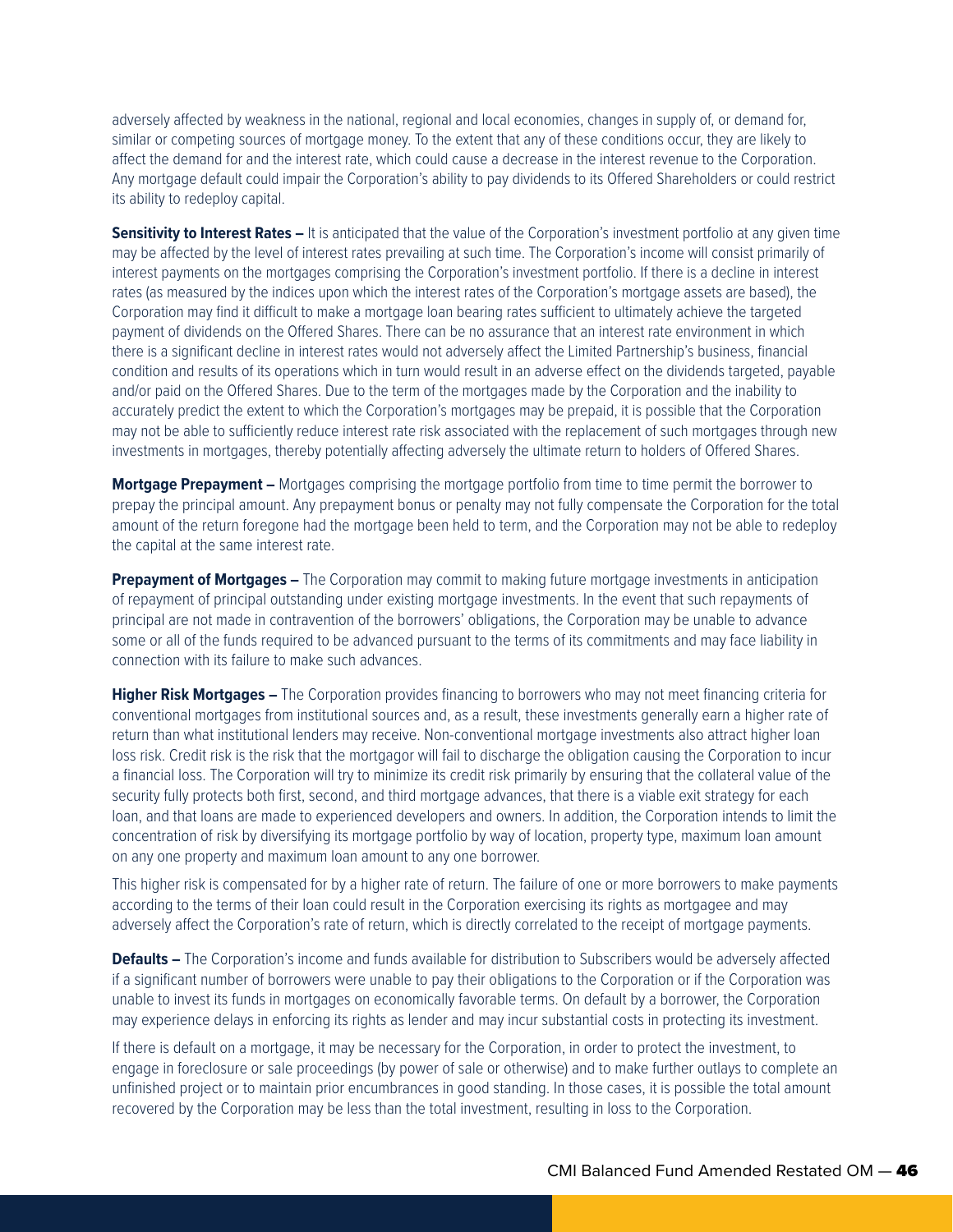Also, the recovery of a portion of the Corporation's assets, i.e. the property put up as collateral by the defaulting mortgagor, would be tied up for a period of time, diverting resources away from the funding of new investments. Legal fees and other costs incurred by the Corporation in enforcing its rights as mortgagee against a defaulting borrower are borne by the Corporation. Although these fees and costs are often recoverable from the borrower directly or through the sale of the mortgaged property by power of sale or otherwise, there is no assurance that they will be recovered and therefore will result in lower distributions payable to the Corporation and in turn reduced returns to holders of Offered Shares. Due to fluctuations in the housing market and the economy generally, there is a possibility that historical loan default rates may increase and that in any power of sale, the Corporation could lose a substantial portion of the principal amount loaned to the borrower. Loan loss reduces the Corporation's available cash and in turn result in reduced returns to holders of Offered Shares. Excessive loan loss could ultimately result in the Corporation being unable to pay dividends. Excessive loan loss could also ultimately result in the Corporation sustaining an annual net loss, with the result being that the value of the Offered Shares would be less than the \$1.00 subscription price. In such circumstances, the Retraction Payment, net of any accrued dividend distributions, would be less than \$1.00. Such an eventuality could also impact the Corporation's ability to honor retraction requests, depending upon the timing of such requests.

The Corporation may, from time to time, have one or more impaired loans in its portfolio. The Corporation defines loans as being impaired where full recovery is considered in doubt based on a current evaluation of the security held and for which write-downs have been taken or specific loss provisions established

**Changes in Property Values –** The Corporation's mortgage loans will be secured by real estate, the value of which can fluctuate. The value of real estate is affected by general economic conditions, local real estate markets, the attractiveness of the property to tenants where applicable, competition from other available properties, fluctuations in occupancy rates, operating expenses and other factors. The value of income-producing real property may also depend on the credit worthiness and financial stability of the borrowers and/or the tenants. While independent appraisals are required before the Corporation may make any mortgage investment, the appraised values, even where reported on an "as is" basis, are not necessarily reflective of the market value of the underlying real property, which may fluctuate. In addition, the appraised values reported in independent appraisals may be subject to certain conditions, including the completion, rehabilitation or making of leasehold improvements on the real property providing security for the loan. There can be no assurance that these conditions will be satisfied and, if and to the extent they are not satisfied, the loan amount may prove to exceed the value of the underlying real property thus resulting in a loan loss if the property must be sold to remedy a mortgage default and thereby affecting adversely the return to holders of Offered Shares. Even if such conditions are satisfied, the appraised value may not necessarily reflect the market value of the real property at the time the conditions are satisfied.

**Use of Leverage –** The Corporation has the option to incur indebtedness secured by the Corporation's assets to purchase or make mortgage investments but the Canadian financial marketplace has a limited number of financial institutions that provide credit to entities such as the Corporation. There can be no assurance such a strategy will enhance returns, and in fact, use of this strategy could adversely affect returns. Use of leverage through borrowing (and the assignment of mortgages as collateral) can also expose the Corporation to additional losses of capital. The Corporation intends to limit its exposure to the potential scarcity of such funds by continuously seeking out new sources of credit. In the event of a wind-up of the Corporation, the indebtedness incurred by the Corporation will rank in priority to the outstanding Offered Shares.

**Changes in the Economy and Credit Markets –** Historically, global financial markets have been subject to periods of volatility and uncertainty, driven by a wide range of factors at any given point in time. These factors may impact the ability of the Corporation to maintain a funding facility with arm's length third party institutions on terms favorable to the Corporation. Volatility in financial markets may also be reflected in volatility in the market value of the real property underlying the mortgage portfolio.

**FOR THE AFORESAID REASONS AND OTHERS NOT SET FORTH HEREIN, THE OFFERED SHARES INVOLVE A HIGH DEGREE OF RISK. ANY PERSON CONSIDERING THE PURCHASE OF THE OFFERED SHARES SHOULD BE AWARE OF THESE AND OTHER FACTORS SET FORTH IN THIS OFFERING MEMORANDUM AND SHOULD**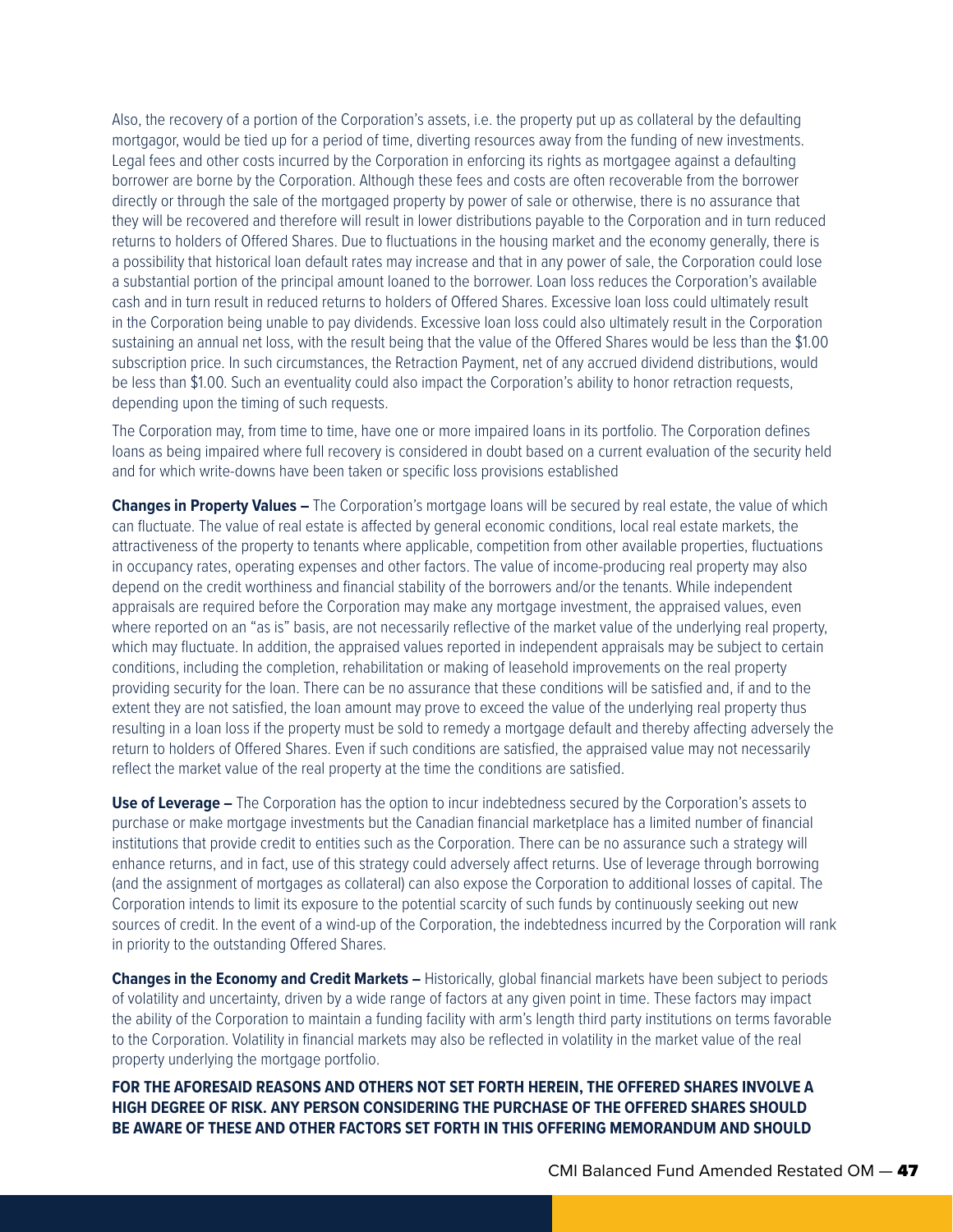**CONSULT WITH HIS/HER LEGAL, TAX AND FINANCIAL ADVISORS PRIOR TO MAKING AN INVESTMENT IN THE OFFERED SHARES. THE OFFERED SHARES SHOULD ONLY BE PURCHASED BY PERSONS WHO CAN AFFORD TO LOSE THEIR TOTAL INVESTMENT.**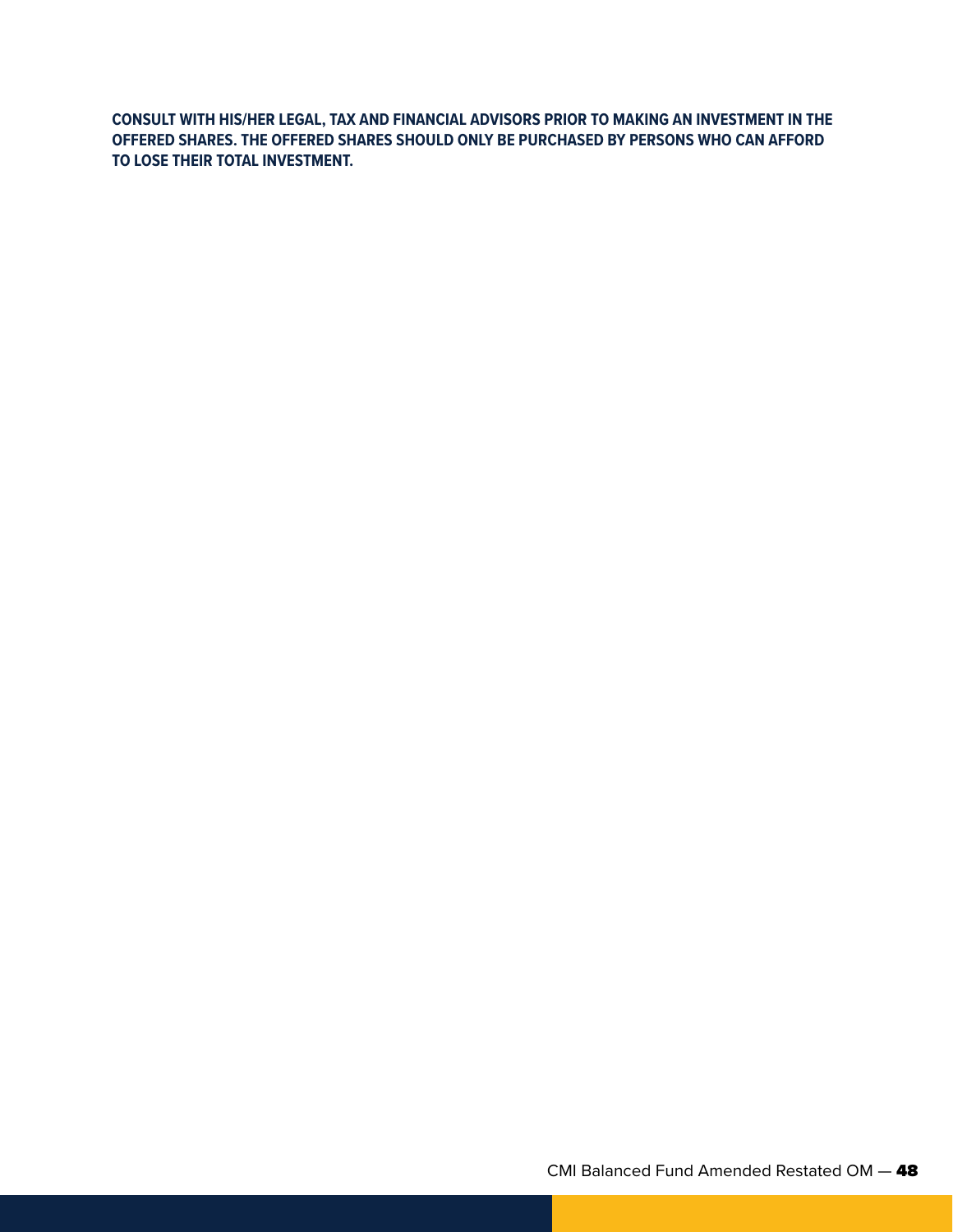## ITEM 9 **REPORTING OBLIGATIONS**

The Corporation is not subject to continuous reporting and disclosure obligations which the securities legislation in any province would require of a "reporting issuer" as defined under securities legislation and there is therefore no requirement that the Corporation make disclosure of its affairs, including, without limitation, the prompt notification of material changes by way of press releases and formal filings or the preparation of quarterly unaudited financial statements and annual audited financial statements in accordance with Canadian generally accepted accounting principles.

The Corporation is required under securities legislation to forward to holders of Offered Shares resident in Alberta, Ontario and Saskatchewan that purchased Offered Shares under the Offering Memorandum Exemption, audited annual financial statements and disclosure regarding the use of the aggregate gross proceeds raised by the Corporation under the Offering Memorandum Exemption within 120 days following the end of each fiscal year of the Corporation. The Corporation is also required to forward to holders of Offered Shares resident in Alberta, Ontario and Saskatchewan that purchased Offered Shares under the Offering Memorandum Exemption notice of any change in financial year including further information resecting that change as prescribed under securities legislation within the time limits prescribed under securities legislation.

The Corporation is also required to provide notice to holders of Offered Shares resident in Ontario, that purchased Offered Shares under the Offering Memorandum Exemption within ten (10) days of the occurrence of:

- a. a discontinuation of the Corporation's business;
- b. a change in the Corporation's industry; or
- c. a change of control of the Corporation.

The Corporation will provide electronic tax slips by February 28 following the end of the calendar year to which they refer to for all income tax reporting information necessary to enable each Offered Shareholder to file a Canadian federal income tax return with respect to its participation in the Corporation in such fiscal year, including T5's for investment, as applicable.

The Corporation is subject to certain reporting requirement under corporate law, for example, the Corporation is required under the OBCA to send a copy of its annual financial statements to its shareholders.

Under the terms of the Management Agreement, the Managers will provide for the preparation of accounting, management and other financial reports as well as the keeping and maintaining of the books and records of the Corporation. The Board has appointed KPMG Bay Adelaide Centre, 333 Bay St. #4600, Toronto, ON M5H 2S5, Canada act as the auditors of the Corporation and to report to shareholders with respect to the financial statements of the Corporation as at the end of, and for, each fiscal year.

Since we are not a reporting issuer as defined in securities legislation and our Offered Shares are not publicly traded, no corporate or securities information about us is available from a government, regulatory authority, stock exchange or quotation and trade reporting system. Some securities information about this Offering and previous offerings of the Corporation is available from the Ontario Securities Commission at [www.osc.gov.on.ca;](www.osc.gov.on.ca) British Columbia Securities Commission [https://www.bcsc.bc.ca](https://www.bcsc.bc.ca/) and SEDAR at [https://www.sedar.com.](https://www.sedar.com)

Further information about us is posted and available for review by investors at [https://cmimic.ca](https://cmimic.ca/) or from the Corporation at the contact information set out on the face page of this Offering Memorandum.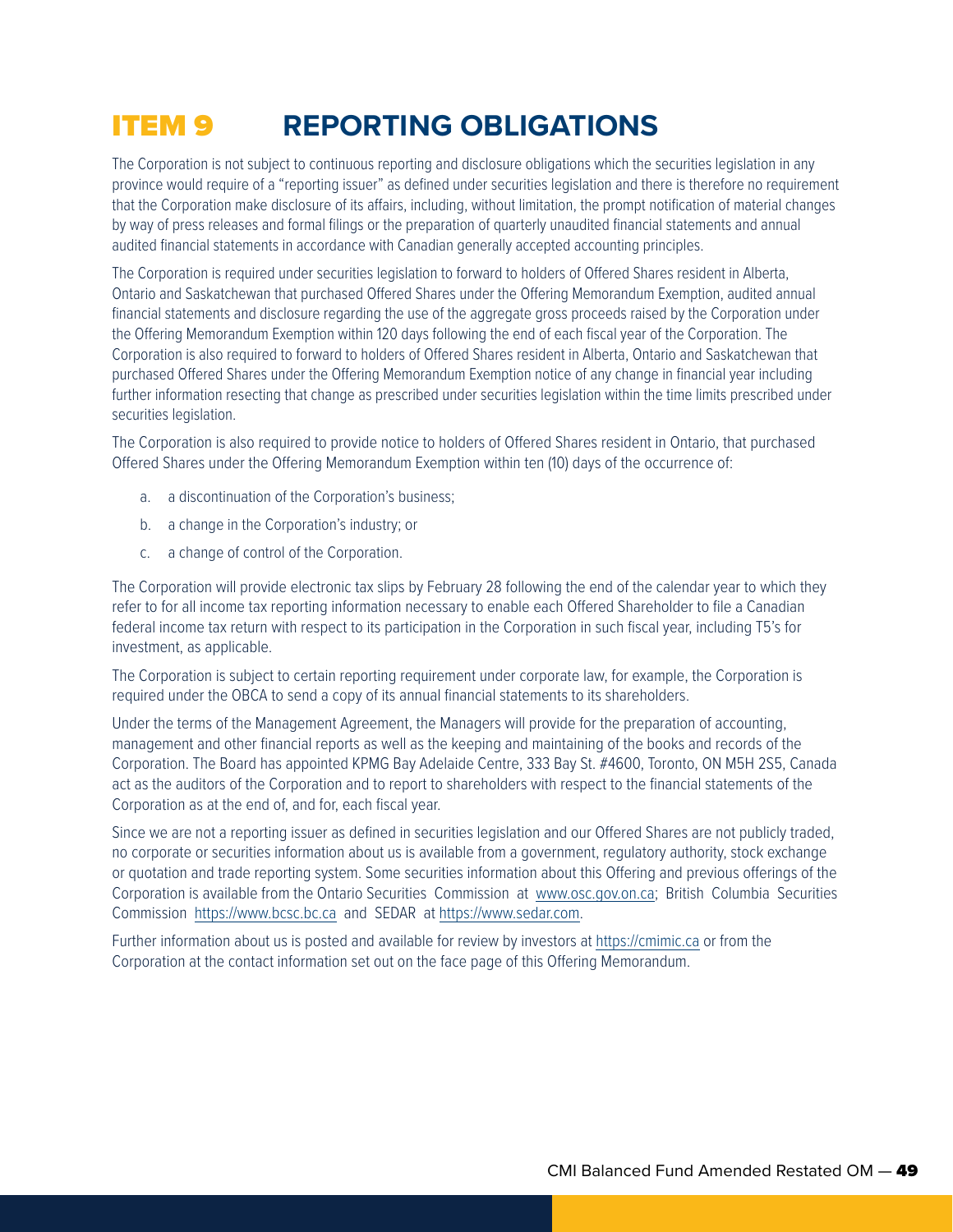## ITEM 10 **RESALE RESTRICTIONS**

## **10.1 General Statement**

Pursuant to securities legislation, the Offered Shares are subject to a number of resale restrictions, including a restriction on trading. Until the restriction on trading expires, you will not be able to trade the Offered Shares unless you comply with an exemption from the prospectus and registration requirements under securities legislation.

## **10.2 Restricted Period**

Unless permitted under securities legislation, in all jurisdictions in Canada other than Manitoba, you cannot trade the Offered Shares before the date that is four months and a day after the date the Corporation becomes a "reporting issuer" as defined under securities legislation in any province or territory of Canada. The Corporation will not become a reporting issuer upon completion of this Offering and does not currently anticipate ever becoming a reporting issuer.

**The resale restriction on the securities may therefore never expire. Subscribers are advised to seek legal advice prior to any resale of the Offered Shares.**

## **10.3 Manitoba Resale Restrictions**

Unless permitted under securities legislation, you must not trade the Shares without the prior written consent of the regulator in Manitoba unless:

- a. the Corporation has filed a prospectus with the regulator in Manitoba with respect to the securities you have purchased and the regulator in Manitoba has issued a receipt for that prospectus; or
- b. you have held the securities for at least 12 months. The regulator in Manitoba will consent to your trade if the regulator is of the opinion that to do so is not prejudicial to the public interest.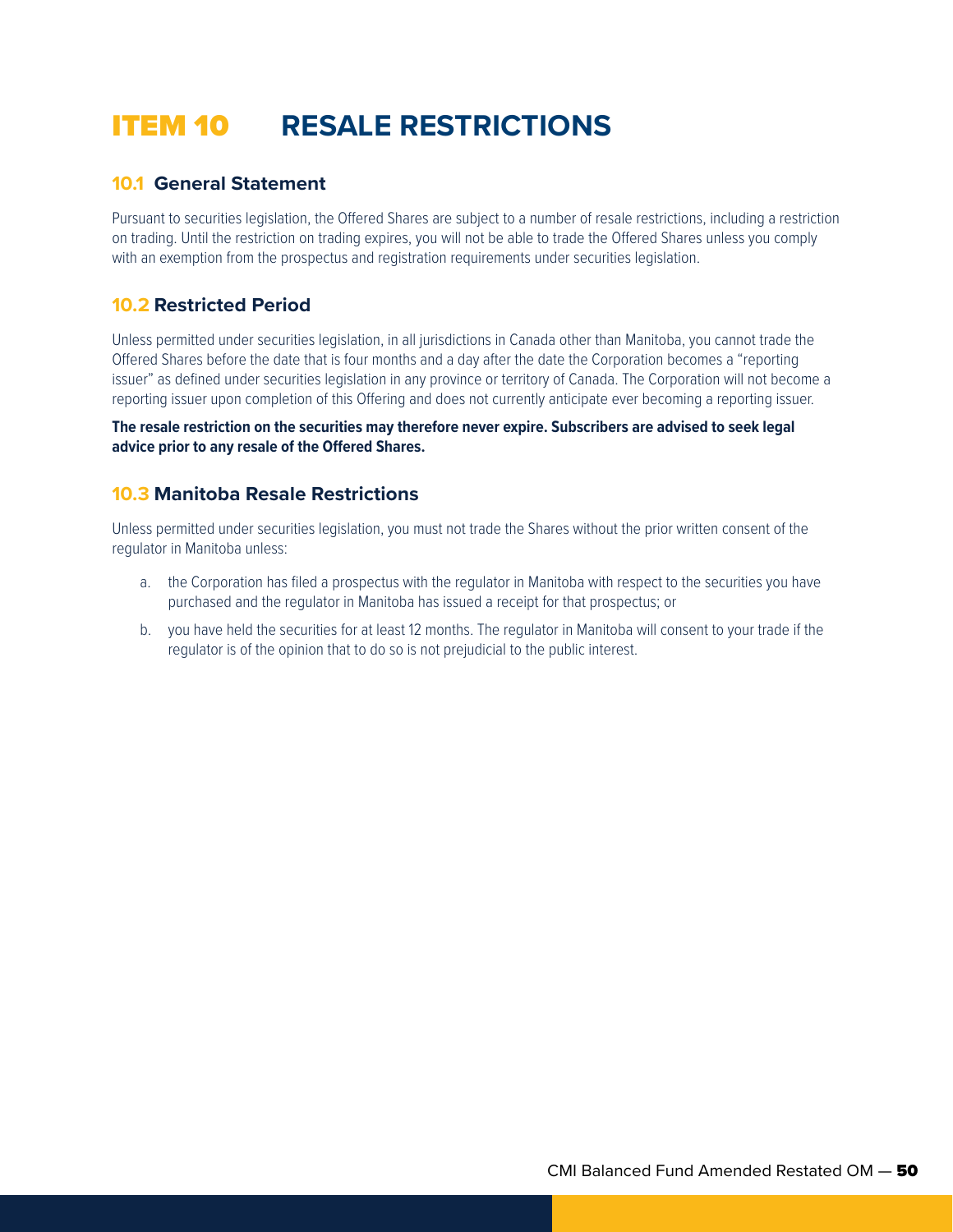## ITEM 11 **PURCHASERS' RIGHTS OF ACTION FOR DAMAGES OR RESCISSION**

#### **If you purchase these securities, you will have certain rights, some of which are described below.**

The following summaries are subject to any express provisions of the securities legislation of each Selling Jurisdiction. Please refer to that securities legislation for the complete text of such provisions. The rights of action described herein are in addition to and without derogation from any other right or remedy that a Subscriber may have at law.

#### **For complete information about your rights, you should consult a lawyer.**

#### **Two-Day Cancellation Right**

Any Offering Memorandum marketing materials related to this Offering which are delivered or made reasonably available to a purchaser before the closing of that purchaser's subscription for Offered Shares are deemed to be incorporated by reference in this Offering Memorandum. As used herein, "Offering Memorandum marketing materials" has the same meaning as "OM marketing materials" has in NI 45- 106.

The marketing materials delivered or made reasonably available to a prospective purchaser before the termination of the distribution, related to each distribution under this Offering Memorandum, are incorporated by reference in this Offering Memorandum. The Corporation reserves the right to modify these marketing materials in a nonmaterial way without redelivering or without making reasonably available such modified marketing materials to a prospective purchaser.

Securities legislation in certain of the provinces and territories of Canada provides purchasers or requires purchasers to be provided with a remedy for rescission or damages where an offering memorandum and any amendment to it (for the purposes of this Item 11, an "**Offering Memorandum**") contain a Misrepresentation. As used herein, "Misrepresentation" means:

- a. in the case of all jurisdictions except Québec, an untrue statement of a material fact, or an omission to state a material fact that is required to be stated, or that is necessary to make a statement not misleading in the light of the circumstances in which it was made; and
- b. in the case of Québec, any misleading information on a material fact as well as any omission of a material fact. These remedies, or notice with respect thereto, must be exercised, or delivered, as the case may be, by the purchaser within the time limit prescribed by the applicable securities legislation. Each purchaser should refer to provisions of the applicable securities legislation for the particulars of these rights or consult with a legal advisor.

#### **Rights for Subscribers in Ontario**

Securities legislation in Ontario provides purchasers of Offered Shares pursuant to this Offering Memorandum with a remedy for damages or rescission, or in both, in addition to any other rights they may have at law, where the Offering Memorandum and any amendment to it contains a "**Misrepresentation**". Section 130.1 of the *Securities Act* (Ontario) and Ontario Securities Commission Rule 45-501 provides that every purchaser of securities pursuant to an offering memorandum shall have a statutory right of action for damages or rescission against the issuer and any selling security holder in the event that the offering memorandum contains a Misrepresentation.

A purchaser who purchases securities offered by the offering memorandum during the period of distribution has, without regard to whether the purchaser relied upon the Misrepresentation, a right of action for damages or, alternatively, while still the owner of the securities, for rescission against the issuer and any selling security holder provided that:

- a. if the purchaser exercises its right of rescission, it shall cease to have a right of action for damages as against the issuer and the selling security holders, if any;
- b. the issuer and the selling security holders, if any, will not be liable if they prove that the purchaser purchased the securities with knowledge of the Misrepresentation;
- c. the issuer and the selling security holders, if any, will not be liable for all or any portion of damages that it proves do not represent the depreciation in value of the securities as a result of the Misrepresentation relied upon; and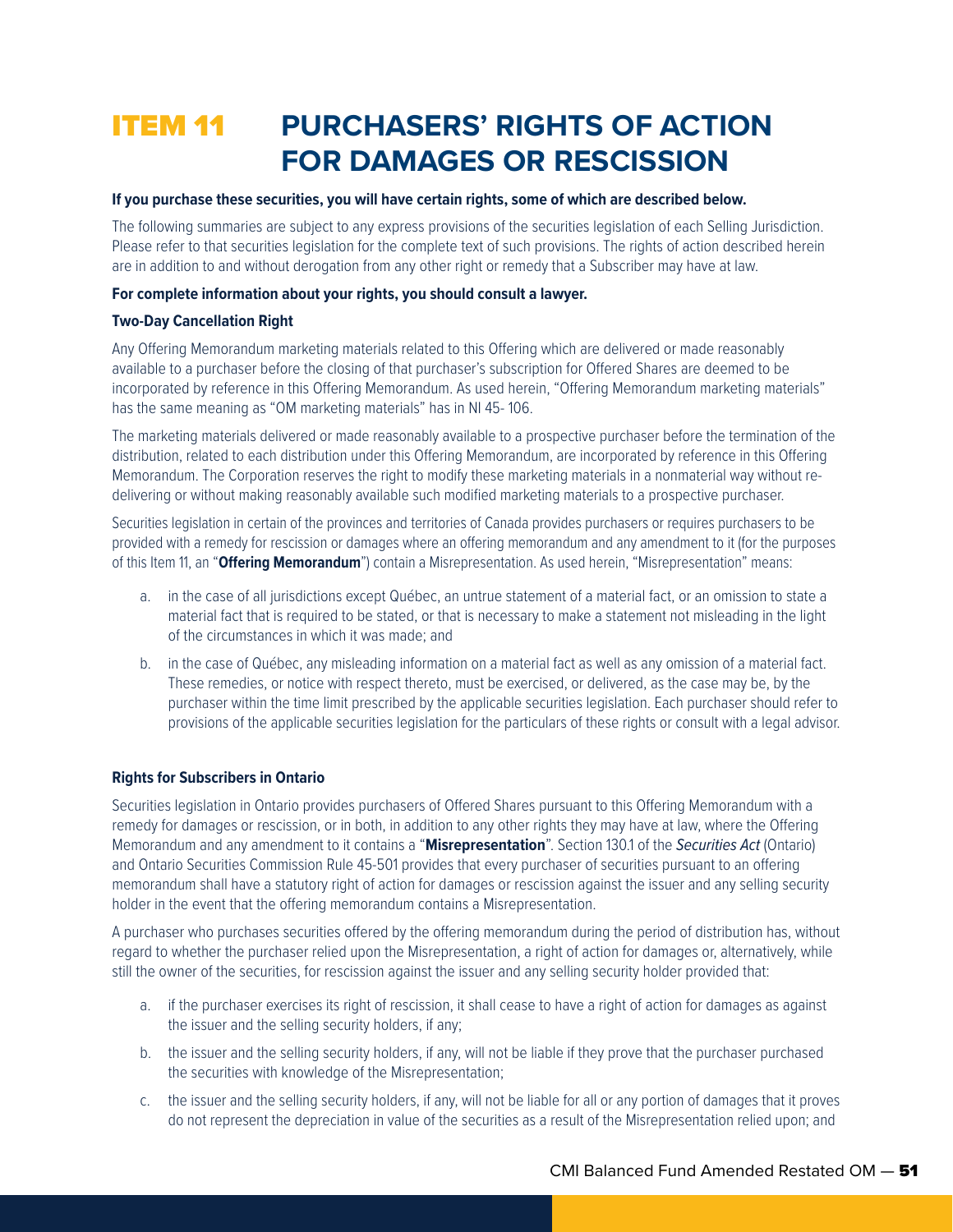d. in no case shall the amount recoverable exceed the price at which the securities were offered.

Section 138 of the Securities Act (Ontario) provides that no action shall be commenced to enforce these rights:

- a. in the case of an action for rescission, 180 days after the date of the transaction that gave rise to the cause of action; or
- b. in the case of an action for damages, the earlier of:
	- i. 180 days after the date that the purchaser first had knowledge of the facts giving rise to the cause of action; or
	- ii. three years after the date of the transaction that gave rise to the cause of action.

Where this Offering Memorandum is delivered, but the distribution is made in reliance on the exemption from the prospectus requirements contained under section 2.3 of NI 45-106 (the **"accredited investor exemption**"): The rights referred to in section 130.1 of the Securities Act (Ontario) do not apply in respect of an offering memorandum (such as this Offering Memorandum) delivered to a prospective purchaser in connection with a distribution made in reliance on the accredited investor exemption if the prospective purchaser is:

- a. a Canadian financial institution or a Schedule III bank (each as defined in NI 45-106);
- b. the Business Development Bank of Canada incorporated under the *Business Development Bank of Canada*  Act (Canada); or
- c. a subsidiary of any person referred to in paragraphs (a) and (b), if the person owns all of the voting securities of the subsidiary, except the voting securities required by law to be owned by directors of that subsidiary.

#### **Rights of Subscribers in British Columbia and Alberta**

A purchaser of Offered Shares pursuant to this Offering Memorandum who is a resident in Alberta or British Columbia has, in addition to any other rights the subscriber may have at law, a right of action for damages or rescission against the Corporation if this Offering Memorandum, together with any amendments hereto, contains a Misrepresentation. A purchaser has additional statutory rights of action for damages against every director of the Corporation at the date of this Offering or amendment hereto and every person or company who signed this Offering Memorandum or amendment hereto.

If this Offering Memorandum or any amendment hereto contains a Misrepresentation, which was a Misrepresentation at the time the Offered Shares were purchased, the purchaser will be deemed to have relied upon the Misrepresentation and will, as provided below, have a right of action against the Corporation for damages or alternatively, if still the owner of any of the Offered Shares purchased by that subscriber, for rescission, in which case, if the purchaser elects to exercise the right of rescission, the purchaser will have no right of action for damages against the Corporation, provided that:

- a. no person or company will be liable if it proves that the purchaser purchased the securities with knowledge of the misrepresentation;
- b. in the case of an action for damages, the defendant will not be liable for all or any portion of the damages that it proves do not represent the depreciation in value of the securities as a result of the misrepresentation;
- c. in no case will the amount recoverable in any action exceed the price at which the securities were purchased by the purchaser under this Offering Memorandum; and
- d. in the case of a purchaser resident in Alberta, no person or company, other than the Corporation, will be liable if such person or company is entitled to rely upon certain statutory provisions set out in subsections 204(3)(a)- (e) of the *Securities Act* (Alberta).

No action may be commenced more than:

a. in the case of an action for rescission, more than 180 days after the date of the transaction that gave rise to the cause of action; or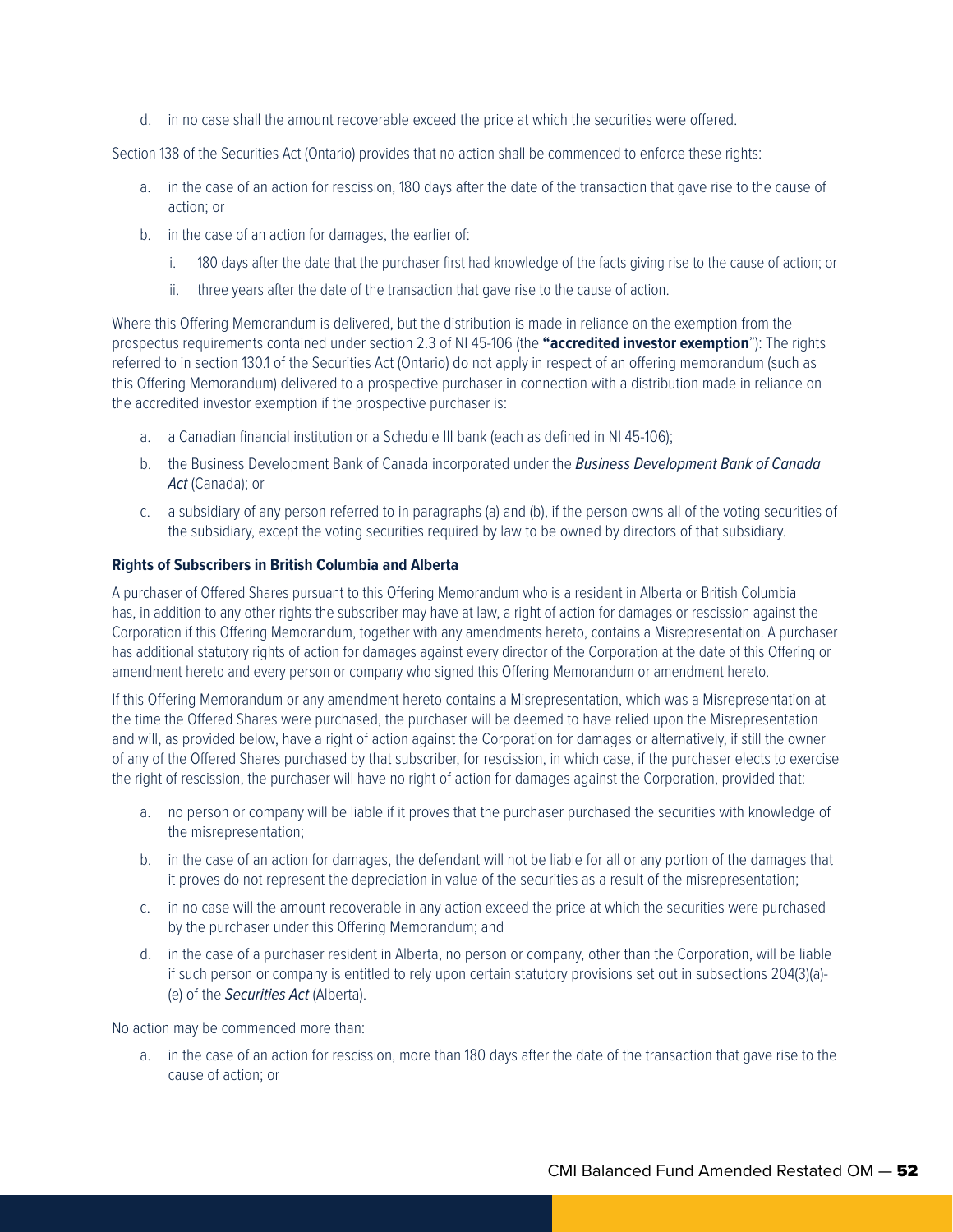- b. in the case of any other action, other than an action for rescission, more than the earlier of
	- i. 180 days after the subscriber first had knowledge of the facts giving rise to the cause of action; or
	- ii. three years after the date of the transaction that gave rise to the cause of action.

#### **Rights for Subscribers in Saskatchewan**

The *Securities Act*, 1988 (Saskatchewan) will provide statutory rights to purchasers of Offered Shares in Saskatchewan as described in the *Securities Act,* 1988 (Saskatchewan) upon their coming into force. Such Act provides that, subject to certain limitations, in the event that this Offering Memorandum and any amendment to this Offering Memorandum contain a Misrepresentation, a purchaser who purchases Offered Shares under this Offering Memorandum or an amendment to this Offering Memorandum, has a right of action for damages against the Corporation, every promoter of The Corporation, every person who signed this Offering Memorandum or the amendment to this Offering Memorandum and every person who or company that sells securities on behalf of the Corporation under this Offering Memorandum or amendment to this Offering Memorandum. Alternatively, where the purchaser purchased Offered Shares, the purchaser may elect to exercise a right of rescission against the Corporation.

The *Securities Act*, 1988 (Saskatchewan) also provides that, subject to certain limitations, where any advertising or sales literature (as such terms are defined in The *Securities Act,* 1988 Saskatchewan) disseminated in connection with the Offering contains a Misrepresentation, a purchaser who purchases Offered Shares referred to in that advertising or sales literature has a right of action against the Corporation, every promoter of the Corporation and every person who or company that sells Offered Shares under the Offering with respect to which the advertising or sales literature was disseminated.

In addition, subject to certain limitations, where an individual makes a verbal statement to a prospective purchaser that contains a Misrepresentation relating to the Offered Shares of the Corporation and the verbal statement is made either before or contemporaneously with the purchase of Offered Shares of the Corporation, the purchaser has a right of action for damages against the individual who made the verbal statement. No action shall be commenced to enforce the foregoing rights:

- a. in the case of an action for rescission, more than 180 days after the date of the transaction that gave rise to the cause of action; or
- b. in the case of any action, other than an action for rescission, more than the earlier of
	- i. one year after the purchaser first had knowledge of the facts giving rise to the cause of action, or
	- ii. six years after the date of the transaction that gave rise to the cause of action.

#### **Rights for Subscribers in Manitoba**

The *Securities Act* (Manitoba) provides purchasers of securities under a private placement who receive this Offering Memorandum with certain statutory rights in the event there is a Misrepresentation in this Offering Memorandum. In such event, Subscribers would have a statutory right to sue:

- a. to cancel the agreement to buy Offered Shares; or
- b. for damages against the Corporation, every person who is a director at the date of the Offering Memorandum, and every person or company who signed the Offering Memorandum. The statutory right to sue is available to a purchaser whether the purchaser relied on the Misrepresentation. If a purchaser chooses to rescind a purchase, the purchaser cannot then sue for damages. In addition, in an action for damages, a person will not be liable for all or any portion of damages that the person proves do not represent the depreciation in value of the securities as a result of the Misrepresentation. Furthermore, the amount recoverable in an action for damages will not exceed the price at which the securities were offered. There are various defenses available to the persons that a purchaser has a right to sue. For example, a person has a defense if the purchaser knew of the Misrepresentation when the purchaser purchased the securities. If a purchaser intends to rely on the rights described above in paragraph (a) or (b), the purchaser must do so within strict time limitations. A purchaser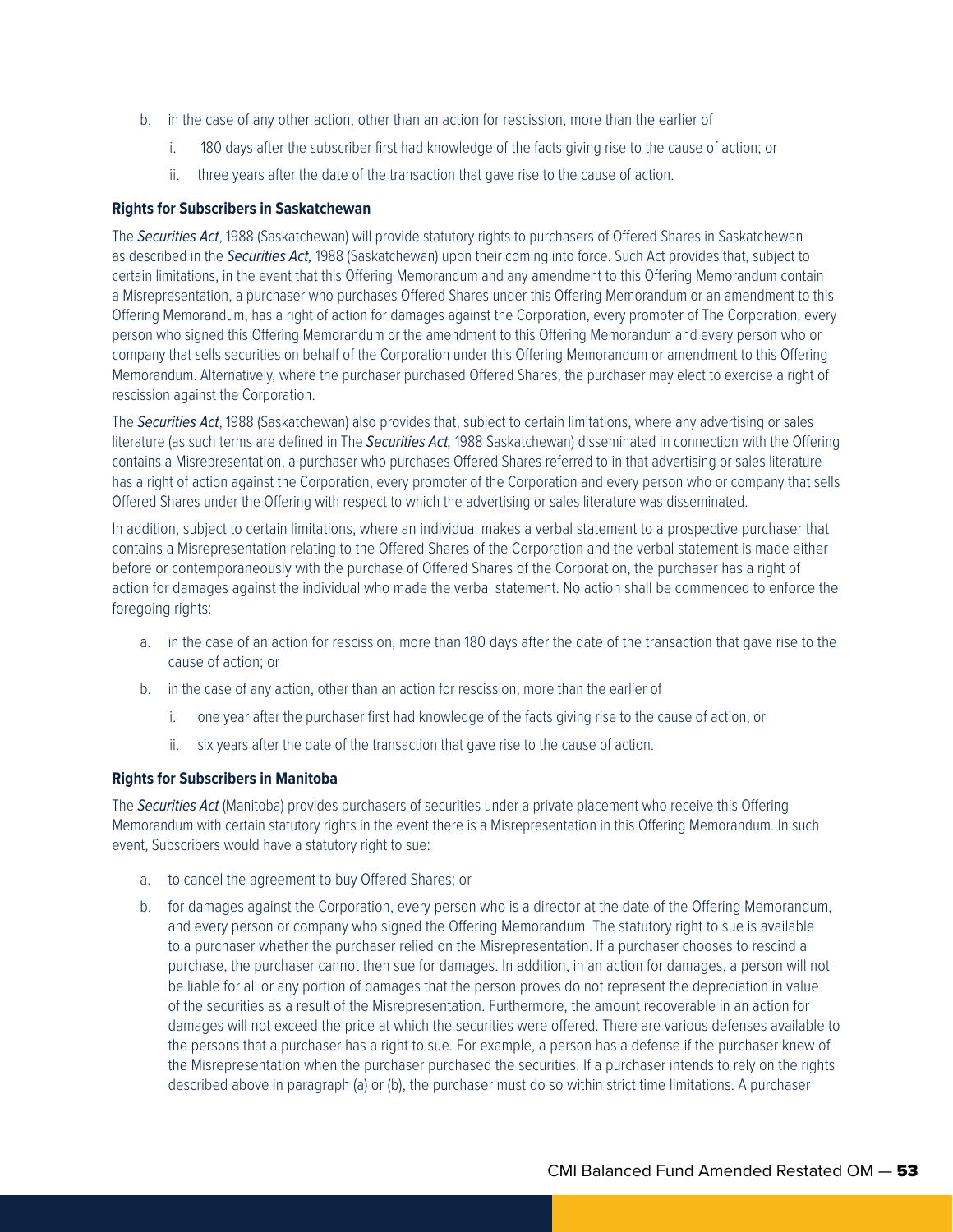must commence an action to cancel the agreement within 180 days after the transaction or commence action for damages within the earlier of

- i. 180 days after the purchaser first had knowledge of the facts giving rise to the cause of action; or
- ii. two years after the day of the transaction.

#### **Rights for Subscribers in New Brunswick**

In the event that this Offering Memorandum, together with any amendments hereto used in connection herewith, delivered to a purchaser of Offered Shares resident in New Brunswick, or in any other information provided pursuant to the Offering, contains a Misrepresentation and it was a Misrepresentation at the time of purchase of Offered Shares by such purchaser, the purchaser will be deemed to have relied upon the Misrepresentation and will, as provided below, have a right of action against the Corporation for damages; or, while still the owner of the Offered Shares purchased by that purchaser, for rescission against the Corporation, in which case, if the purchaser elects to exercise the right of rescission, the purchaser will have no right of action for damages against the Corporation, provided that:

- a. the right of action for rescission or damages must be exercisable by the purchaser not later than,
	- i. in the case of an action for rescission, 180 days after the date of the transaction that gave rise to the cause of action; or
	- ii. to cancel your agreement to buy these securities, or in the case of any action, other than an action for rescission, the earlier of
		- A. one year after the plaintiff first had knowledge of the facts giving rise to the cause of action, or
		- B. six years after the date of the transaction that gave rise to the cause of action;
- b. the defendant will not be liable if it proves that the purchaser purchased the Offered Shares with knowledge of the Misrepresentation;
- c. in the case of an action for damages, the defendant will not be liable for all or any portion of the damages that it proves do not represent the depreciation in value of the Offered Shares as a result of the Misrepresentation relied upon; and
- d. in no case will the amount recoverable in any action exceed the price at which the Offered Shares were sold to the purchaser.

#### **Rights for Subscribers in Nova Scotia**

In the event that this Offering Memorandum, together with any amendments hereto used in connection herewith, delivered to a purchaser of Offered Shares resident in Nova Scotia, or in any advertising and sales literature provided with respect to the Offering, contains a Misrepresentation and it was a Misrepresentation at the time of purchase of Offered Shares by such purchaser, the purchaser will be deemed to have relied upon the Misrepresentation and will, as provided below, have a right of action against the Corporation, the Trustees and any person executing the certificate to this Offering Memorandum or any amendment hereto for damages; or, while still the owner of the Offered Shares purchased by that purchaser, for rescission against the Corporation, in which case, if the purchaser elects to exercise the right of rescission, the purchaser will have no right of action for damages against the Corporation, the Trustees or any person executing the certificate to this Offering, provided that:

- a. the right of action for rescission or damages must be exercisable by the purchaser not later than,
	- i. in the case of an action for rescission, 180 days after the date of the transaction that gave rise to the cause of action; or
	- ii. in the case of any action, other than an action for rescission, the earlier of,
		- A. 180 days after the plaintiff first had knowledge of the facts giving rise to the cause of action, or
		- B. three years after the date of the transaction that gave rise to the cause of action;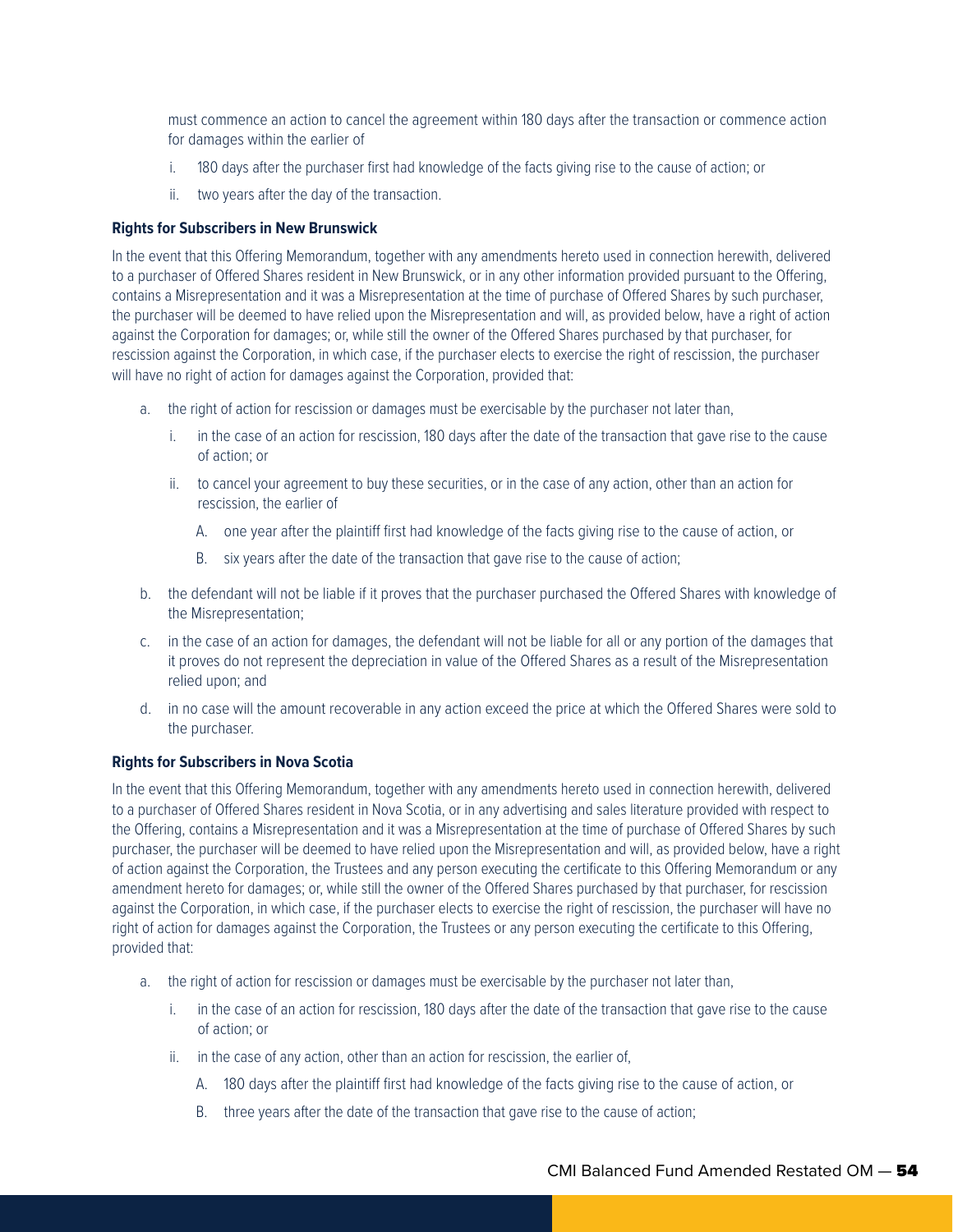- b. the defendant will not be liable if it proves that the purchaser purchased the Offered Shares with knowledge of the Misrepresentation;
- c. in the case of an action for damages, the defendant will not be liable for all or any portion of the damages that it proves do not represent the depreciation in value of the Offered Shares as a result of the Misrepresentation relied upon; and
- d. in no case will the amount recoverable in any action exceed the price at which the Offered Shares were sold to the purchaser.

#### **Rights for Subscribers in Newfoundland and Labrador**

In the event that this Offering Memorandum, together with any amendments hereto used in connection herewith, delivered to a purchaser of Offered Shares resident in Newfoundland contains a Misrepresentation and it was a Misrepresentation at the time of purchase of Offered Shares by such purchaser, the purchaser will be deemed to have relied upon the Misrepresentation and will, as provided below, have a contractual right of action against the Corporation, every Trustee at the date of the Offering Memorandum, and every person who signed the Offering Memorandum, for damages; or, while still the owner of the Offered Shares purchased by that purchaser, for rescission against the Corporation, in which case, if the purchaser elects to exercise the right of rescission, the purchaser will have no right of action for damages against the Corporation, provided that:

- a. the right of action for rescission or damages must be exercisable by the purchaser not later than,
	- i. in the case of an action for rescission, 180 days after the date of the transaction that gave rise to the cause of action; or
	- ii. in the case of any action, other than an action for rescission, the earlier of,
		- A. 180 days after the plaintiff first had knowledge of the facts giving rise to the cause of action, or
		- B. three years after the date of the transaction that gave rise to the cause of action;
- b. the defendant will not be liable if it proves that the purchaser purchased the Offered Shares with knowledge of the Misrepresentation;
- c. in the case of an action for damages, the defendant will not be liable for all or any portion of the damages that it proves do not represent the depreciation in value of the Offered Shares as a result of the Misrepresentation relied upon; and
- d. in no case will the amount recoverable in any action exceed the price at which the Offered Shares were sold to the purchaser.

#### **Rights of Subscribers in Prince Edward Island, Northwest Territories, Nunavut or Yukon**

Securities legislation in Prince Edward Island, Northwest Territories, Nunavut or Yukon provides that, where an offering memorandum (such as this Offering Memorandum) contains a Misrepresentation, a purchaser resident in that province who purchases securities offered by the offering memorandum has a right of action for damages against the issuer, the selling security holder on whose behalf the distribution is made, every director of the issuer at the date of the offering memorandum, and every person who signed the offering memorandum, or the purchaser may exercise a right of action for rescission against the issuer or selling security holder, in which case the purchaser will have no right of action for damages against any of the persons listed above.

The foregoing statutory rights are subject to various defences available to a defendant. In particular, the purchaser shall have no right of action for damages or rescission if the defendant proves that the purchaser purchased the securities with knowledge of the misrepresentation, and in an action for damages, the defendant will not be liable for any damages that the defendant proves do not represent the depreciation in value of the securities resulting from the misrepresentation. Moreover, in no event will the amount recoverable by a purchaser exceed the price at which the securities were offered. If a purchaser intends to rely on the rights described above, they must do so within strict time limitations contained in the securities legislation of Prince Edward Island, Northwest Territories, Nunavut or Yukon, as the case may be.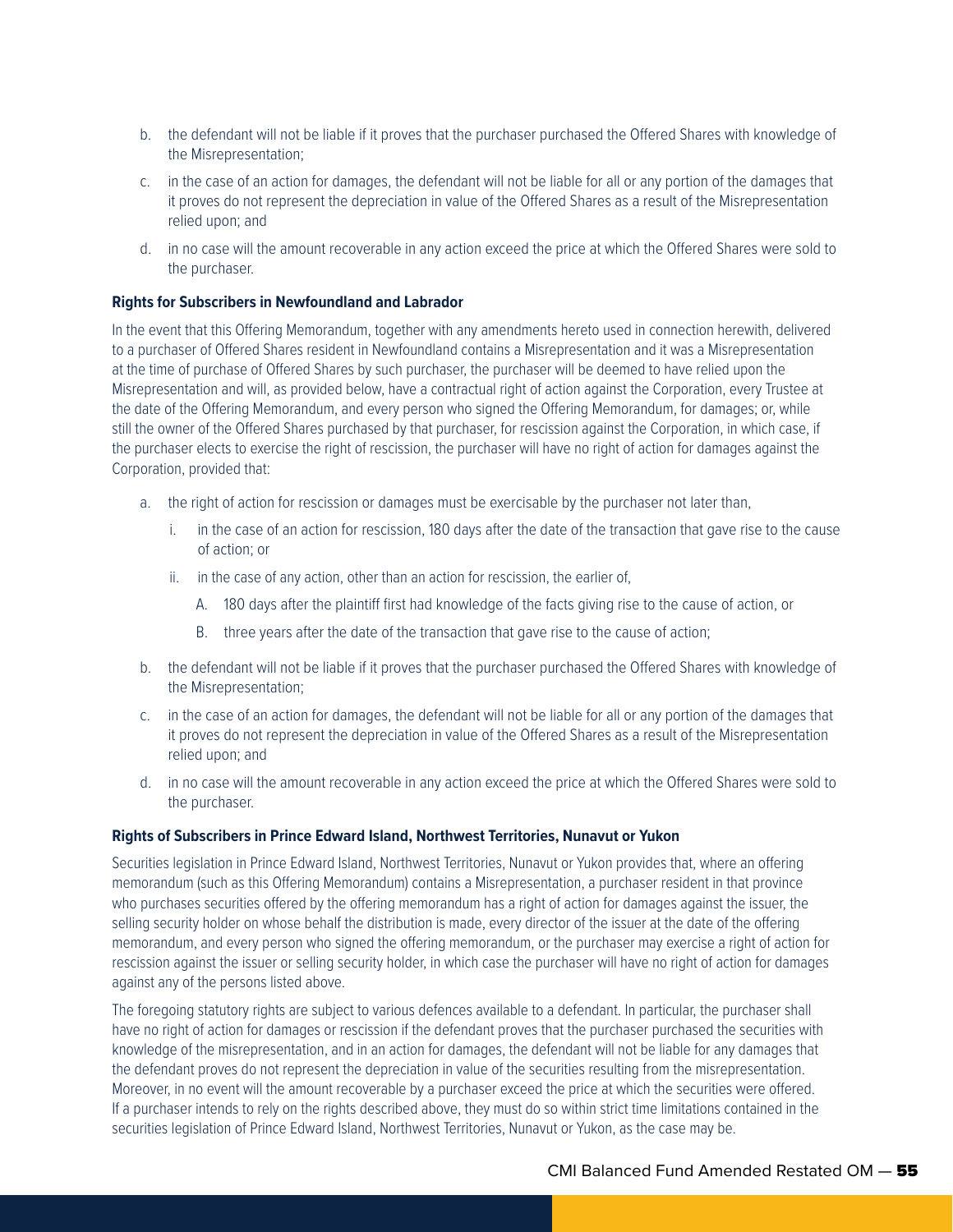#### **Rights of Subscribers in Québec**

Notwithstanding that the securities legislation of Québec does not provide or require the Corporation to provide purchasers resident in Québec any rights of action in circumstances where the Offering Memorandum contains a Misrepresentation, The Corporation hereby grants to purchasers of Offered Shares in Québec under this Offering Memorandum contractual rights of action in circumstances where the Offering Memorandum contains a Misrepresentation to the same extent as purchasers of Offered Shares who are resident in Ontario. See "Rights of Subscribers in Ontario" above.

#### **General**

The foregoing summaries are subject to any express provisions of the securities legislation of each Offering Jurisdiction and the regulations, rules and policy statements thereunder and reference is made thereto for the complete text of such provisions. The rights of action described herein are in addition to and without derogation from any other right or remedy that the purchaser may have at law.

#### **Language of Documents**

Upon receipt of this document, each Subscriber hereby confirms that it has expressly requested that all documents evidencing or relating in any way to the sale of securities described herein (including for greater certainty any purchase confirmation or notice) be drawn up in the English language only. Par la reception de ce document, chaque investisseur confirme par les présentes qu'il a expressément exigé que tous les documents faisant foi ou se rapportant de quelque manière que ce soit à la vente des valeurs mobilières décrites aux présentes (incluant, pour plus de certitude, toute confirmation d'achat ou tout avis) soient rédigés en anglais seulement.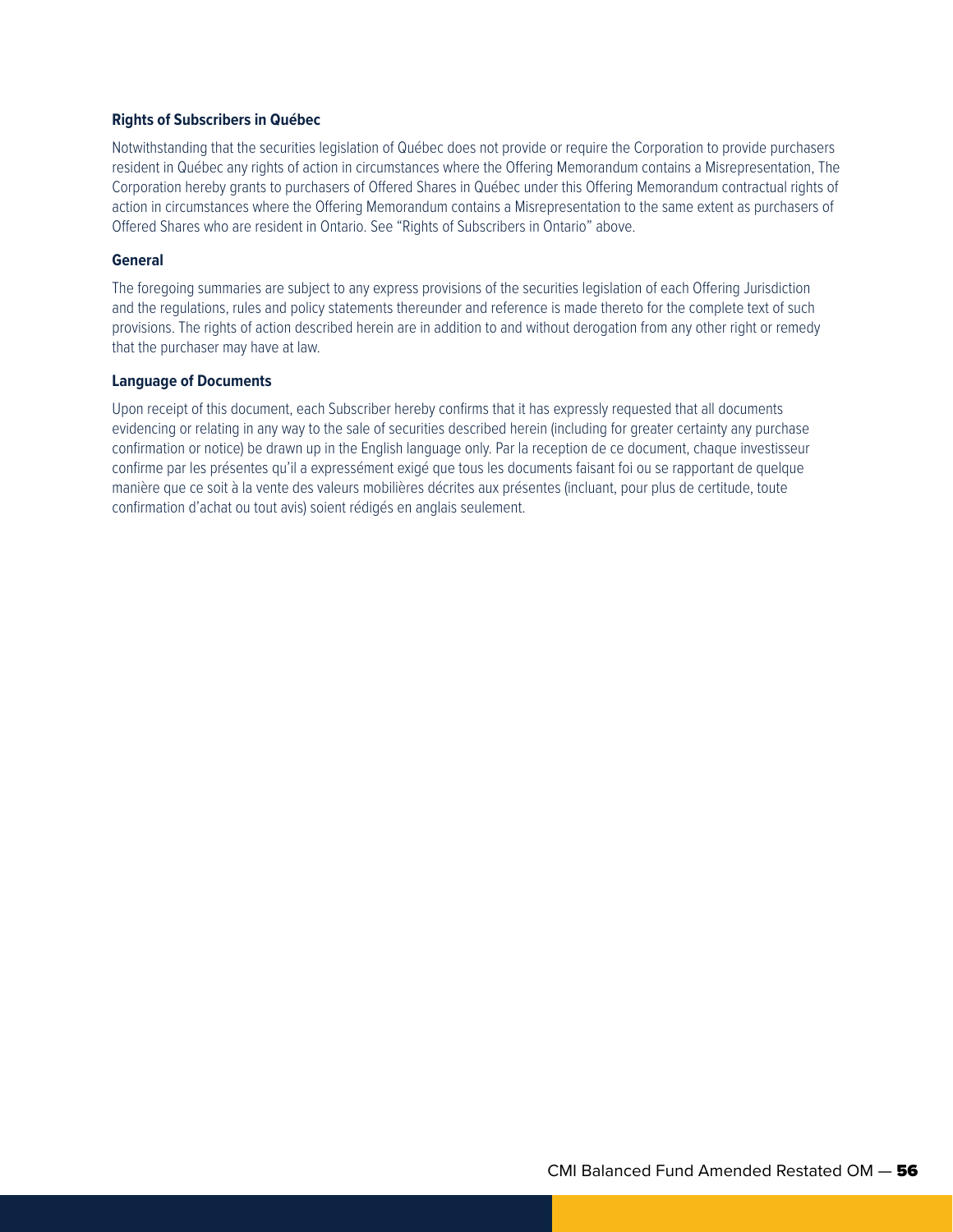## **CERTIFICATE OF THE CORPORATION**

Dated: October 31, 2021 This offering memorandum does not contain a misrepresentation.

**On behalf of the Board of Directors**

**"Bryan Jaskolka"**

Bryan Jaskolka Chief Executive Officer & Director **"Alan Jaskolka"**

Alan Jaskolka Chief Financial Officer & Director